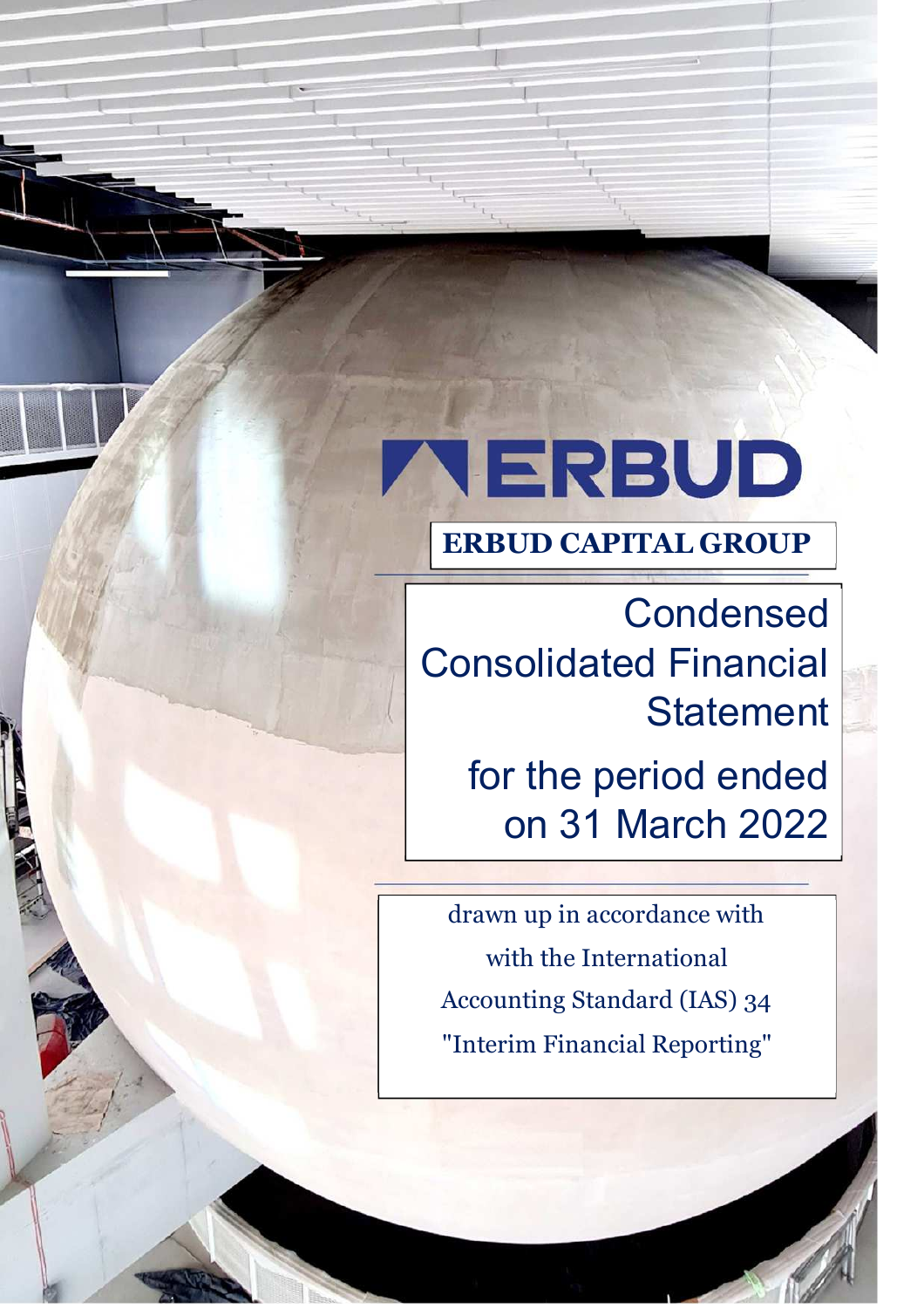

# **CONSOLIDATED STATEMENT OF PROFIT/LOSS AND OTHER COMPREHENSIVE INCOME**

|                                                                                          | For the period of 3<br>months, ended on<br>31 Mar. 2022 | For the period of 3<br>months, ended on<br>31 Mar. 2021 |
|------------------------------------------------------------------------------------------|---------------------------------------------------------|---------------------------------------------------------|
|                                                                                          | not subject to a review                                 | not subject to a review                                 |
| <b>CONTINUING OPERATIONS</b>                                                             |                                                         |                                                         |
| Note 4.2. Revenues from sales of products and services                                   | 763,949                                                 | 536,650                                                 |
| Note 4.2.-4.3. Cost of products and services sold                                        | 714,296                                                 | 478,928                                                 |
| Gross sales profit/(loss)                                                                | 49,653                                                  | 57,722                                                  |
| Note 4.3. Cost of sales                                                                  | 2,764                                                   | 2,687                                                   |
| Note 4.3. General and administrative (G&A) costs                                         | 43,421                                                  | 59,189                                                  |
| including remuneration consisting of shares                                              |                                                         | 28,343                                                  |
| Other operating income                                                                   | 2,642                                                   | 1,758                                                   |
| Other operating expenses                                                                 | 1,385                                                   | (665)                                                   |
| Loss reversal/(impairment) of financial assets and customer contract valuation<br>assets |                                                         | 835                                                     |
| Note 4.2. Operating profit                                                               | 4,725                                                   | (896)                                                   |
|                                                                                          |                                                         |                                                         |
| Share in net profits/losses of equity-accounted subsidiaries                             | (115)                                                   |                                                         |
| Financial income                                                                         | 2,509                                                   | 706                                                     |
| Financial expenses<br>Note 4.2. Gross profit                                             | 4.657<br>2,462                                          | 1.872<br>(2,062)                                        |
|                                                                                          |                                                         |                                                         |
| Note 4.4. Income tax                                                                     | 2,354                                                   | 3,755                                                   |
| Net profit for the accounting period                                                     | 108                                                     | (5, 817)                                                |
| Profit generated in accounting period appropriated to:                                   |                                                         |                                                         |
| Shareholders of Parent Company                                                           | 179                                                     | (7, 431)                                                |
| Non-Controlling Stakeholders                                                             | (71)                                                    | 1,613                                                   |
|                                                                                          |                                                         |                                                         |

|                                                                                               | For the period of 3<br>months, ended on<br>31 Mar. 2022 | For the period of 3<br>months, ended on<br>31 Mar. 2021 |
|-----------------------------------------------------------------------------------------------|---------------------------------------------------------|---------------------------------------------------------|
|                                                                                               | not subject to a review                                 | not subject to a review                                 |
| Consolidated profit / (loss), net                                                             | 108                                                     | (5, 817)                                                |
| Foreign exchange gains/losses resulting from translation of statements of foreign<br>entities | 738                                                     | 539                                                     |
| Comprehensive income (including tax effect) subject to reclassification<br>into result        | 738                                                     | 539                                                     |
| Comprehensive income in the accounting period                                                 | 846                                                     | (5, 278)                                                |
| Appropriated to:                                                                              |                                                         |                                                         |
| Shareholders of Parent Company                                                                | 911                                                     | (6,900)                                                 |
| Non-Controlling Stakeholders                                                                  | (65)                                                    | 1,622                                                   |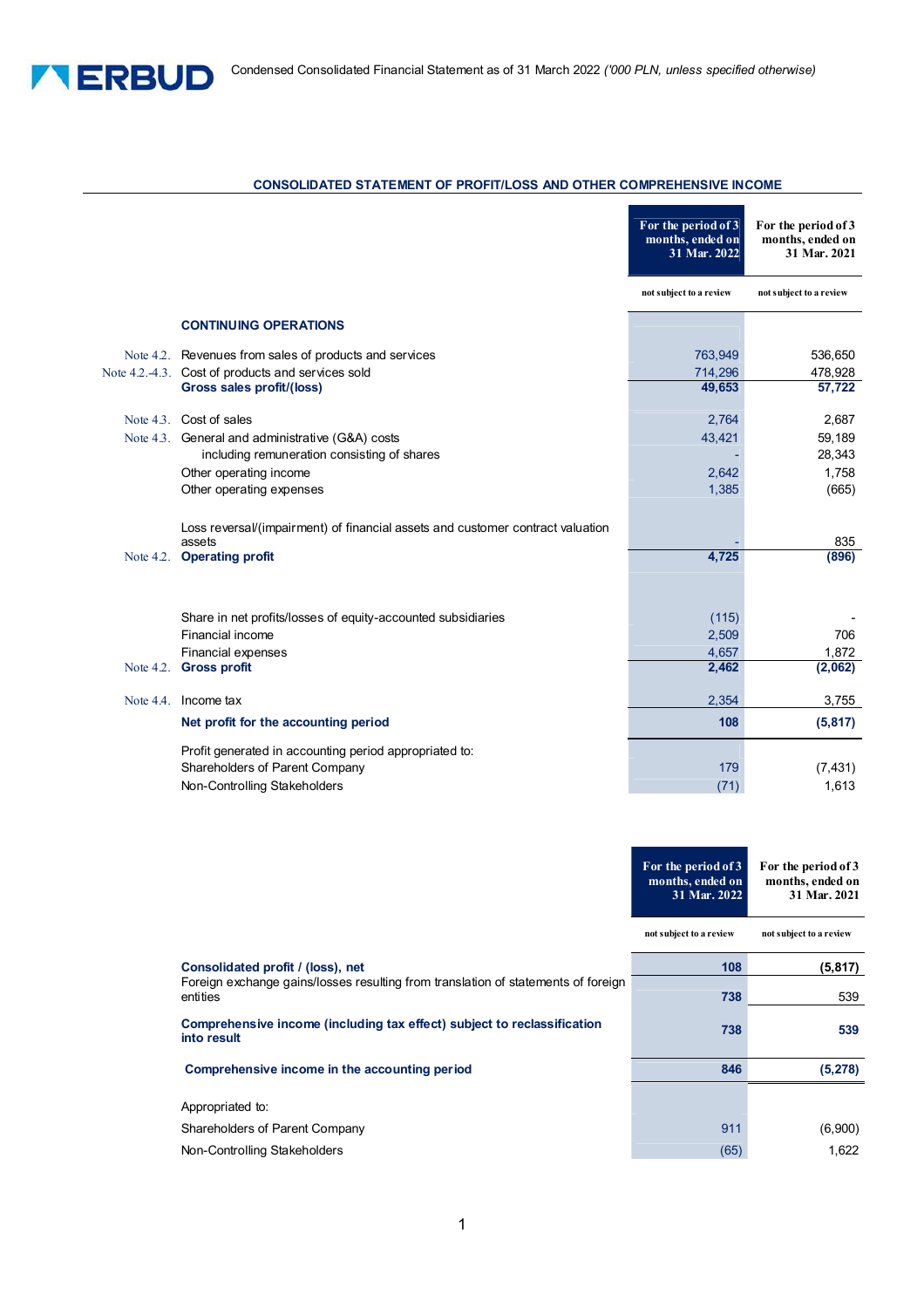

# **CONSOLIDATED STATEMENT OF FINANCIAL POSITION**

| not subject to a review<br>1,833,190<br><b>ASSETS</b><br>1,998,612<br>Goodwill<br>41,444<br>41,240<br>10,366<br>9,907<br>Intangible assets<br>167,932<br>Tangible fixed assets<br>185,850<br>Investments accounted for using the equity method<br>57,538<br>34,940<br><b>Financial assets</b><br>15,573<br>11,525<br>Note 4.4.<br>Deferred tax assets<br>60,542<br>49,496<br>15,642<br>Receivables under building contracts - bid bonds<br>14,432<br><b>Fixed assets</b><br>386,955<br>329,472<br>192,578<br>67,446<br>Inventory<br>Receivables under building contracts - bid bonds<br>16,112<br>15,189<br>409,210<br>Note 2.2.<br>Pricing of building contracts - assets<br>302,138<br>Trade receivables<br>Note 5.1.<br>595,611<br>594,647<br>62,282<br>Note 5.1.<br>Other receivables<br>57,036<br>5,541<br>28,567<br>Other financial assets<br>363,210<br>Cash and cash equivalents<br>279,529<br>Cash assets in VAT account<br>30,018<br>50,745<br>10,855<br>Cash with restricted availability.<br>13,885<br>Other assets<br>20,776<br>1,611,657<br>1,503,718<br><b>Current assets</b><br><b>LIABILITIES</b><br>1,998,612<br>1,833,190<br>Note 3.1.<br>1,240<br>1,240<br>Share capital<br>Supplementary capital<br>231,314<br>207,074<br>Note 3.1.<br>Own shares<br>(70,000)<br>(70,000)<br>116,552<br>71,552<br>Reserve capital<br>Accumulated comprehensive income<br>6,212<br>5,480<br>268,460<br>337,521<br>Retained earnings<br>Equity of shareholders of the Parent Company<br>552,867<br>553,778<br>Equity of non-controlling stakeholders<br>131,801<br>131,866<br><b>Shareholders' equity</b><br>684,733<br>685,579<br>Debt<br>Note 3.2.-3.4.<br>155,366<br>155,160<br>26,385<br>Provisions<br>25,970<br>10,597<br>Deferred tax liabilities<br>12,909<br>Note 4.4.<br>15,855<br>Liabilities vis-à-vis subcontractors - bid bonds<br>17,116<br>Other liabilities<br>2,488<br>Note 6.9.<br><b>Long-term liabilities</b><br>213,849<br>207,997<br>Debt<br>92,219<br>58,735<br>Note 3.2.-3.4.<br>39,085<br>30,847<br>Provisions<br>133,580<br>130,829<br>Liabilities vis-à-vis subcontractors - bid bonds<br>Note 2.2.<br>330,659<br>244,048<br>Pricing of building contracts - liabilities<br>Note 5.2.<br>Trade payables<br>347,207<br>363,131<br>Note 5.2.<br>Other liabilities<br>156,434<br>112,870<br><b>Short-term liabilities</b><br>1,099,184<br>940,460 |  | 31.03.2022 | 31.12.2021 |
|------------------------------------------------------------------------------------------------------------------------------------------------------------------------------------------------------------------------------------------------------------------------------------------------------------------------------------------------------------------------------------------------------------------------------------------------------------------------------------------------------------------------------------------------------------------------------------------------------------------------------------------------------------------------------------------------------------------------------------------------------------------------------------------------------------------------------------------------------------------------------------------------------------------------------------------------------------------------------------------------------------------------------------------------------------------------------------------------------------------------------------------------------------------------------------------------------------------------------------------------------------------------------------------------------------------------------------------------------------------------------------------------------------------------------------------------------------------------------------------------------------------------------------------------------------------------------------------------------------------------------------------------------------------------------------------------------------------------------------------------------------------------------------------------------------------------------------------------------------------------------------------------------------------------------------------------------------------------------------------------------------------------------------------------------------------------------------------------------------------------------------------------------------------------------------------------------------------------------------------------------------------------------------------------------------------------------------------------------------------------------|--|------------|------------|
|                                                                                                                                                                                                                                                                                                                                                                                                                                                                                                                                                                                                                                                                                                                                                                                                                                                                                                                                                                                                                                                                                                                                                                                                                                                                                                                                                                                                                                                                                                                                                                                                                                                                                                                                                                                                                                                                                                                                                                                                                                                                                                                                                                                                                                                                                                                                                                              |  |            |            |
|                                                                                                                                                                                                                                                                                                                                                                                                                                                                                                                                                                                                                                                                                                                                                                                                                                                                                                                                                                                                                                                                                                                                                                                                                                                                                                                                                                                                                                                                                                                                                                                                                                                                                                                                                                                                                                                                                                                                                                                                                                                                                                                                                                                                                                                                                                                                                                              |  |            |            |
|                                                                                                                                                                                                                                                                                                                                                                                                                                                                                                                                                                                                                                                                                                                                                                                                                                                                                                                                                                                                                                                                                                                                                                                                                                                                                                                                                                                                                                                                                                                                                                                                                                                                                                                                                                                                                                                                                                                                                                                                                                                                                                                                                                                                                                                                                                                                                                              |  |            |            |
|                                                                                                                                                                                                                                                                                                                                                                                                                                                                                                                                                                                                                                                                                                                                                                                                                                                                                                                                                                                                                                                                                                                                                                                                                                                                                                                                                                                                                                                                                                                                                                                                                                                                                                                                                                                                                                                                                                                                                                                                                                                                                                                                                                                                                                                                                                                                                                              |  |            |            |
|                                                                                                                                                                                                                                                                                                                                                                                                                                                                                                                                                                                                                                                                                                                                                                                                                                                                                                                                                                                                                                                                                                                                                                                                                                                                                                                                                                                                                                                                                                                                                                                                                                                                                                                                                                                                                                                                                                                                                                                                                                                                                                                                                                                                                                                                                                                                                                              |  |            |            |
|                                                                                                                                                                                                                                                                                                                                                                                                                                                                                                                                                                                                                                                                                                                                                                                                                                                                                                                                                                                                                                                                                                                                                                                                                                                                                                                                                                                                                                                                                                                                                                                                                                                                                                                                                                                                                                                                                                                                                                                                                                                                                                                                                                                                                                                                                                                                                                              |  |            |            |
|                                                                                                                                                                                                                                                                                                                                                                                                                                                                                                                                                                                                                                                                                                                                                                                                                                                                                                                                                                                                                                                                                                                                                                                                                                                                                                                                                                                                                                                                                                                                                                                                                                                                                                                                                                                                                                                                                                                                                                                                                                                                                                                                                                                                                                                                                                                                                                              |  |            |            |
|                                                                                                                                                                                                                                                                                                                                                                                                                                                                                                                                                                                                                                                                                                                                                                                                                                                                                                                                                                                                                                                                                                                                                                                                                                                                                                                                                                                                                                                                                                                                                                                                                                                                                                                                                                                                                                                                                                                                                                                                                                                                                                                                                                                                                                                                                                                                                                              |  |            |            |
|                                                                                                                                                                                                                                                                                                                                                                                                                                                                                                                                                                                                                                                                                                                                                                                                                                                                                                                                                                                                                                                                                                                                                                                                                                                                                                                                                                                                                                                                                                                                                                                                                                                                                                                                                                                                                                                                                                                                                                                                                                                                                                                                                                                                                                                                                                                                                                              |  |            |            |
|                                                                                                                                                                                                                                                                                                                                                                                                                                                                                                                                                                                                                                                                                                                                                                                                                                                                                                                                                                                                                                                                                                                                                                                                                                                                                                                                                                                                                                                                                                                                                                                                                                                                                                                                                                                                                                                                                                                                                                                                                                                                                                                                                                                                                                                                                                                                                                              |  |            |            |
|                                                                                                                                                                                                                                                                                                                                                                                                                                                                                                                                                                                                                                                                                                                                                                                                                                                                                                                                                                                                                                                                                                                                                                                                                                                                                                                                                                                                                                                                                                                                                                                                                                                                                                                                                                                                                                                                                                                                                                                                                                                                                                                                                                                                                                                                                                                                                                              |  |            |            |
|                                                                                                                                                                                                                                                                                                                                                                                                                                                                                                                                                                                                                                                                                                                                                                                                                                                                                                                                                                                                                                                                                                                                                                                                                                                                                                                                                                                                                                                                                                                                                                                                                                                                                                                                                                                                                                                                                                                                                                                                                                                                                                                                                                                                                                                                                                                                                                              |  |            |            |
|                                                                                                                                                                                                                                                                                                                                                                                                                                                                                                                                                                                                                                                                                                                                                                                                                                                                                                                                                                                                                                                                                                                                                                                                                                                                                                                                                                                                                                                                                                                                                                                                                                                                                                                                                                                                                                                                                                                                                                                                                                                                                                                                                                                                                                                                                                                                                                              |  |            |            |
|                                                                                                                                                                                                                                                                                                                                                                                                                                                                                                                                                                                                                                                                                                                                                                                                                                                                                                                                                                                                                                                                                                                                                                                                                                                                                                                                                                                                                                                                                                                                                                                                                                                                                                                                                                                                                                                                                                                                                                                                                                                                                                                                                                                                                                                                                                                                                                              |  |            |            |
|                                                                                                                                                                                                                                                                                                                                                                                                                                                                                                                                                                                                                                                                                                                                                                                                                                                                                                                                                                                                                                                                                                                                                                                                                                                                                                                                                                                                                                                                                                                                                                                                                                                                                                                                                                                                                                                                                                                                                                                                                                                                                                                                                                                                                                                                                                                                                                              |  |            |            |
|                                                                                                                                                                                                                                                                                                                                                                                                                                                                                                                                                                                                                                                                                                                                                                                                                                                                                                                                                                                                                                                                                                                                                                                                                                                                                                                                                                                                                                                                                                                                                                                                                                                                                                                                                                                                                                                                                                                                                                                                                                                                                                                                                                                                                                                                                                                                                                              |  |            |            |
|                                                                                                                                                                                                                                                                                                                                                                                                                                                                                                                                                                                                                                                                                                                                                                                                                                                                                                                                                                                                                                                                                                                                                                                                                                                                                                                                                                                                                                                                                                                                                                                                                                                                                                                                                                                                                                                                                                                                                                                                                                                                                                                                                                                                                                                                                                                                                                              |  |            |            |
|                                                                                                                                                                                                                                                                                                                                                                                                                                                                                                                                                                                                                                                                                                                                                                                                                                                                                                                                                                                                                                                                                                                                                                                                                                                                                                                                                                                                                                                                                                                                                                                                                                                                                                                                                                                                                                                                                                                                                                                                                                                                                                                                                                                                                                                                                                                                                                              |  |            |            |
|                                                                                                                                                                                                                                                                                                                                                                                                                                                                                                                                                                                                                                                                                                                                                                                                                                                                                                                                                                                                                                                                                                                                                                                                                                                                                                                                                                                                                                                                                                                                                                                                                                                                                                                                                                                                                                                                                                                                                                                                                                                                                                                                                                                                                                                                                                                                                                              |  |            |            |
|                                                                                                                                                                                                                                                                                                                                                                                                                                                                                                                                                                                                                                                                                                                                                                                                                                                                                                                                                                                                                                                                                                                                                                                                                                                                                                                                                                                                                                                                                                                                                                                                                                                                                                                                                                                                                                                                                                                                                                                                                                                                                                                                                                                                                                                                                                                                                                              |  |            |            |
|                                                                                                                                                                                                                                                                                                                                                                                                                                                                                                                                                                                                                                                                                                                                                                                                                                                                                                                                                                                                                                                                                                                                                                                                                                                                                                                                                                                                                                                                                                                                                                                                                                                                                                                                                                                                                                                                                                                                                                                                                                                                                                                                                                                                                                                                                                                                                                              |  |            |            |
|                                                                                                                                                                                                                                                                                                                                                                                                                                                                                                                                                                                                                                                                                                                                                                                                                                                                                                                                                                                                                                                                                                                                                                                                                                                                                                                                                                                                                                                                                                                                                                                                                                                                                                                                                                                                                                                                                                                                                                                                                                                                                                                                                                                                                                                                                                                                                                              |  |            |            |
|                                                                                                                                                                                                                                                                                                                                                                                                                                                                                                                                                                                                                                                                                                                                                                                                                                                                                                                                                                                                                                                                                                                                                                                                                                                                                                                                                                                                                                                                                                                                                                                                                                                                                                                                                                                                                                                                                                                                                                                                                                                                                                                                                                                                                                                                                                                                                                              |  |            |            |
|                                                                                                                                                                                                                                                                                                                                                                                                                                                                                                                                                                                                                                                                                                                                                                                                                                                                                                                                                                                                                                                                                                                                                                                                                                                                                                                                                                                                                                                                                                                                                                                                                                                                                                                                                                                                                                                                                                                                                                                                                                                                                                                                                                                                                                                                                                                                                                              |  |            |            |
|                                                                                                                                                                                                                                                                                                                                                                                                                                                                                                                                                                                                                                                                                                                                                                                                                                                                                                                                                                                                                                                                                                                                                                                                                                                                                                                                                                                                                                                                                                                                                                                                                                                                                                                                                                                                                                                                                                                                                                                                                                                                                                                                                                                                                                                                                                                                                                              |  |            |            |
|                                                                                                                                                                                                                                                                                                                                                                                                                                                                                                                                                                                                                                                                                                                                                                                                                                                                                                                                                                                                                                                                                                                                                                                                                                                                                                                                                                                                                                                                                                                                                                                                                                                                                                                                                                                                                                                                                                                                                                                                                                                                                                                                                                                                                                                                                                                                                                              |  |            |            |
|                                                                                                                                                                                                                                                                                                                                                                                                                                                                                                                                                                                                                                                                                                                                                                                                                                                                                                                                                                                                                                                                                                                                                                                                                                                                                                                                                                                                                                                                                                                                                                                                                                                                                                                                                                                                                                                                                                                                                                                                                                                                                                                                                                                                                                                                                                                                                                              |  |            |            |
|                                                                                                                                                                                                                                                                                                                                                                                                                                                                                                                                                                                                                                                                                                                                                                                                                                                                                                                                                                                                                                                                                                                                                                                                                                                                                                                                                                                                                                                                                                                                                                                                                                                                                                                                                                                                                                                                                                                                                                                                                                                                                                                                                                                                                                                                                                                                                                              |  |            |            |
|                                                                                                                                                                                                                                                                                                                                                                                                                                                                                                                                                                                                                                                                                                                                                                                                                                                                                                                                                                                                                                                                                                                                                                                                                                                                                                                                                                                                                                                                                                                                                                                                                                                                                                                                                                                                                                                                                                                                                                                                                                                                                                                                                                                                                                                                                                                                                                              |  |            |            |
|                                                                                                                                                                                                                                                                                                                                                                                                                                                                                                                                                                                                                                                                                                                                                                                                                                                                                                                                                                                                                                                                                                                                                                                                                                                                                                                                                                                                                                                                                                                                                                                                                                                                                                                                                                                                                                                                                                                                                                                                                                                                                                                                                                                                                                                                                                                                                                              |  |            |            |
|                                                                                                                                                                                                                                                                                                                                                                                                                                                                                                                                                                                                                                                                                                                                                                                                                                                                                                                                                                                                                                                                                                                                                                                                                                                                                                                                                                                                                                                                                                                                                                                                                                                                                                                                                                                                                                                                                                                                                                                                                                                                                                                                                                                                                                                                                                                                                                              |  |            |            |
|                                                                                                                                                                                                                                                                                                                                                                                                                                                                                                                                                                                                                                                                                                                                                                                                                                                                                                                                                                                                                                                                                                                                                                                                                                                                                                                                                                                                                                                                                                                                                                                                                                                                                                                                                                                                                                                                                                                                                                                                                                                                                                                                                                                                                                                                                                                                                                              |  |            |            |
|                                                                                                                                                                                                                                                                                                                                                                                                                                                                                                                                                                                                                                                                                                                                                                                                                                                                                                                                                                                                                                                                                                                                                                                                                                                                                                                                                                                                                                                                                                                                                                                                                                                                                                                                                                                                                                                                                                                                                                                                                                                                                                                                                                                                                                                                                                                                                                              |  |            |            |
|                                                                                                                                                                                                                                                                                                                                                                                                                                                                                                                                                                                                                                                                                                                                                                                                                                                                                                                                                                                                                                                                                                                                                                                                                                                                                                                                                                                                                                                                                                                                                                                                                                                                                                                                                                                                                                                                                                                                                                                                                                                                                                                                                                                                                                                                                                                                                                              |  |            |            |
|                                                                                                                                                                                                                                                                                                                                                                                                                                                                                                                                                                                                                                                                                                                                                                                                                                                                                                                                                                                                                                                                                                                                                                                                                                                                                                                                                                                                                                                                                                                                                                                                                                                                                                                                                                                                                                                                                                                                                                                                                                                                                                                                                                                                                                                                                                                                                                              |  |            |            |
|                                                                                                                                                                                                                                                                                                                                                                                                                                                                                                                                                                                                                                                                                                                                                                                                                                                                                                                                                                                                                                                                                                                                                                                                                                                                                                                                                                                                                                                                                                                                                                                                                                                                                                                                                                                                                                                                                                                                                                                                                                                                                                                                                                                                                                                                                                                                                                              |  |            |            |
|                                                                                                                                                                                                                                                                                                                                                                                                                                                                                                                                                                                                                                                                                                                                                                                                                                                                                                                                                                                                                                                                                                                                                                                                                                                                                                                                                                                                                                                                                                                                                                                                                                                                                                                                                                                                                                                                                                                                                                                                                                                                                                                                                                                                                                                                                                                                                                              |  |            |            |
|                                                                                                                                                                                                                                                                                                                                                                                                                                                                                                                                                                                                                                                                                                                                                                                                                                                                                                                                                                                                                                                                                                                                                                                                                                                                                                                                                                                                                                                                                                                                                                                                                                                                                                                                                                                                                                                                                                                                                                                                                                                                                                                                                                                                                                                                                                                                                                              |  |            |            |
|                                                                                                                                                                                                                                                                                                                                                                                                                                                                                                                                                                                                                                                                                                                                                                                                                                                                                                                                                                                                                                                                                                                                                                                                                                                                                                                                                                                                                                                                                                                                                                                                                                                                                                                                                                                                                                                                                                                                                                                                                                                                                                                                                                                                                                                                                                                                                                              |  |            |            |
|                                                                                                                                                                                                                                                                                                                                                                                                                                                                                                                                                                                                                                                                                                                                                                                                                                                                                                                                                                                                                                                                                                                                                                                                                                                                                                                                                                                                                                                                                                                                                                                                                                                                                                                                                                                                                                                                                                                                                                                                                                                                                                                                                                                                                                                                                                                                                                              |  |            |            |
|                                                                                                                                                                                                                                                                                                                                                                                                                                                                                                                                                                                                                                                                                                                                                                                                                                                                                                                                                                                                                                                                                                                                                                                                                                                                                                                                                                                                                                                                                                                                                                                                                                                                                                                                                                                                                                                                                                                                                                                                                                                                                                                                                                                                                                                                                                                                                                              |  |            |            |
|                                                                                                                                                                                                                                                                                                                                                                                                                                                                                                                                                                                                                                                                                                                                                                                                                                                                                                                                                                                                                                                                                                                                                                                                                                                                                                                                                                                                                                                                                                                                                                                                                                                                                                                                                                                                                                                                                                                                                                                                                                                                                                                                                                                                                                                                                                                                                                              |  |            |            |
|                                                                                                                                                                                                                                                                                                                                                                                                                                                                                                                                                                                                                                                                                                                                                                                                                                                                                                                                                                                                                                                                                                                                                                                                                                                                                                                                                                                                                                                                                                                                                                                                                                                                                                                                                                                                                                                                                                                                                                                                                                                                                                                                                                                                                                                                                                                                                                              |  |            |            |
|                                                                                                                                                                                                                                                                                                                                                                                                                                                                                                                                                                                                                                                                                                                                                                                                                                                                                                                                                                                                                                                                                                                                                                                                                                                                                                                                                                                                                                                                                                                                                                                                                                                                                                                                                                                                                                                                                                                                                                                                                                                                                                                                                                                                                                                                                                                                                                              |  |            |            |
|                                                                                                                                                                                                                                                                                                                                                                                                                                                                                                                                                                                                                                                                                                                                                                                                                                                                                                                                                                                                                                                                                                                                                                                                                                                                                                                                                                                                                                                                                                                                                                                                                                                                                                                                                                                                                                                                                                                                                                                                                                                                                                                                                                                                                                                                                                                                                                              |  |            |            |
|                                                                                                                                                                                                                                                                                                                                                                                                                                                                                                                                                                                                                                                                                                                                                                                                                                                                                                                                                                                                                                                                                                                                                                                                                                                                                                                                                                                                                                                                                                                                                                                                                                                                                                                                                                                                                                                                                                                                                                                                                                                                                                                                                                                                                                                                                                                                                                              |  |            |            |
|                                                                                                                                                                                                                                                                                                                                                                                                                                                                                                                                                                                                                                                                                                                                                                                                                                                                                                                                                                                                                                                                                                                                                                                                                                                                                                                                                                                                                                                                                                                                                                                                                                                                                                                                                                                                                                                                                                                                                                                                                                                                                                                                                                                                                                                                                                                                                                              |  |            |            |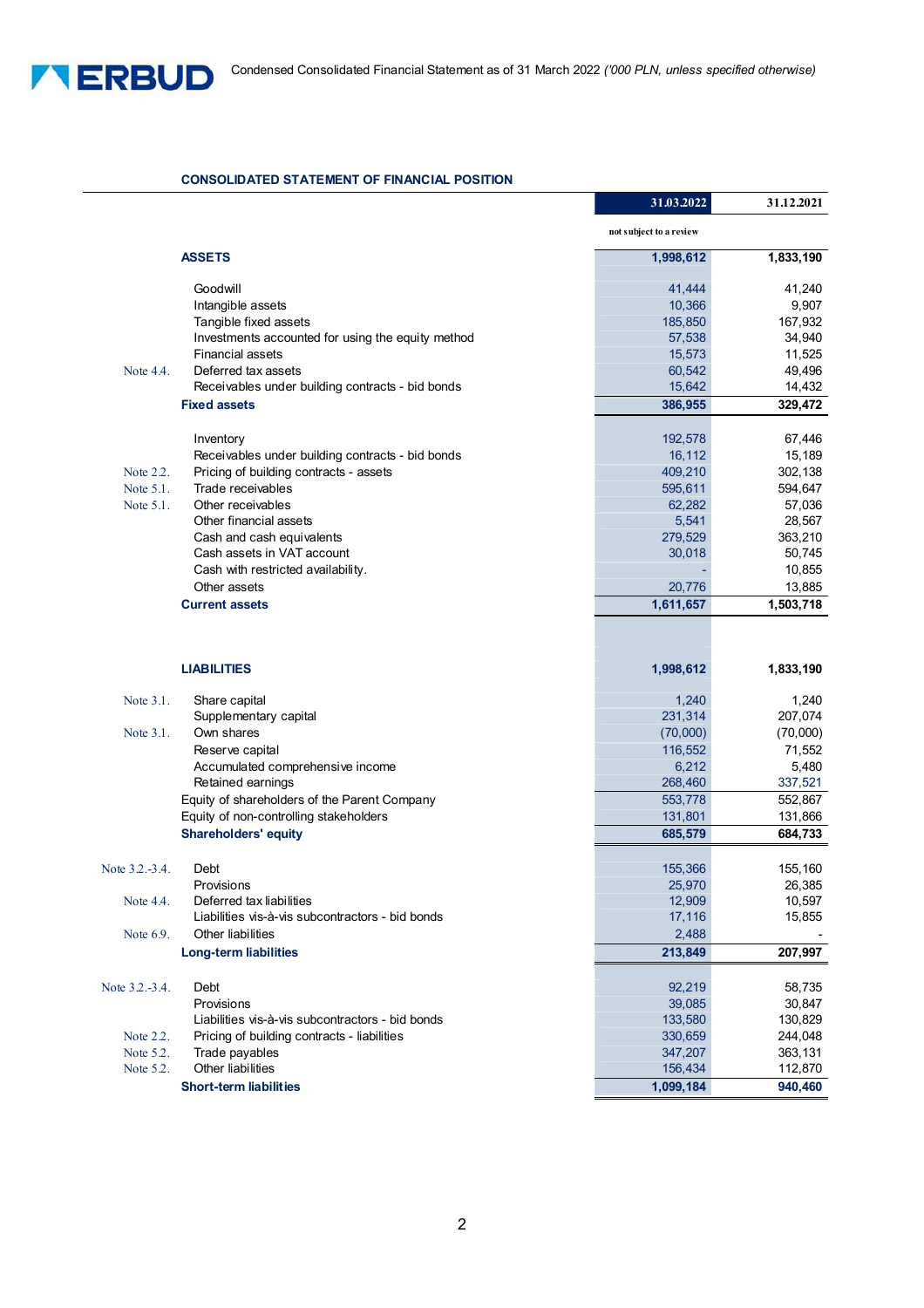

#### **Consolidated Statement of Changes in Equity**

|                                                          | <b>Share</b><br>capital | <b>Own shares</b> | <b>Supplement</b><br>ary capital | <b>Reserve</b><br>capital | Foreign<br>exchange<br>gains/losses<br>resulting from<br>conversion of<br>foreign unit | <b>Retained</b><br>earnings | <b>Total</b> | <b>Equity of non-</b><br>controlling<br>stakeholders | <b>Shareholder</b><br>s' equity |
|----------------------------------------------------------|-------------------------|-------------------|----------------------------------|---------------------------|----------------------------------------------------------------------------------------|-----------------------------|--------------|------------------------------------------------------|---------------------------------|
| As of 1 Jan. 2021                                        | 1,240                   | $\sim$            | 195,497                          | 17,822                    | 5,689                                                                                  | 80,804                      | 301,052      | 9,441                                                | 310,493                         |
| Net result in the accounting period                      |                         |                   |                                  |                           |                                                                                        | (7, 430)                    | (7, 430)     | 1,613                                                | (5, 817)                        |
| Comprehensive income in the<br>accounting period         |                         |                   |                                  |                           | 530                                                                                    | ٠                           | 530          | 9                                                    | 539                             |
| Other comprehensive income                               |                         | ٠                 | ٠                                | ۰                         | 530                                                                                    | (7, 430)                    | (6,900)      | 1,622                                                | (5, 278)                        |
| Dividend                                                 |                         |                   |                                  |                           | $\overline{\phantom{a}}$                                                               | $\blacksquare$              | ٠            | (3,243)                                              | (3, 243)                        |
| Shares issued to subsidiary personnel                    |                         |                   |                                  |                           | $\blacksquare$                                                                         | 28,343                      | 28,343       | ٠                                                    | 28,343                          |
| Non-registered share capital increase in<br>a subsidiary |                         |                   |                                  |                           | $\overline{\phantom{a}}$                                                               | 387                         | 387          |                                                      | 387                             |
| As of 31 Mar. 2021                                       | 1,240                   | $\blacksquare$    | 195,497                          | 17,822                    | 6,219                                                                                  | 102,104                     | 322,882      | 7,820                                                | 330,702                         |
|                                                          |                         |                   |                                  |                           |                                                                                        |                             |              |                                                      |                                 |
| As of 1 Jan. 2022                                        | 1,240                   | (70,000)          | 276,314                          | 71,552                    | 5,480                                                                                  | 268,281                     | 552,867      | 131,866                                              | 684,733                         |
| Net result in the accounting period                      |                         |                   |                                  |                           | ۰                                                                                      | 179                         | 179          | (71)                                                 | 108                             |
| Comprehensive income in the<br>accounting period         |                         |                   |                                  |                           | 732                                                                                    | ٠                           | 732          | 6                                                    | 738                             |
| Other comprehensive income                               | ٠                       | ٠                 | ٠                                | ٠                         | 732                                                                                    | 179                         | 911          | (65)                                                 | 846                             |
| Capital increase pursuant to the<br>resolution           |                         | ۰                 | (45,000)                         | 45,000                    |                                                                                        |                             | ٠            |                                                      |                                 |
| As of 1 Mar. 2022                                        | 1,240                   | (70,000)          | 231,314                          | 116,552                   | 6,212                                                                                  | 268,460                     | 553,778      | 131,801                                              | 685,579                         |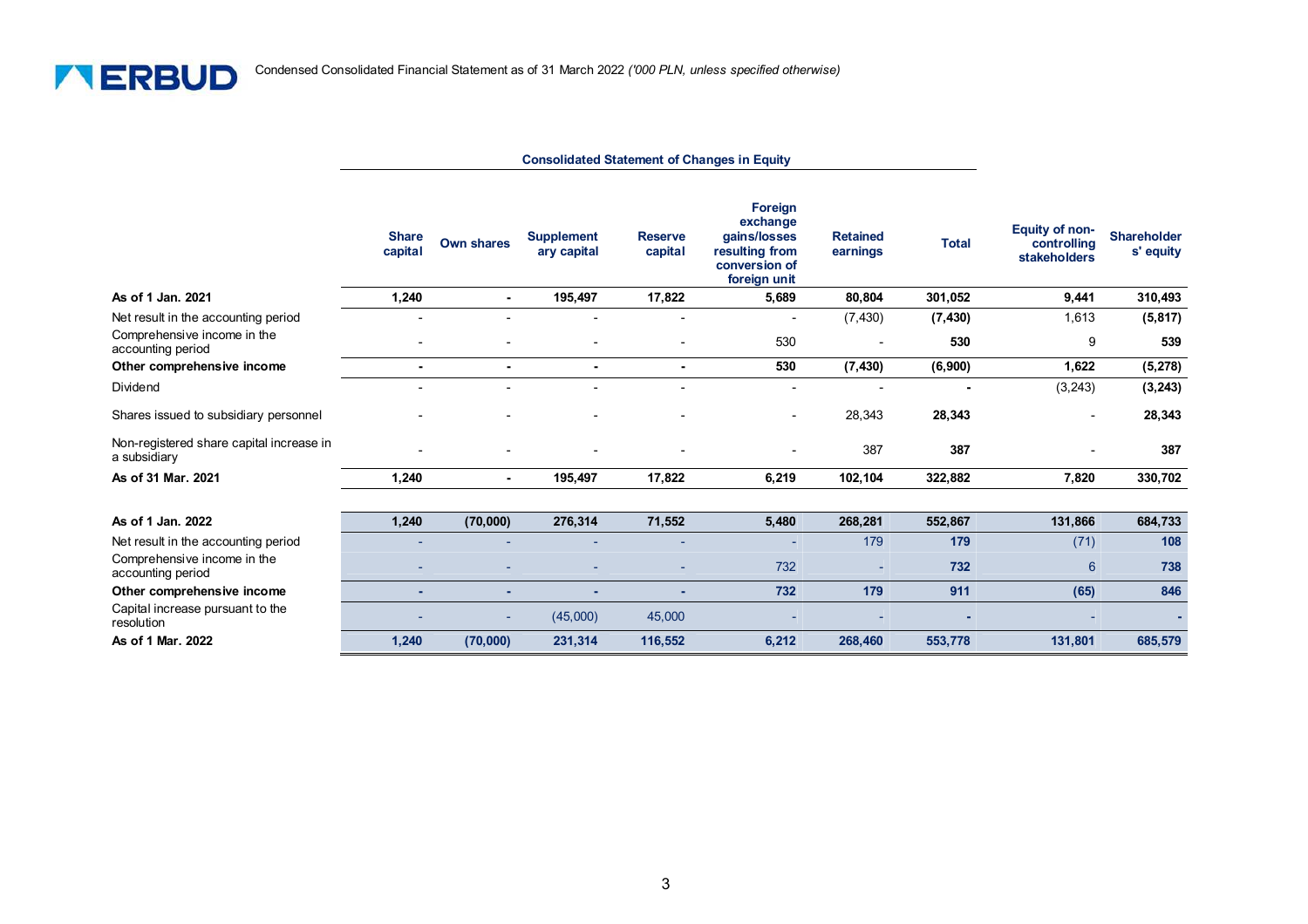# **CONSOLIDATED CASH FLOW STATEMENT**

|              |                                                               | For the period of 3<br>months, ended on 31<br><b>Mar. 2022</b> | For the period of 3<br>months, ended on 31<br>Mar. 2021 |
|--------------|---------------------------------------------------------------|----------------------------------------------------------------|---------------------------------------------------------|
|              |                                                               | not subject to a review                                        | not subject to a review                                 |
|              | <b>OPERATIONAL CASH FLOWS</b>                                 |                                                                |                                                         |
|              | Gross profit/loss                                             | 2,462                                                          | (2,062)                                                 |
| Note $4.3$ . | Amortization and depreciation                                 | 7,506                                                          | 5,260                                                   |
|              | Foreign exchange gains/losses                                 | (3, 518)                                                       | (525)                                                   |
|              | Interest and share in profits (dividend)                      | 321                                                            | 358                                                     |
|              | Other non-cash adjustments                                    | (202)                                                          | 28,137                                                  |
|              | Income tax paid                                               | (4, 734)                                                       | (4, 204)                                                |
| Note 5.3.    | Change in balance of working capital                          | (92, 580)                                                      | (63,066)                                                |
|              | <b>Operational cash flows, net</b>                            | (90, 745)                                                      | (36, 102)                                               |
|              | <b>INVESTMENT ACTIVITY CASH FLOWS</b>                         |                                                                |                                                         |
|              | Inflows from credits/loans extended                           | 46                                                             | 10,048                                                  |
|              | Other inflows                                                 | 264                                                            | 1,121                                                   |
|              | Expenditures on the acquisition of tangible fixed assets      | (17,660)                                                       | (1,646)                                                 |
|              | Expenditures on the acquisition of investment real properties |                                                                | (26, 307)                                               |
|              | Loans extended expense                                        | (7)                                                            | (4, 564)                                                |
|              | Expenditures on the acquisition of shares in companies        | (7, 931)                                                       | (3,635)                                                 |
|              | Other                                                         |                                                                | (689)                                                   |
|              | Investment activity cash flows, net                           | (25, 288)                                                      | (25, 672)                                               |
|              | <b>FINANCIAL ACTIVITY CASH FLOWS</b>                          |                                                                |                                                         |
|              | Income from credits and loans taken                           | 43,513                                                         | 245                                                     |
|              | Other inflows                                                 | 22                                                             | 388                                                     |
|              | Debt (principal) repayment expense - principal                | (6, 552)                                                       | (7, 161)                                                |
|              | Lease debt repayment expense - principal                      | (2,981)                                                        | (1,807)                                                 |
|              | Debt (interest) repayment expense                             | (1, 150)                                                       | (429)                                                   |
|              | Dividend payment                                              | (500)                                                          | (3, 245)                                                |
|              | Financial activity cash flows, net                            | 32,352                                                         | (12,009)                                                |
|              | <b>NET CASH FLOWS</b>                                         | (83, 681)                                                      | (73, 783)                                               |
|              | <b>Opening cash balance</b>                                   | 363,210                                                        | 292,588                                                 |
|              | <b>Closing cash balance</b>                                   | 279,529                                                        | 218,805                                                 |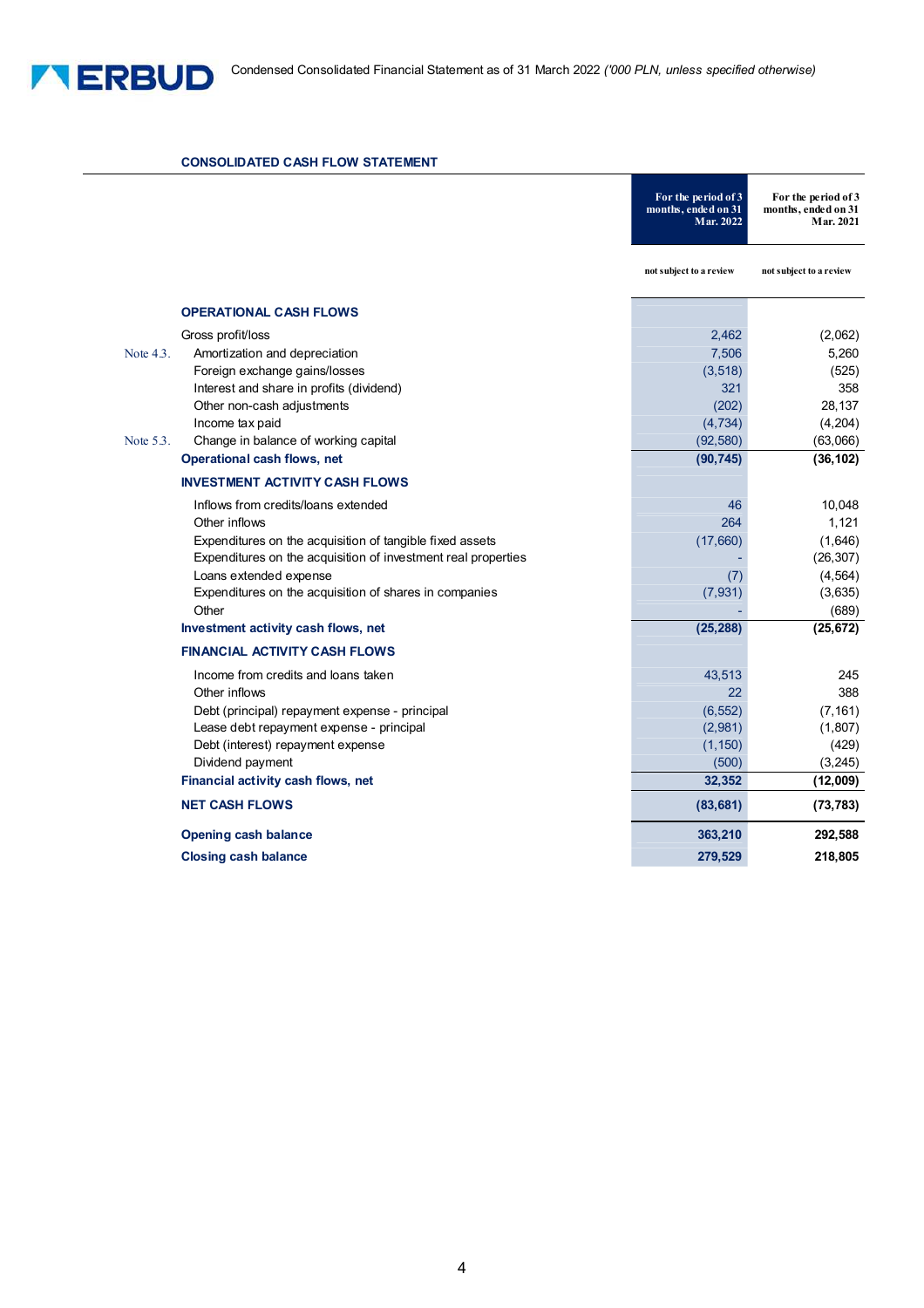

| $\mathbf{1}$   | 1.1.<br>1.2.                                                                       |  |
|----------------|------------------------------------------------------------------------------------|--|
|                | 1.3                                                                                |  |
| 2.             |                                                                                    |  |
|                | 21<br>DETERMINATION OF OUTSTANDING AMOUNT RELATED TO NON-COMPLETED BUILDING<br>2.2 |  |
|                |                                                                                    |  |
| 3.             |                                                                                    |  |
|                | $3.1 -$                                                                            |  |
|                | 3.2.                                                                               |  |
|                | 3.3.                                                                               |  |
|                | 3.4                                                                                |  |
| $\mathbf{4}$ . |                                                                                    |  |
|                | 4.1                                                                                |  |
|                | 4.2 <sub>1</sub>                                                                   |  |
|                | 4.3.                                                                               |  |
|                | 4.4.                                                                               |  |
|                | 4.5                                                                                |  |
|                | 4.5.1                                                                              |  |
|                | 4.5.2                                                                              |  |
|                | 4.5.3.                                                                             |  |
| 5.             |                                                                                    |  |
|                | 5.1                                                                                |  |
|                | 5.2.                                                                               |  |
|                | 5.3.                                                                               |  |
|                | 5.4.                                                                               |  |

The Financial Statement comprises icons that represent:



**Accounting Policy** 



Estimates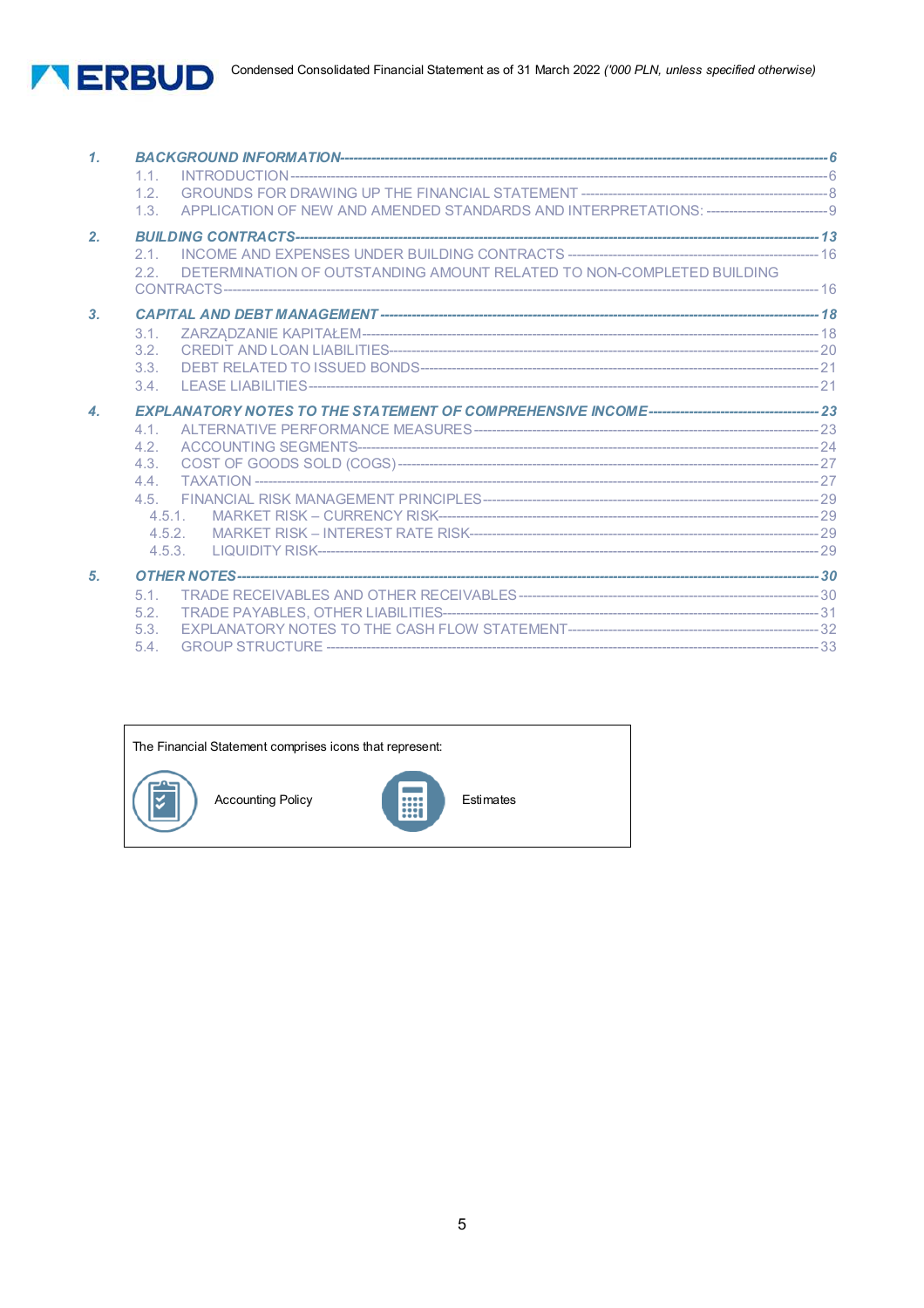

# **1. BACKGROUND INFORMATION**

# **1.1. INTRODUCTION**

The Parent Company of Erbud S.A Capital Group ("Group") is Erbud S.A. ("Parent Company"), with its registered office in the City of Warsaw, at ul. Franciszka Klimczaka No. 1.

The Parent Company was entered into the National Court Register on 29 November 2006 under entry No. KRS 0000268667 (District Court for the Capital City of Warsaw, 13<sup>th</sup> Commercial Division of the National Court Register) The Parent Company has been listed on the Warsaw Stock Exchange since 2007 and has been incorporated into the construction companies index "WIG Construction".

The scope of the Group's activities comprises broadly understood construction and erection services performed on general contractor basis in Poland and in foreign countries. In addition, Erbud S.A. plays the role of a management, advisory and financial centre within the Group. The Group operates in the Polish market and in the markets of other European Union countries.

The duration of the Parent Company and the Group member companies is indefinite.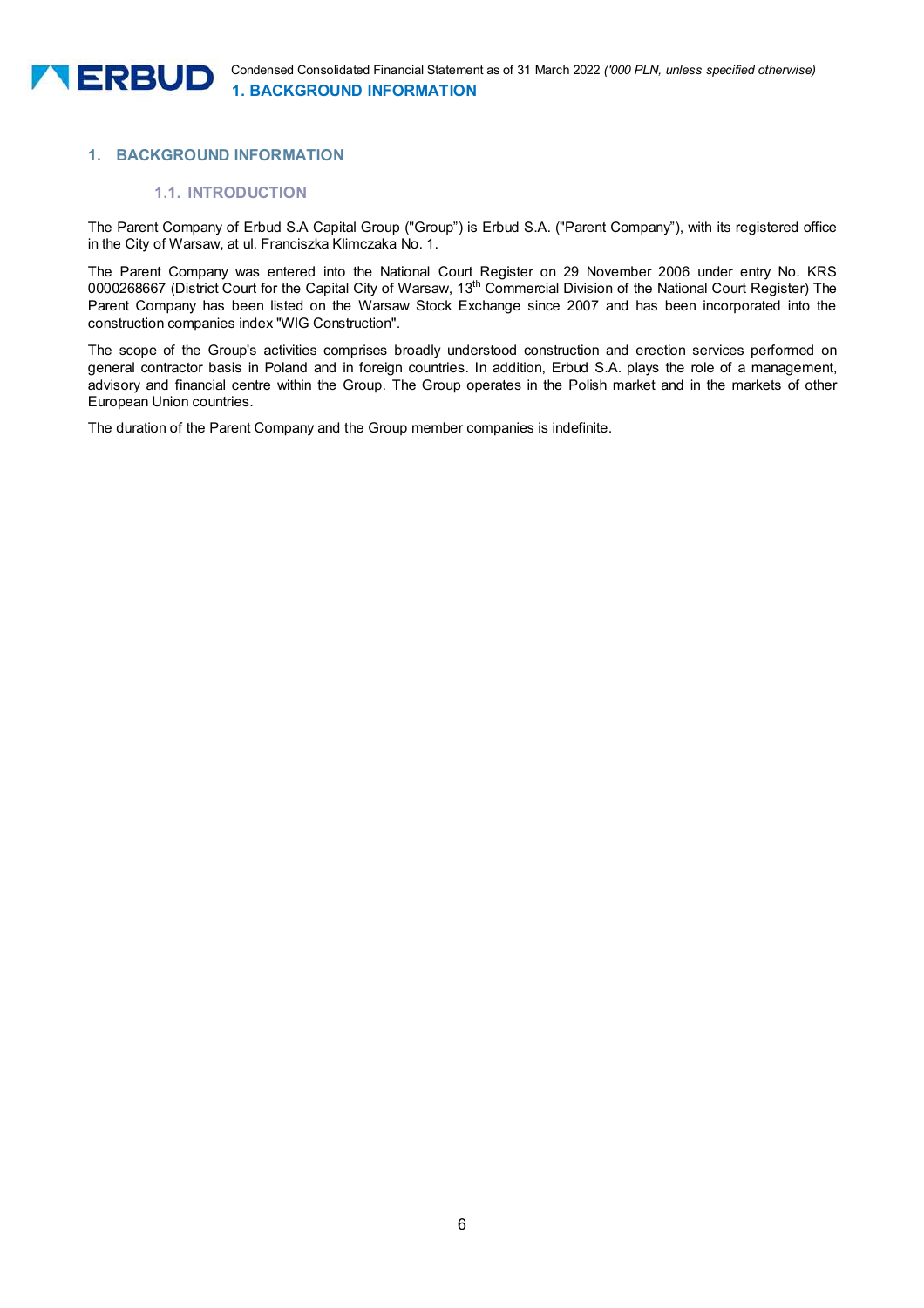

Condensed Consolidated Financial Statement as of 31 March 2022 *('000 PLN, unless specified otherwise)* **1. BACKGROUND INFORMATION** 



Detailed organisational structure of the Group is presented in the Note 5.4. The above figure shows the share of Erbud S.A.

in the individual member companies of the Erbud S.A. Group as of the date of drawing up the financial statements.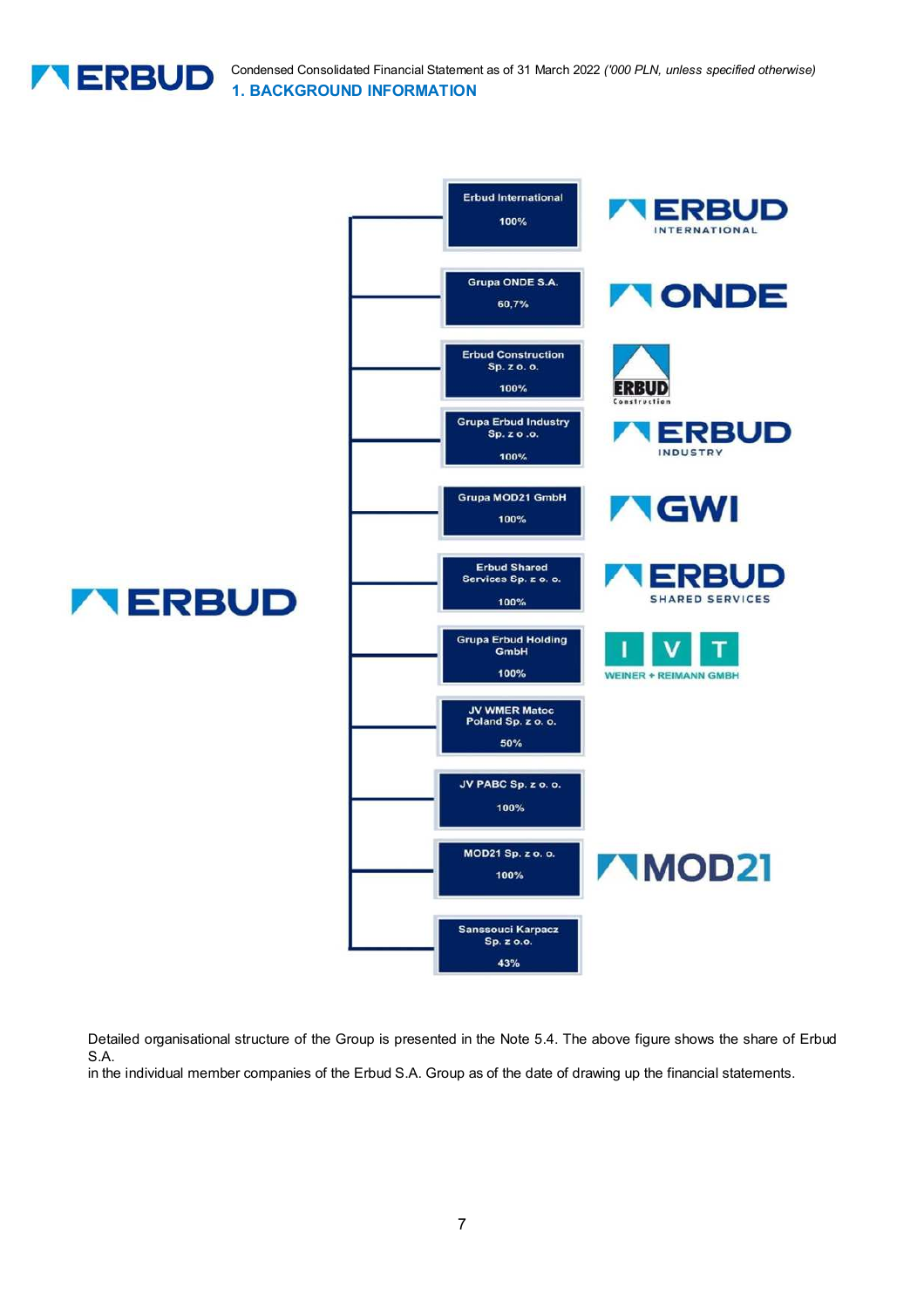# **1.2. GROUNDS FOR DRAWING UP THE FINANCIAL STATEMENT**

# **IFRS Compliance Statement**

The Condensed Consolidated Financial Statements were drawn up as of 31 March 2022 in compliance with the International Financial Reporting Standards, endorsed by the European Union.

The Condensed Consolidated Financial Statements are presented in Polish currency (Polish zloty, "PLN"), and all values are specified in thousands of Polish zlotys.

The Condensed Consolidated Financial Statement has been drawn up on historical cost basis, except for financial derivatives that were priced at fair value.

This Condensed Consolidated Financial Statement was approved for publication by the Management Board on 10 May 2022.

# **Going Concern**

This Condensed Consolidated Financial Statements have been drawn up following going concern principle applicable to all Group member companies in the foreseeable future. As of the date of approval of this Financial Statement, no signs prevailed indicating a risk to the continuation of Group operations following a going concern principle.

#### **Impact of COVID-19**

The Group has not experienced a material impact of COVID-19 on its current operations. The building contracts were carried out in adherence to the planned schedules, and no penalties for project delays were recorded. Additional costs related to providing necessary safety for the personnel were not significant and did not have material impact on the Company's 2022 performance. The coronavirus pandemic did not undermine Group's liquidity, and the Group maintained a stable, high cash balance throughout the year and paid its liabilities in a timely manner. The Group also experienced no change in the recoverability of accounts receivable, which were paid by the customers on an on-going basis with no significant delays.

#### **Impact of armed conflict in Ukraine**

The war behind the eastern border has shown that one man's decision can destabilize the economy almost on a global scale. Following the Russia's invasion of Ukraine, the whole world faced a fuel crisis, stock markets and currencies of neighbouring countries, including Poland, have been weakening. Raw material prices and their availability have become a much bigger issue in the construction business than COVID 19 hazards.

Erbud Group has always looked for its development in the Western Europe, especially in Germany. Any inclination to enter eastern markets sometimes perceived as emerging markets, however, was viewed negatively by the Management Board.

The Management Board monitors on an on-going basis the impact of the political and economic situation in Ukraine, Russia and Belarus on the ERBUD Group's operations. For more than a year we have been dealing with price hikes of building materials and labour in the Polish market. Due to the fact that the Group does not execute long-term contracts, it is possible to account for the risk of swelling material prices in the calculations on an on-going basis or, in the case of public contracts, to apply the price indexation clauses. Very good relations with employers, diversification of operations, both in geographical and segment terms, reduce the negative impact of the price shock caused by the conflict in Ukraine.

#### **Pricing at fair value**

The measure of fair value of an asset or liability the Group takes into consideration the properties of a certain asset or liability, if the market players take into consideration these characteristics when measuring the assets or liabilities at the measurement date. The Group classifies fair value measurement principles using the fair value hierarchy, reflecting the weight of source data used for measurement, pursuant to IFRS No. 13. As of the individual balance sheet dates, the Group has no items measured at fair value but discloses fair value for items measured at amortized cost.

# **Conversion of items into foreign currencies**

The items specified in the Financial Statements are measured in the currency of the core business environment where the entity carries out its operations ("functional currency"). The functional currency of Polish companies within the Group is PLN, whereas the functional currency of German companies is EUR, and the presentation currency of the financial statements is Polish zloty (PLN).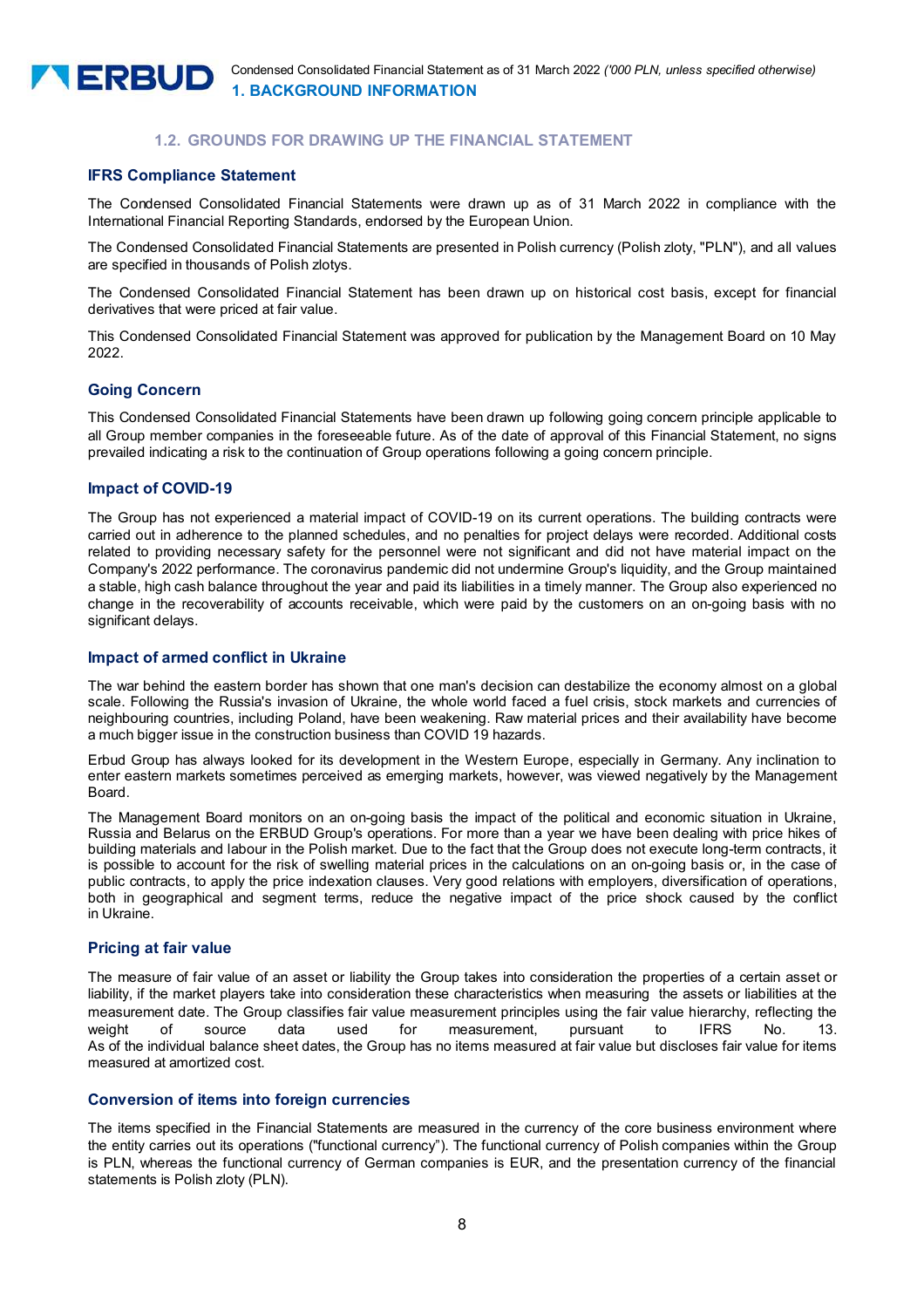

Transactions in foreign currencies are recorded in the books at the time of initial recognition in the value converted into PLN at the average National Bank of Poland's rate prevailing at the transaction date.

At the balancing date cash assets and liabilities denominated in currencies other than Polish zloty are converted into Polish zlotys using the appropriate average exchange rate, effective at the end of the accounting period, determined for a certain currency by the National Bank of Poland. The foreign exchange gains/losses are posted respectively into the line "financial gains (losses)" or in cases defined by accounting principles (policy), are capitalised in the assets value.

The non-cash assets and liabilities recognised at historic cost expressed in foreign currency are posted at historical exchange rate prevailing at the transaction date. Non-cash assets and liabilities are carried at fair value expressed in foreign currency are converted using the exchange rate prevailing at the date of fair value measurement.

**1.3. APPLICATION OF NEW AND AMENDED STANDARDS AND INTERPRETATIONS:**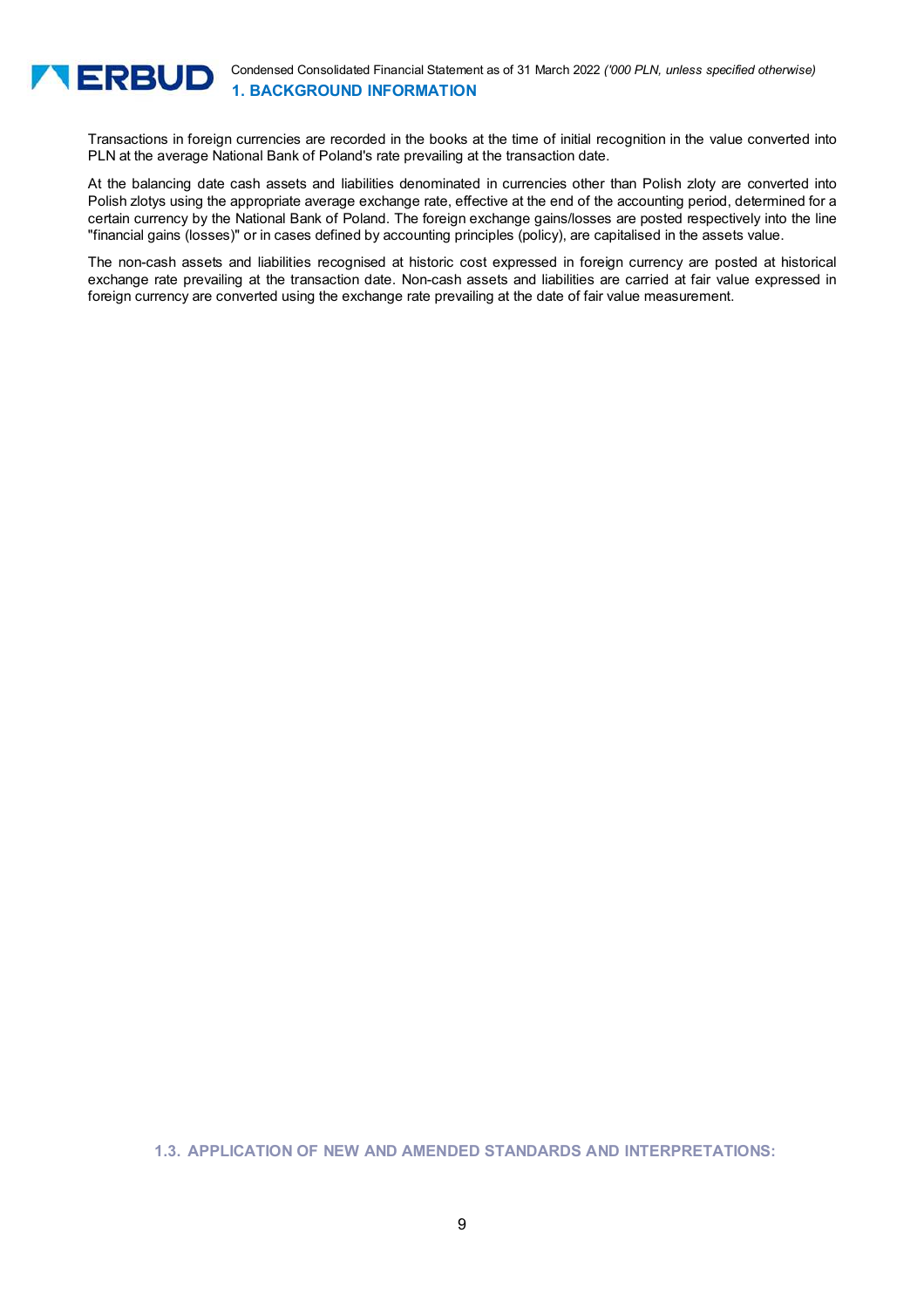

In this Condensed Consolidated Financial Statement, the following new and amended standards that entered into force in 2021 were applied for the first time:

# **a) Amendments to IFRS 9, IAS 39 and IFRS 16 connected with the IBOR reform**

In response to the expected reform of reference rates (IBOR reform), the International Accounting Standards Board has published the second part of amendments to IFRS 9, IAS 39, IFRS 7, IFRS 4 and IFRS 16, which are applicable from 1 January 2021. The amendments address accounting issues that will arise when, when IBOR-based financial instruments transition to the new interest rates. The amendments introduce a number of guidelines and exemptions, most notably a practical expedient for contract modifications required by the reform that will be recognized by updating the effective interest rate, a waiver to terminate hedge accounting, a temporary waiver to identify the risk component, and the requirement to include additional disclosures. The above change did not have any impact on the Group.

#### **b) Amendments to IFRS 4: Application of IFRS 9 "Financial Instruments"**

Amendment to IFRS 4 "Insurance Contracts" postpones the application of IFRS 9 "Financial Instruments" until 1 January 2023 until the effective date of IFRS 17 "Insurance Contracts".

As of the date of this Condensed Consolidated Financial Statement, the application of this standard is deferred until 2023.

#### **c) Amendments to IFRS 16 "Lease"**

In relation to the coronavirus pandemic (COVID-19), an amendment to IFRS 16 was introduced in 2020, which enabled the application of a simplification for assessing whether changes to leases made during a pandemic represent lease modifications. Consequently the lessees may benefit from the simplification boiling down to not applying the IFRS 16 guidelines concerning the modification of lease contracts. As this amendment related to reductions in lease payments due on or before 30 June 2021, hence in March 2021. The Council extended the availability of the practical arrangement for lease payment reductions until June 2022. The amendment is effective from 1 April 2021 with an option of earlier application.

This amendment does not have a material impact on the Group's financial statements.

# **Published standards and interpretations, which are not yet effective and have not been applied by the Group before.**

In these Condensed Consolidated Financial Statements the Group has not decided to apply earlier the following published standards, interpretations or amendments to existing standards before their effective date.

# a) **IFRS 17** "Insurance Contracts" and amendments to IFRS 17

The IFRS 17 "Insurance Contracts" was issued by the International Accounting Standards Board on 18 May 2017 and amendments to IFRS 17 were published on 25 June 2020. The new amended standard is effective for annual periods beginning on or after 1 January 2023.

The new IFRS 17 "Insurance Contracts" will replace the current IFRS 4, which permits a variety of practices in the settlement of insurance contracts. IFRS 17 will change fundamentally the accounting of all entities that deal with insurance and investment contracts.

The Group will apply IFRS 17 once it has been endorsed by the European Union.

The above amendment will not have a material impact on the Group.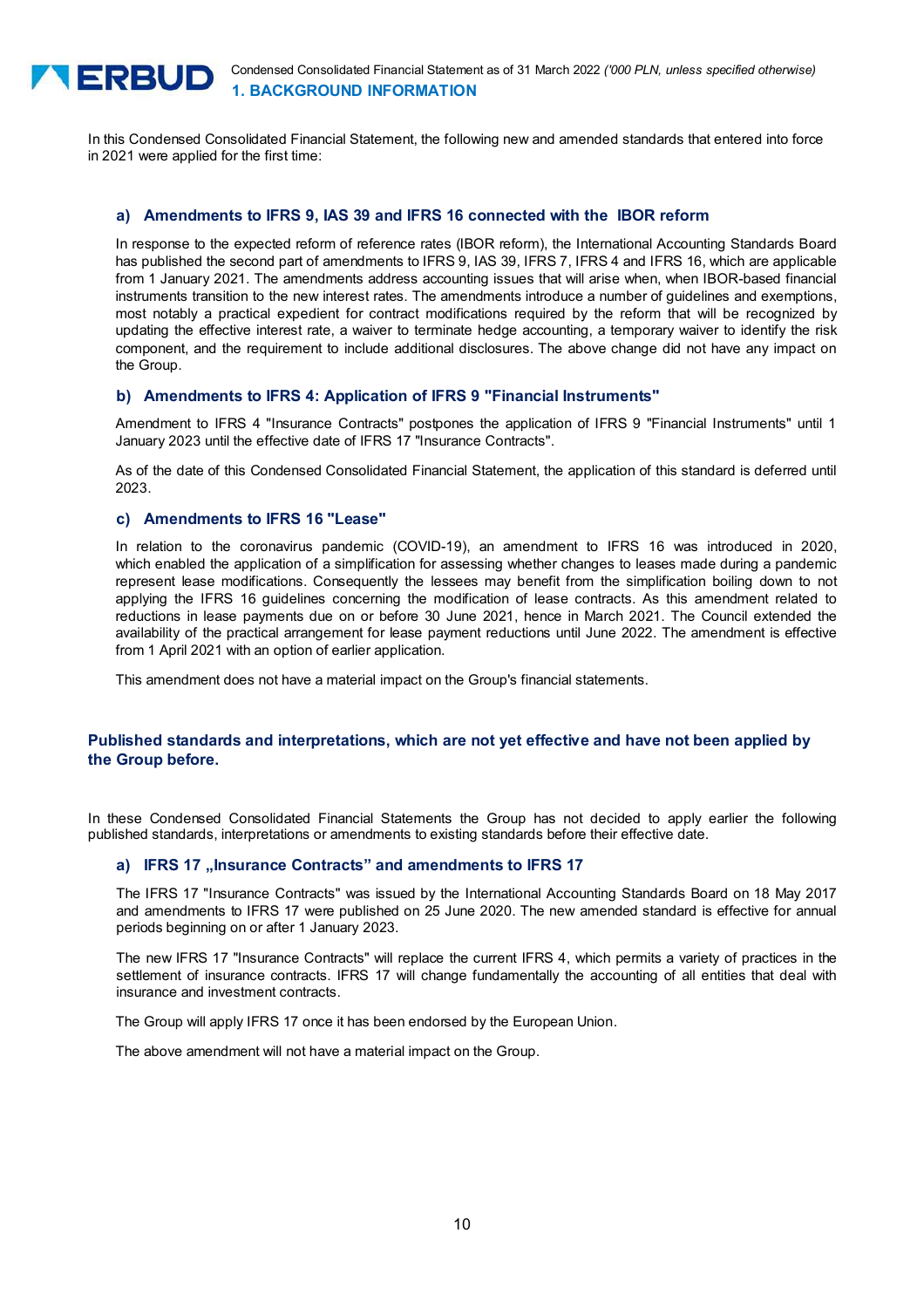

# **b) Amendments to IAS 1 "Presentation of Financial Statements"**

The Council has published amendments to IAS 1 that clarify the issue of presentation of liabilities as long and shortterm ones. The published amendments shall apply to financial statements for periods beginning on or after 1 January 2023.

At the date of preparation of these Condensed Consolidated Financial Statements, the amendment in question had not yet been endorsed by the European Union.

The above amendment will not have a material impact on the Group.

#### **c) Amendments to IFRS 3 "Business Combinations"**

The amendments to the standard published in May 2020 are intended to update the relevant references to the Conceptual Assumptions in IFRS, without making material changes to business combinations accounting.

The above amendment will not have a material impact on the Group.

# **d) Amendments to IAS 16 "Property, Plant and Equipment"**

The amendment introduces a ban on adjusting the cost of production of property, plant and equipment by the amounts obtained from the sale of components produced during the period of preparation of the property, plant and equipment for operation in accordance with the management's intentions. Instead, the entity will recognise the above sales revenues and related costs directly in the income statement. The amendment shall apply to financial statements for periods beginning on or after 1 January 2022.

The above amendment will not have a material impact on the Group.

#### **e) Amendments to IAS 37 "Provisions, contingent liabilities and contingent assets"**

The amendments to IAS 37 provide an explanation of the costs that an entity takes into account when analysing whether a contract is an onerous contract. The amendment shall apply to financial statements for periods beginning on or after 1 January 2022.

The above amendment will not have a material impact on the Group.

#### **f) Annual Amendments to IFRS 2018 - 2020**

"The annual revision of IFRS 2018-2020 introduces changes to the standards: IFRS 1 "First-time Adoption of International Financial Reporting Standards", IFRS 9 "Financial Instruments", IAS 41 "Agriculture" and the illustrative examples for IFRS 16 "Lease".

The amendments contain clarifications and describe more precisely the guidelines for standards on recognition and measurement.

The above amendment will not have a material impact on the Group.

# **g) Amendments to IAS 1 "Presentation of Financial Statements" and IFRS Board Guidance on accounting policy disclosures in practice**

The amendment to IAS 1 requires disclosure of significant information about accounting policies, which are defined in the Standard. The amendment clarifies that information about accounting policies is material if, in its absence, users of the financial statements would not be able to understand other relevant information in the financial statements. In addition, the Board's guidance on the application of the concept of materiality in practice has also been revised to provide guidance on the application of the concept of materiality to accounting policy disclosures. At the date of drawing up these Condensed Consolidated Financial Statements, the amendments in question had not yet been endorsed by the European Union.

The above amendment will not have a material impact on the Group.

# **h) IAS 1 "Presentation of Financial Statements" and IAS 8 "Accounting Policies, Changes in Accounting Estimates and Errors"**

In February 2021the Board published an amendment to IAS 8 "Accounting Policies, Changes in Accounting Estimates and Errors" regarding the definition of estimates. The amendment to IAS 8 clarifies, how entities should distinguish between changes in accounting policies and changes in accounting estimates. At the date of drawing up these Condensed Consolidated Financial Statements, the amendments in question had not yet been endorsed by the European Union.

The above amendment will not have a material impact on the Group.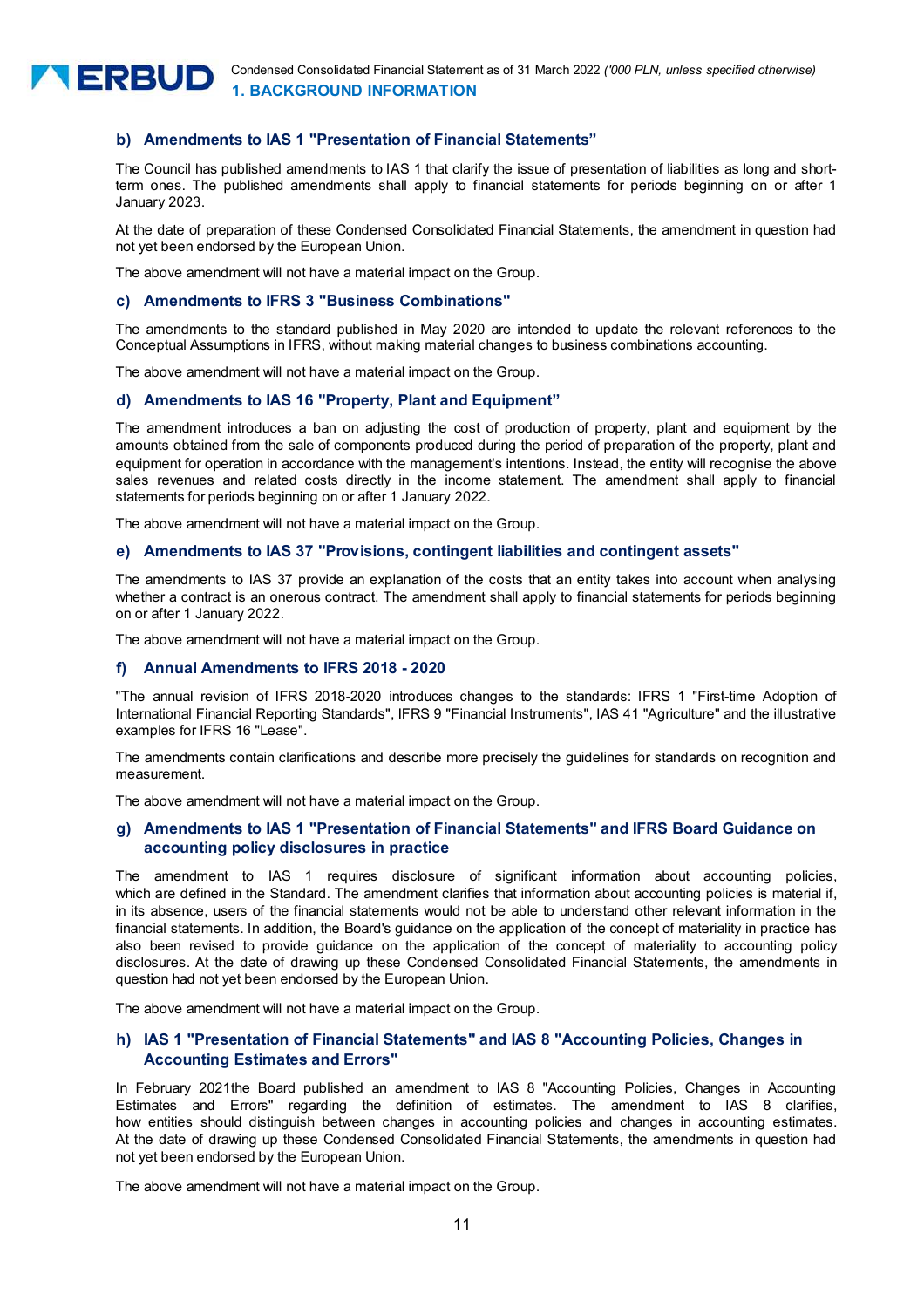

# **i) Amendments to IAS 12 "Income Taxes"**

The amendments to IAS 12 clarify how to account for deferred tax on transactions such as leases and decommissioning liabilities. Prior to the amendment to the standard, there was ambiguity whether the exemption for recognising deferred tax recognised for the first time applied to this type of transaction, i.e. where both deferred tax assets and liabilities are recognised. The amendments to IAS 12 clarify that the exemption does not apply and that entities are required to recognise deferred tax on such transactions. The amendments require companies to recognise deferred tax on transactions that give rise to equal taxable and deductible temporary differences on initial recognition.

The amendment shall apply to financial statements for periods beginning on or after 1 January 2023. At the date of drawing up these Condensed Consolidated Financial Statements, the amendments in question had not yet been endorsed by the European Union.

The above amendment will not have a material impact on the Group.

#### **j) Amendment to IFRS 17 "Insurance Contracts"**

This amendment relates to the transitional requirements in connection with the first-time application of IFRS 17 'Insurance Contracts' and IFRS 9 'Financial Instruments'. The amendment introduces an option of improving the usefulness of information for the investors on the first application of the new standard.

The amendment applies only to the transition of insurers to the new standard and does not affect any other requirements set forth in IFRS 17.

At the date of drawing up these Condensed Consolidated Financial Statements, the amendments in question had not yet been endorsed by the European Union.

The above amendment will not have a material impact on the Group.

# **k) IFRS 14 "Regulatory Deferral Accounts"**

This standard allows entities that drawn up financial statements for the first time (on or after 1 January 2016) pursuant to IFRS to recognize amounts resulting from operations with regulated prices, in compliance with the previously applied accounting principles. To enhance comparability with entities that already apply IFRS and do not post such amounts, under published IFRS 14, amounts resulting from operations with regulated prices should be presented separately in both the statement of financial position, in the profit and loss account and the statement of other comprehensive income.

IFRS 14 will not be endorsed by virtue of the European Union's decision.

The above amendment will not have a material impact on the Group.

# **l) Amendments to IFRS 10 and IAS 28 regarding the sale or contribution of assets between the investor and its associates or joint ventures**

The amendments solve the problem of the current inconsistency between IFRS 10 and IAS 28. Accounting recognition depends on whether non-monetary assets sold or contributed to an associate or joint venture are businesses or not.

Where a non-monetary asset is a 'business', the investor will show a full gain or loss from the transaction. If the assets do not meet the business definition criteria, the investor recognises a gain or loss excluding the portion that represents the interests of other investors.

The amendments were published on 11 September 2014. As of the date of drawing up these separate financial statements, the endorsement of this amendment is deferred by the European Union.

The above amendment will not have a material impact on the Group.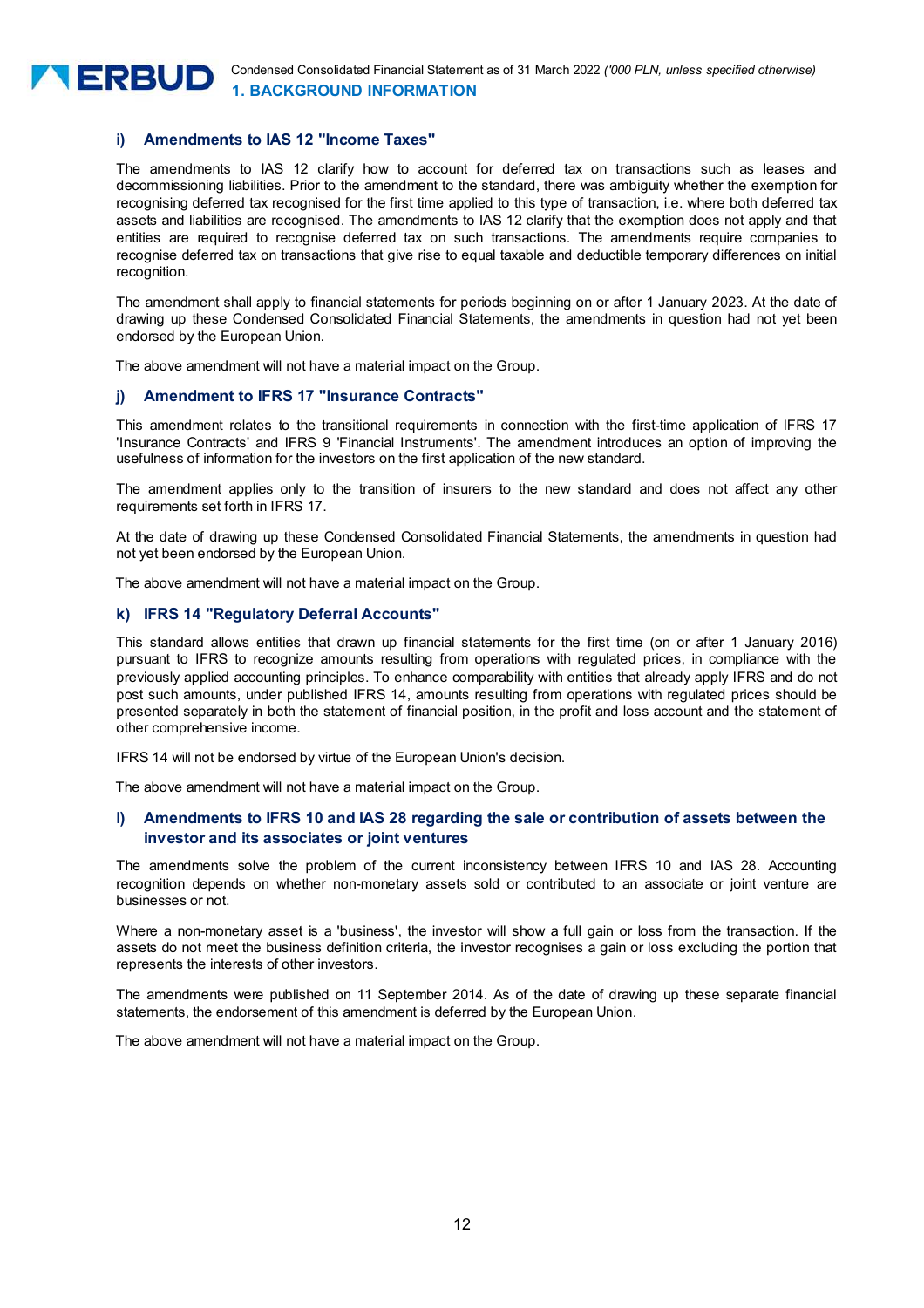

# **2. BUILDING CONTRACTS**



The Group signs fixed-price contracts for the execution of construction contracts, mainly in the areas of apartment construction (including entire housing estates), hotels, SPA facilities, shopping malls, wind farms, power plants, production rooms, and highways.

Income and expenses generated by the building contracts underway are recognized by the Company in pace with the progress of works being made. Some Group member companies measure contract performance progress rate using the performance-based method, i.e. it determines the value of revenues and expenses under the performance of construction contracts in the period from the Contract Date to the balancing date proportionally to the progress rate of of a certain contract performance by way of evaluation of the achieved results and milestones. Some of the Companies apply the method based on expenditures, i.e. they determine the value of revenue on execution of building contracts in the period from the contract date to the balance sheet date proportionally to the progress rate of execution of a certain contract by calculating the progress rate of works based on the ratio of costs recognized for the contract to the total cost budget prepared for the contract. From thus determined figures the Group deducts revenues and expenses, which affected the financial result in previous years, generating revenues and costs under building contracts executed in the current period. A change of the estimated progress rate of contract execution is treated as a change in estimate and affects the amount of revenues recognized in the period in which the change in estimate was made. If it is not possible to determine progress rate of non-finished service (including construction service) or expected total cost of service delivery in a reliable manner, then the revenues are determined at the level of costs born in a certain accounting period, however, not higher than costs, which are expected to be covered by the employer in the future.

On the other site the results of pricing (i.e., the determination of revenues and expenses using the progress rate method) are recorded as "Pricing of building contracts - assets (or liabilities)." The balances of assets under building contracts resulting from the excess of revenue recognized using the performance-based method over the invoiced revenues are subject to an impairment charge calculated similarly to the non-past due trade receivables. All building contract assets at the Level 2 of the impairment model and a simplified matrix approach (similar to trade receivables) are used to calculate the impairment loss on these assets. Due to the manner in which balances on construction contract assets are recognized, they are not subject to aging and are treated entirely as current, not past due. The works performed under building contracts are invoiced in adherence to the schedule set forth in the contract. The Group recognizes invoiced revenues in the line "Trade and other receivables" (Note 5.1) The Contractors under building contracts signed with the Group withhold a part of the payments as a performance bond for the contracts. These figures are recognized as "Building contract receivables - deposits" and are refundable most often after project completion after the end of the guarantee period.

The Group engages subcontractors to carry out work related to the execution of building contracts. The invoiced costs related to subcontractors' employment are recognized as "Trade payables and other liabilities" (Note 5.2) The Group retains a portion of payments to subcontractors in relation to performance bond, and recognizes it the line "Building contract liabilities - bid bonds". The breakdown of revenues into revenues recognized in time and items recognized at point of time is presented in Note 4.2.

In connection with the execution of building contracts and the difference in time of revenues and expenses recognition for accounting and tax purposes, the deferred income tax assets and liabilities are recognized in the statement of financial position - see Note 4.4.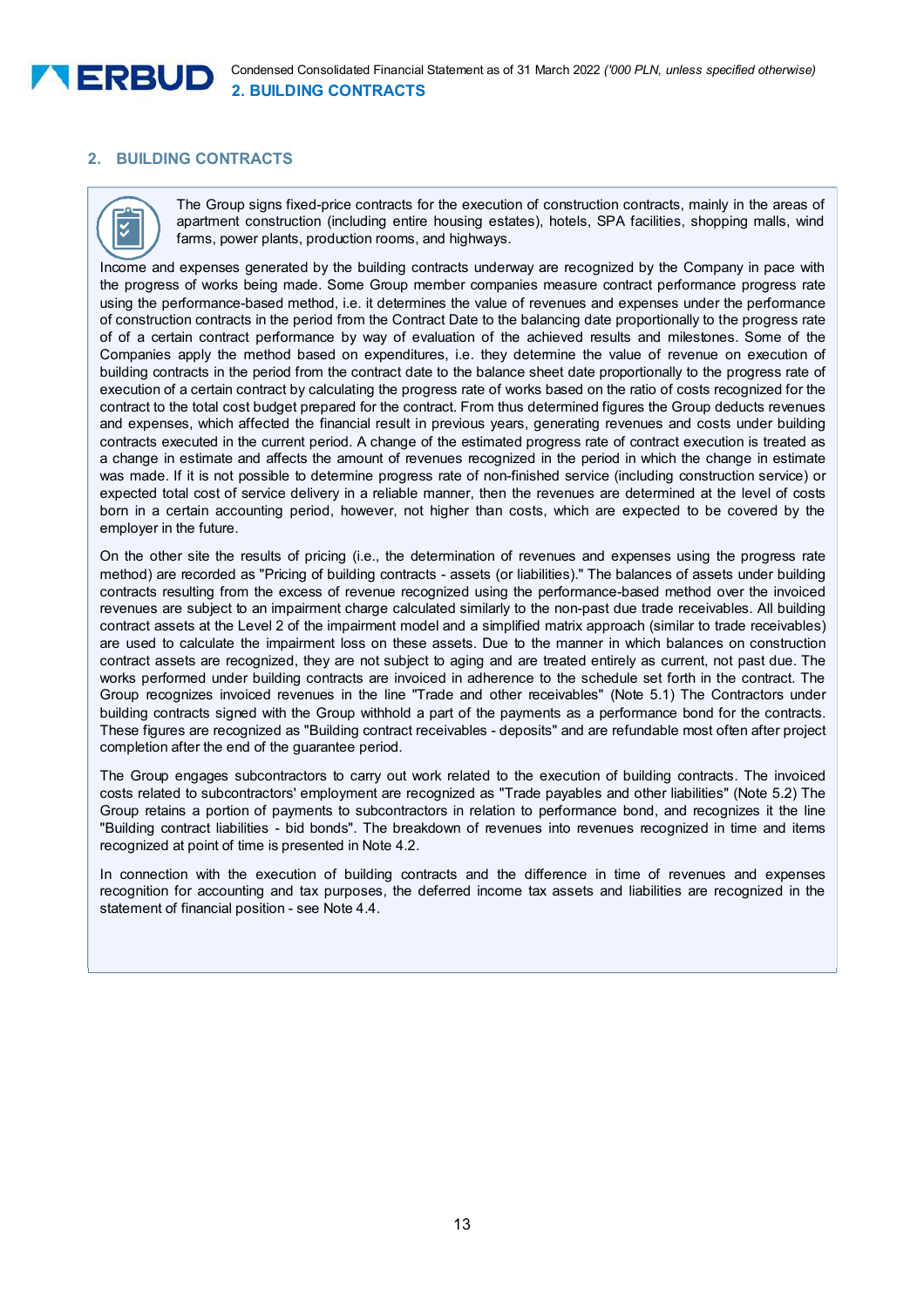



The Group sets up provisions for contracts with negative margins when it has found out grounds to claim that a given building contract in progress will end with a loss. Provisions are charged into the costs of a given period at the full value of the expected loss on a given contract and are disclosed in the balance sheet under "Provisions".

The Group provides only basic guarantees to its customers, which do not represent a separate duty to perform obligation. The warranty period varies depending on the contract under implementation and the components covered.

The Group engages subcontractors to carry out work related to the execution of building contracts. The Group acts as principal with respect to work performed by subcontractors. The invoiced costs related to subcontractors' employment are recognized as "Trade payables (Note 6.10). The Group retains a portion of payments to subcontractors in relation to contract performance bond, and recognizes it in the line "Liabilities vis-à-vis subcontractors - bid bonds"

For certain building contracts executed under joint contractual arrangements in which the Group is the consortium or assignment leader, the Group has assessed that it acts as an intermediary with respect to the work performed by the other partner and which the Group as leader invoices the Employer. The Group defines its role as that of an intermediary under a certain order where it identifies specific goods and services to be delivered and the Group has no control over them before they have been transferred to the customer. When the Group acts as an intermediary, it recognizes revenue upon the fulfillment of its obligation in the contractual amount of the fee or commission to which it will be entitled, in exchange for being commissioned by another party to provide specific services or goods. Due to the nature of the concluded consortia and orders, in which the Group acts as a leader, there are no fees and commissions as described above, hence no revenues are generated in the Group from commissions for invoicing to a customer work performed by another consortium member. The Group recognizes as revenues only the amount of remuneration due for the execution of its scope of work for the customer in adherence to the policy described above.

Payment terms for building contracts provided by the Group, range from 30 to 180 days from the invoice date and for other sales transactions are typically 30 days from the invoice date. Accordingly, the signed contracts do not contain a significant financing component except for amounts invoiced for building contracts, which are repaid at a later date as they represent deposits retained by the customer. The amounts retained under individual invoices represent a maximum of 10% of the remuneration for the contract execution and are subject to release for a period of up to 5 years once the contract has been completed. Revenues under the building contracts for the portion that is retained as a bid bond is recognized at a discounted amount.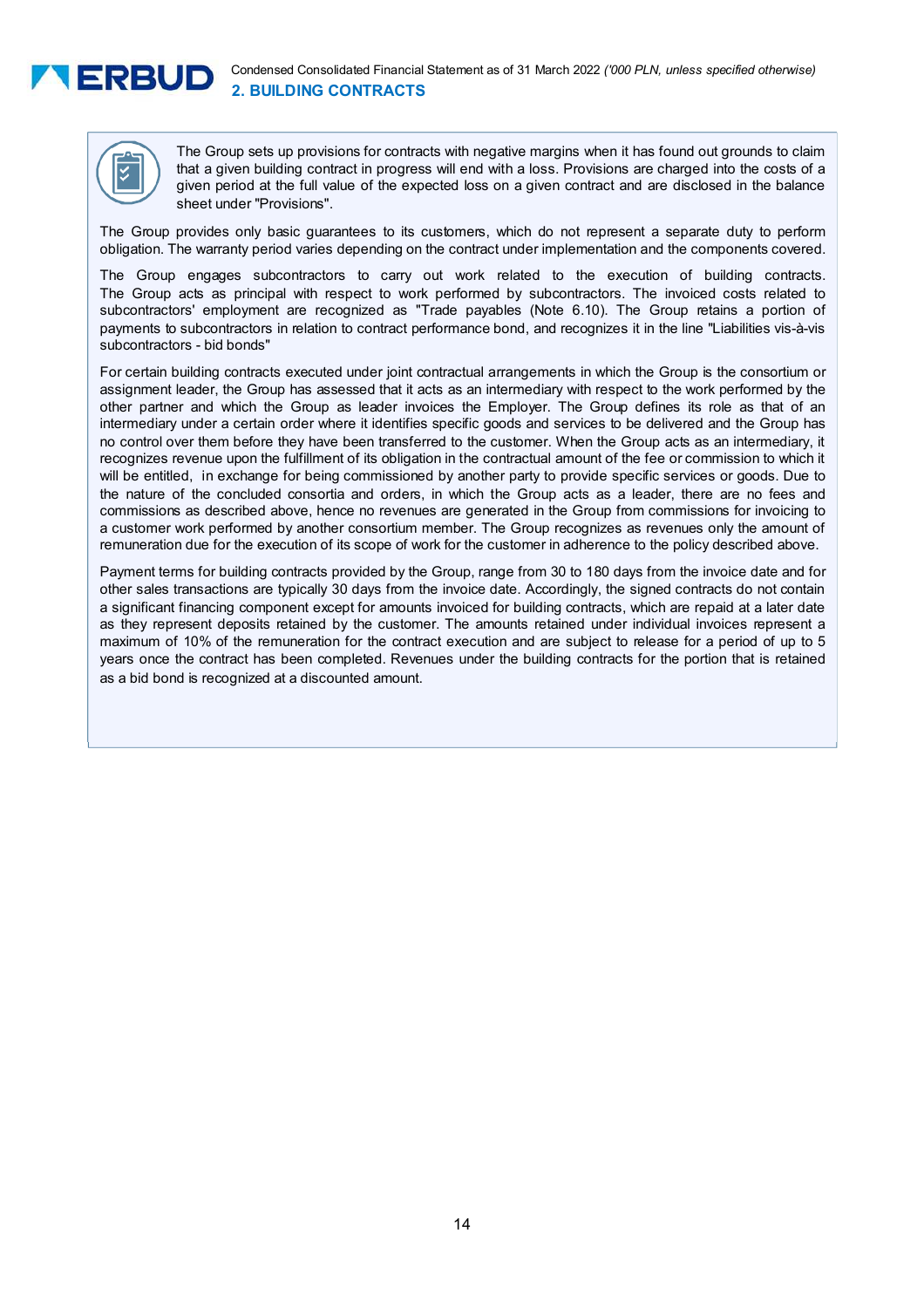# **NERBUD**



The application of the performance-based or expenditure-based method to recognize revenues and expenses under the building contracts requires an estimated work progress rate under a certain contract, i.e., the measurement of completed work at the balance sheet date (performance-based method) or an estimate of the total cost budget under a certain contract (expenditure-based method)

Performance-based method:

The physical quantity survey, used to determine the progress in contract performance, is taken by the construction site personnel. The quantity survey is carried out separately for each scope of works, i.e. elements or stages of the contract underway, according to the measures assigned to them (mainly  $m^2$ , kg and pcs.).

The Company has adequate control processes in place to ensure that the calculation of actual project outcome is based on current and reliable estimates of the quantity survey, subject to verification and approval by designated persons. The quantity survey made by construction site personnel is subject to verification by the branch manager responsible for the construction site, and then additionally by the Group's internal audit department.

#### Expenditure-based method:

Cost budgets for certain contracts are prepared by the Group Management in the bidding phase and updated during the financial year or when the grounds for revision of the cost or revenue budget have been identified. If between official budget revisions there are events that have material impact on contract performance, the value of total revenues or contract costs is updated on an ongoing basis, i.e. changes in the scope of the contract are reflected in the Group's internal system immediately after they are negotiated by the Group with the customer.

The Group keeps track of projects being implemented - construction contracts in the internal system used for project management. Information concerning certain contract, its progress rate, is entered into the system by the Contract/Site Manager and then approved by the Branch Manager responsible for the construction site. The budgets of individual contracts are subject to the formalized updating process during the year, based on current information, and are approved by the Management Board. If between official budget revisions there are events that have material impact on contract performance, the value of total revenues or contract costs is updated on an ongoing basis, i.e. changes in the scope of the contract are reflected in the Group's internal system immediately after they are negotiated by the Group with the customer.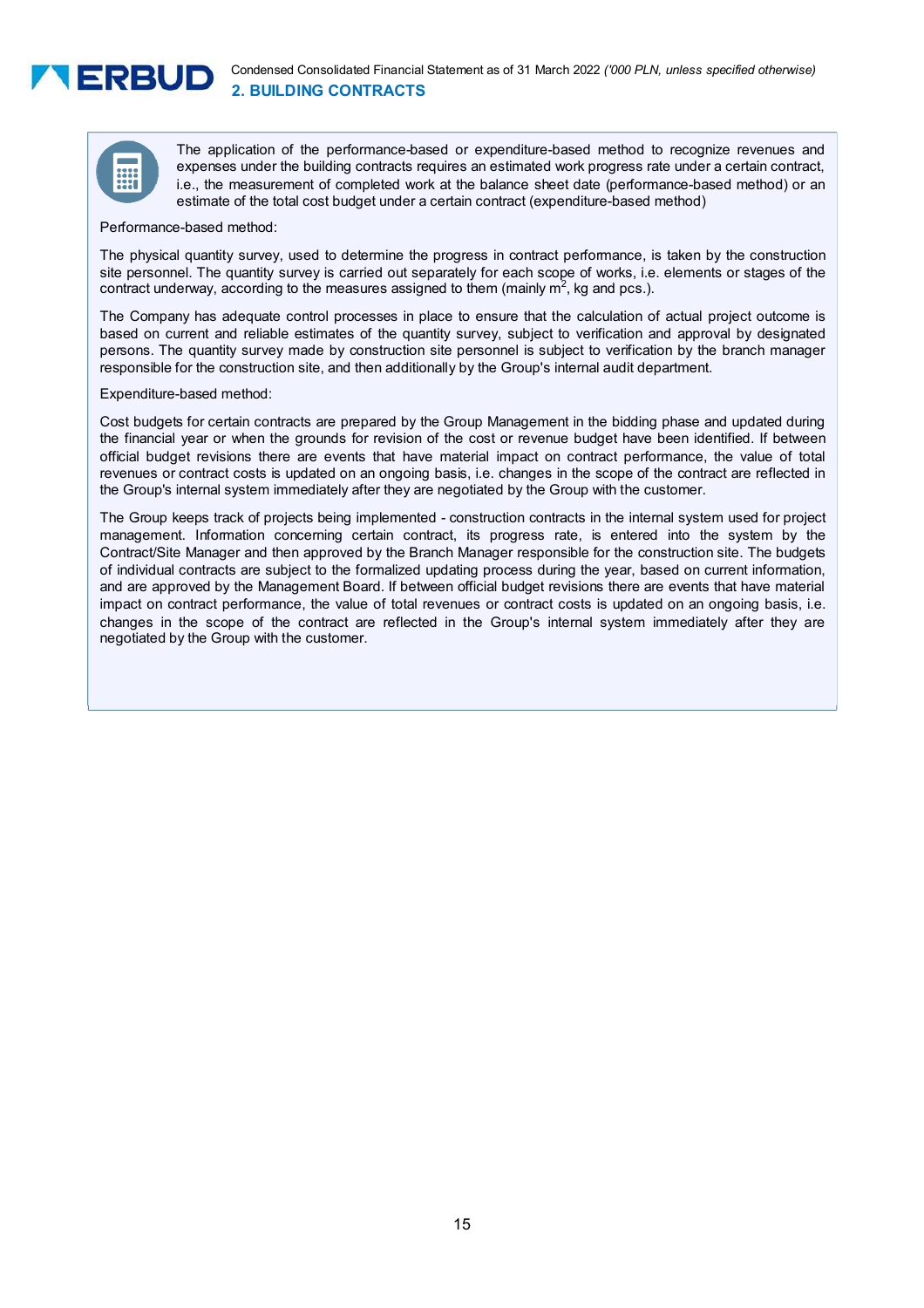

# **2.1. INCOME AND EXPENSES UNDER BUILDING CONTRACTS**

The income and expenses figures under building contracts for the accounting period and on YTD basis are presented in the table below.

|                                                                              | For the period of 3<br>months, ended on<br>31.03.2022 | For the period of 3<br>months, ended on<br>31.03.2021 |
|------------------------------------------------------------------------------|-------------------------------------------------------|-------------------------------------------------------|
|                                                                              | Contracts in the<br>period                            | Contracts in the<br>period                            |
| Figures recognised in the period                                             |                                                       |                                                       |
| Income under building contracts, YTD                                         | 666,975                                               | 494,733                                               |
| Costs under building contracts,                                              | 629,393                                               | 446,216                                               |
| Net income before recognition and settlement of provisions for the contracts |                                                       |                                                       |
| generating liabilities                                                       | 37,582                                                | 48,517                                                |
| Setting up provisions for the contracts generating liabilities               | 1,726                                                 |                                                       |
| <b>Gross profit/loss</b>                                                     | 39,308                                                | 48,517                                                |
|                                                                              |                                                       |                                                       |
| Gross profit margin                                                          |                                                       |                                                       |
| excluding provisions for the contracts generating liabilities                | 6%                                                    | 10%                                                   |
| including provisions for the contracts generating liabilities                | 5%                                                    | 10%                                                   |

Gross profit margin is defined as gross profit on sales divided by sales revenues.

# **2.2. DETERMINATION OF OUTSTANDING AMOUNT RELATED TO NON-COMPLETED BUILDING CONTRACTS**

|                                                                                                         | 31.03.2022 | 31.12.2021 |
|---------------------------------------------------------------------------------------------------------|------------|------------|
| Revenues under non-completed building contracts YTD                                                     | 4,122,628  | 3,564,549  |
| Invoiced receivables from customers, YTD (excl. advances)                                               | 4,034,882  | 3,484,845  |
| Balance of payments under non-completed building contracts                                              | 87,746     | 79,704     |
| including:                                                                                              |            |            |
| (1) Assets for completed, non-invoiced construction works, gross                                        | 237,890    | 199,795    |
| Asset impairment write-off under building contracts                                                     | (242)      | (1,327)    |
| (1a) Assets for completed, non-invoiced construction works, net                                         | 237,648    | 198,468    |
| (2) Payables for non-completed invoiced construction works - liabilities under building                 |            |            |
| contracts                                                                                               | 149,902    | 118,764    |
|                                                                                                         |            |            |
| Costs related to building contracts, YTD                                                                | 2,077,649  | 1,737,487  |
| Losses posted on YTD basis                                                                              |            | 274        |
| Subcontractor expense and own expenses on a YTD basis.                                                  | 2,126,091  | 1,765,803  |
| Balance of payments under building contracts                                                            | 48,442     | 28,316     |
| including:                                                                                              |            |            |
| (3) Assets for non-completed, invoiced construction works of the subcontractors                         |            |            |
|                                                                                                         | 171,562    | 103,670    |
| (4) Liabilities for due and payable non-completed, invoiced construction works of the<br>subcontractors |            |            |
|                                                                                                         | 123,120    | 75,354     |
| Balance of payments under building contracts                                                            | 136,188    | 108,020    |
| including:                                                                                              |            |            |
| Pricing of building contracts - liabilities - TOTAL                                                     | 409,210    | 302,138    |
| Pricing of building contracts - balance settlement $(2)+(4)$                                            | 273,022    | 194,118    |
| Building contract liabilities - advanced paid                                                           | 57,637     | 49,930     |
| Pricing of building contracts - liabilities - TOTAL                                                     | 330,659    | 244,048    |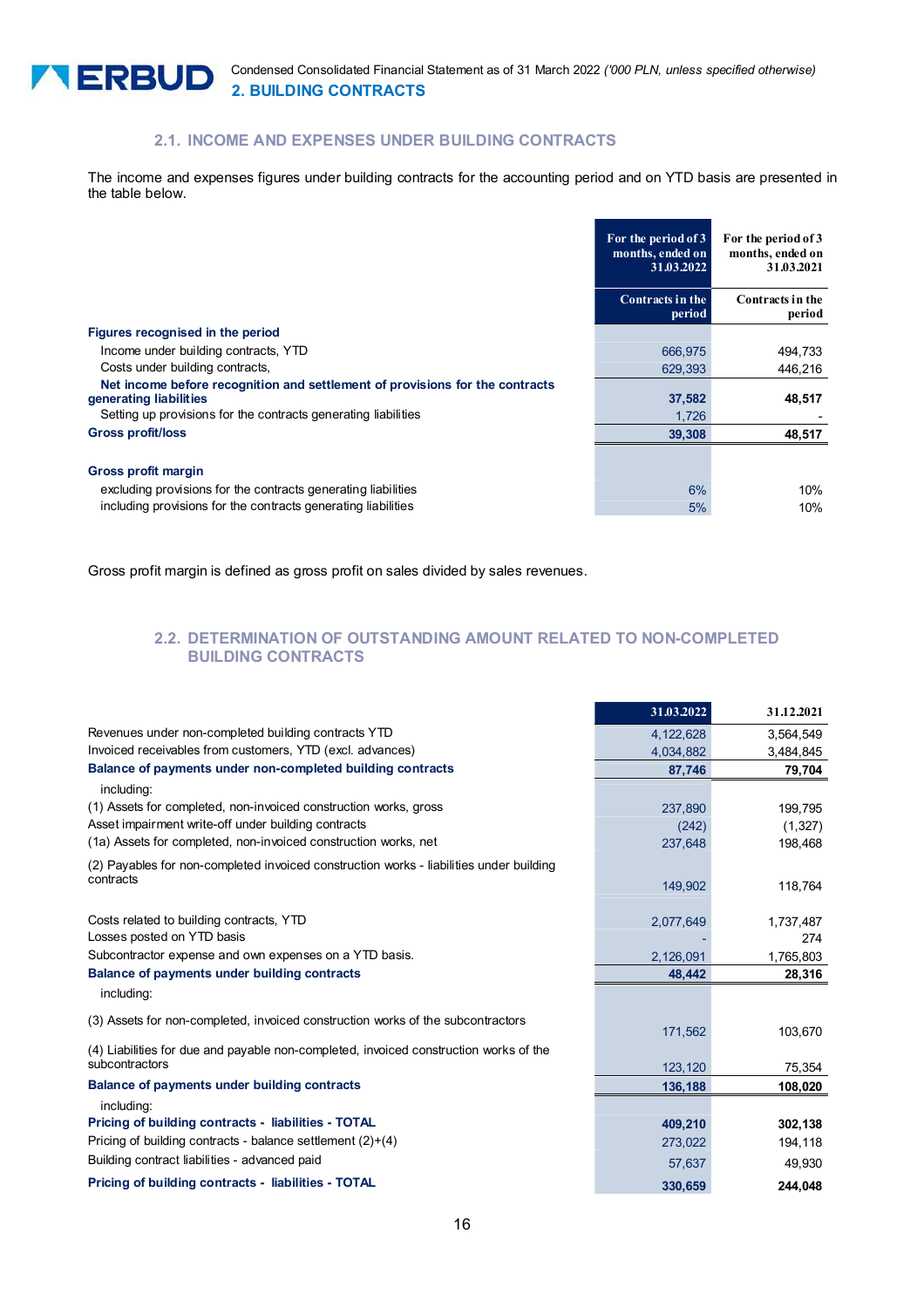

At all dates that are initial dates of the periods indicated in the table above, the total opening balances were recognized as revenues in the period.

Changes in the value of assets and liabilities from the pricing of contracts result from the specific nature of settlement of building contracts and invoicing schedules for individual contracts.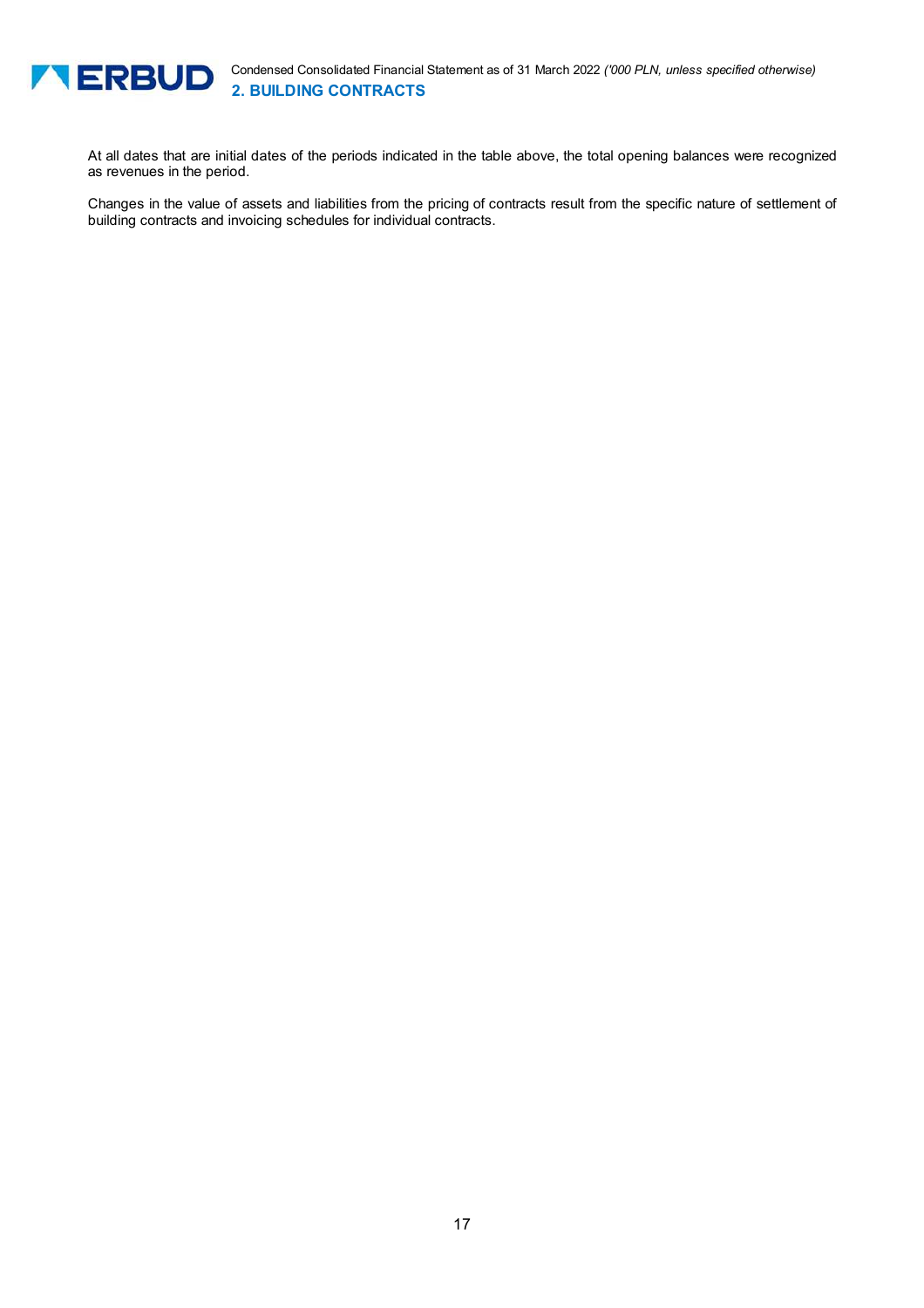

# **3. CAPITAL AND DEBT MANAGEMENT**

#### **3.1. ZARZĄDZANIE KAPITAŁEM**



Share capital comprises common stock and is carried at par value (in adherence to the Articles of Association of the Parent Company and an entry made into the National Court Register).

Share premium is the amount equal to the surplus of price for acquisition of shares in Parent Company above their nominal value. It is recognised in the line "Share premium reserve capital".

Other supplementary capitals are set up mainly from retained earnings including amounts obligatorily appropriated to the reserve capital in accordance with the requirements of the Commercial Companies Code.

Reserve capitals are created from retained earnings for the purposes indicated in the Articles of Association.

Equity allocated to the non-controlling interests represents a part of equities of subsidiaries covered with full consolidation that belongs to other stakeholders than the entities that are Group members.

Net profit (loss) of subsidiaries partially owned by the stakeholders other than members of the Group represents profit (loss) of the non-controlling interests.

The Company's supplementary capital is set up in accordance with the provisions of the Polish Commercial Companies Code and the decisions of the shareholders. Pursuant to the Commercial Companies Code, a supplementary capital should be set up to cover losses, that should account for at least 8% of the profit for a certain accounting year, until the supplementary capital reaches at least one third of the share capital. the supplementary capital set up in this manner is not subject to distribution.

The General Meeting of Shareholders decides on the use of the supplementary and reserve capital, however, a part of the supplementary capital may be used only to cover the loss reported in the financial statements and is not subject to distribution into other purposes.

The Group manages its capital structure and as a result of changes in economic conditions, it modifies its capital structure.

In order to maintain or adjust the capital structure, the Group may manage appropriately the dividend payment to shareholders or issue to new shares.

The main objective of the Group's capital management is to maintain a good credit rating and safe equity ratios in order to support the Group's operations and enhance shareholders' value.

# **Share capital**

As of 31 March 2022, the share capital consisted of 12 399 359 shares with a total value of PLN 1,239,935.90 thousand, and the structure of shareholders holding over 5% of the share capital and members of the Management Board and entities controlled by them was as follows:

| <b>Shareholder</b>                                                                                                                   | No. of shares | $%$ shareholding in<br>share capital |
|--------------------------------------------------------------------------------------------------------------------------------------|---------------|--------------------------------------|
| Wolff & Müller Baubeteiligungen GmbH & Co. KG                                                                                        | 3,645,090     | 29.39%                               |
| Wolff & Müller Holding GmbH & Co. KG                                                                                                 | 265,689       | 2.14%                                |
| Dorr Holding GmbH                                                                                                                    | 12.712        | 0.10%                                |
| DGI Closed-End Investment Fund of Non-public Assets controlled by Dariusz Grzeszczak                                                 | 1,861,731     | 15.01%                               |
| NATIONALE - NEDERLANDEN Powszechne Towarzystwo Emerytalne S.A (Nationale-<br>Nederlanden Universal Pension Society) (former ING PTE) | 1,200,000     | 9.68%                                |
| AVIVA Open-End Pension Fund Aviva Santander                                                                                          | 1, 183, 146   | 9.54%                                |
| Dariusz Grzeszczak                                                                                                                   | 728,787       | 5.88%                                |
| PKO BP Bank Open-Ended Pension Fund                                                                                                  | 715,279       | 5.77%                                |
| Jacek Leczkowski                                                                                                                     | 5,112         | 0.04%                                |
| Agnieszka Głowacka                                                                                                                   | 3.938         | 0.03%                                |
| Albert Dürr                                                                                                                          | 13.840        | 0.11%                                |
| ERBUD SA - own shares without voting rights at General Meeting of Shareholders                                                       | 302,857       | 2.44%                                |
| Other shareholders                                                                                                                   | 2,461,178     | 19.86%                               |
| <b>Total</b>                                                                                                                         | 12,399,359    | 100%                                 |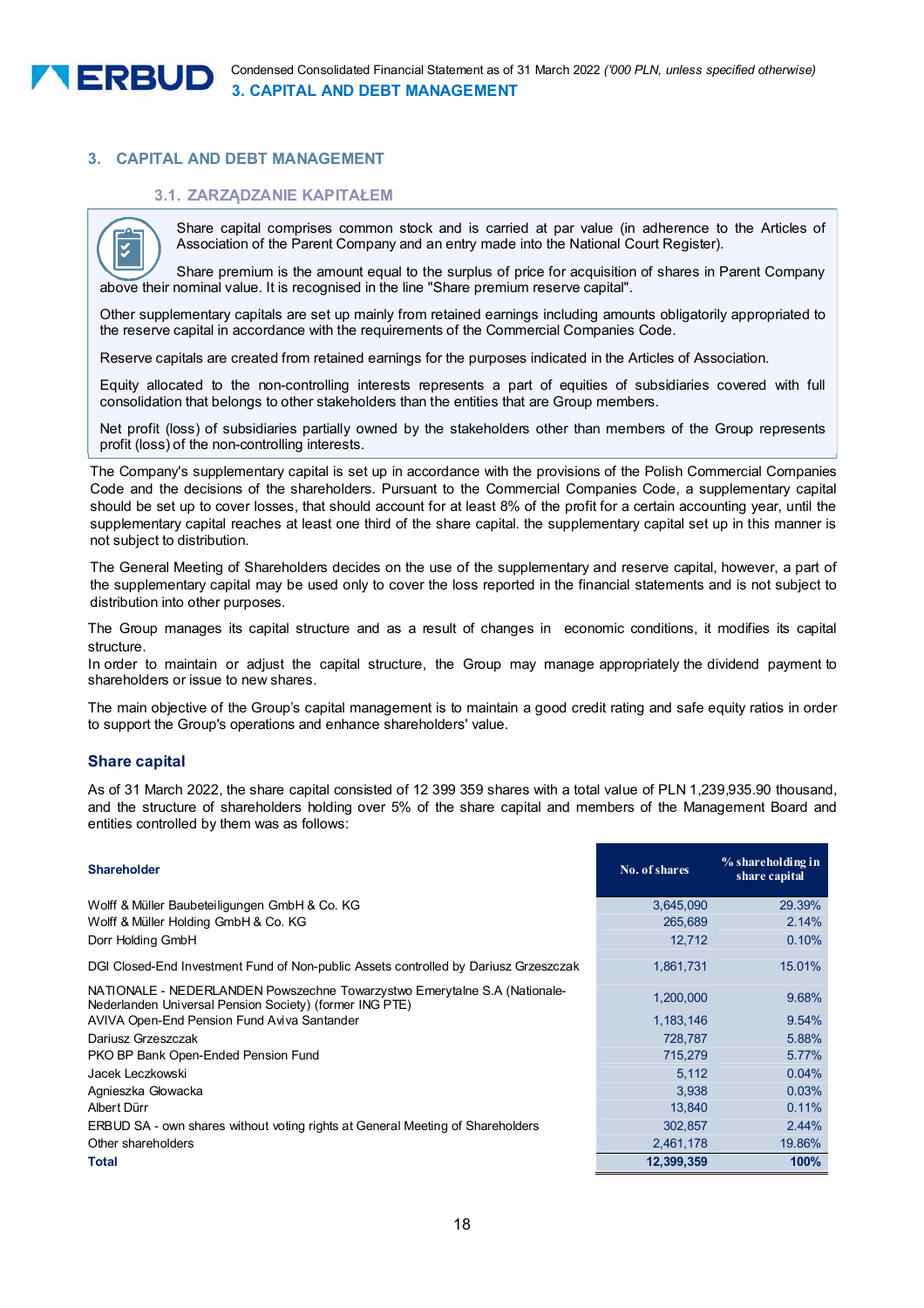

As of 31 March 2022 and the date of publication of this report, ERBUD SA holds 302,857 of own shares, that account for 2.44% of total shareholders' equity.

The **302,857** shares referred to hereinabove have not yet been redeemed by the Company, so the share capital remains unchanged at PLN 1,239,935.90.

The Company's Articles of Association do not grant the shareholders, referred to hereinabove, any personal rights vis-àvis Erbud S.A., and in particular do not grant the right to appoint members neither Company's Management nor Supervisory Boards.

The number of shares making up the approved capital equals to the number of shares issued. The par value per share for all share series is PLN 0.10. No shares were reserved for the purposes of the issue related to the exercise of put options. All issued shares are ordinary non-preference shares. There are no limitations on rights to shares or limitations on share transferability.



L

 Basic earnings per share (EPS) are calculated by dividing net profit /(loss) for the period, allocated to ordinary shareholders of the Company, by the weighted average number of the issued ordinary shares over the accounting period. Own shares bought back by the Company for redemption are excluded from the calculation of the weighted average number of shares for the periods presented.

For purposes of calculating diluted earnings per share, net income/(loss) for the reporting period attributable to ordinary shareholders and the weighted average number of ordinary shares for the accounting period are adjusted for the effect of all diluting potential ordinary shares. Diluted earnings per share is equal to basic earnings per share as the Company has no dilutive instruments.

Stock split effected both during and after the accounting period adjust the weighted average number of ordinary shares for purposes of computing basic and diluted earnings per share for all periods presented.

|                                                      | For the period of 3<br>months, ended on<br>31.03.2022 | For the period of 3<br>months, ended on<br>31.03.2021 |
|------------------------------------------------------|-------------------------------------------------------|-------------------------------------------------------|
| Net profit/loss                                      | 179                                                   | (7, 431)                                              |
| Average weighted number of ordinary shares (in pcs.) | 12.096.502                                            | 12,780,128                                            |
| Basic and diluted earnings per share (in PLN)        | 0.01                                                  | (0.58)                                                |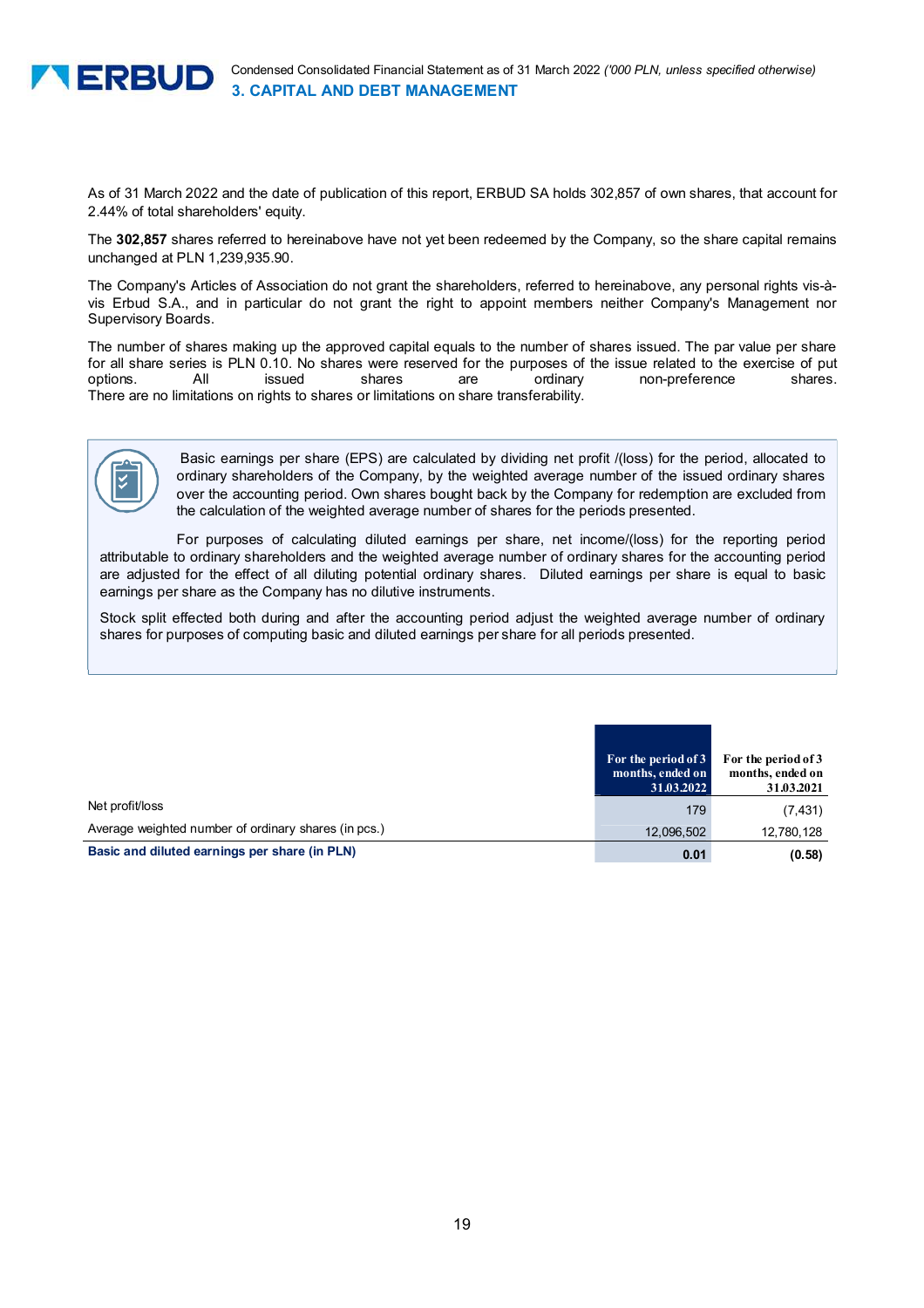

# **3.2. CREDIT AND LOAN LIABILITIES**



Ī

Credit and loan liabilities are initially recognized at fair value less transaction costs. At each balancing date, credits and loans are priced at amortized cost using effective interest rate.

|                                          | 31.03.2022 | 31.12.2021 |
|------------------------------------------|------------|------------|
| Long-term                                |            |            |
| <b>Bank loans</b>                        | 44,747     | 46,496     |
| Loans                                    | 1,836      |            |
|                                          | 46,583     | 46,496     |
| <b>Short-term</b>                        |            |            |
| Overdraft facilities                     | 28,981     | 22,362     |
| <b>Bank loans</b>                        | 28,896     | 14,260     |
| Loans                                    | 14,991     | 6,901      |
|                                          | 72,868     | 43,523     |
| <b>Total credit and loan liabilities</b> | 119,451    | 90,019     |

Loans and borrowings shown as long-term and short-term interest bearing at 1M WIBOR + 1.5%-2.8% and 3M Euribor + 2.2%.

As of the specified balance sheet dates, the fair value of loans and advances was not materially different from the amortized cost measurement. The fair value of credits and loans is estimated using DCF models based on cash flows reflecting the repayment schedule of loans granted. The discount rate was assumed to be WIBOR 1M per day plus a fixed percentage expressing the risk premium. Long-term credits and loans measured at amortized cost are classified at Level 2 of the fair value hierarchy.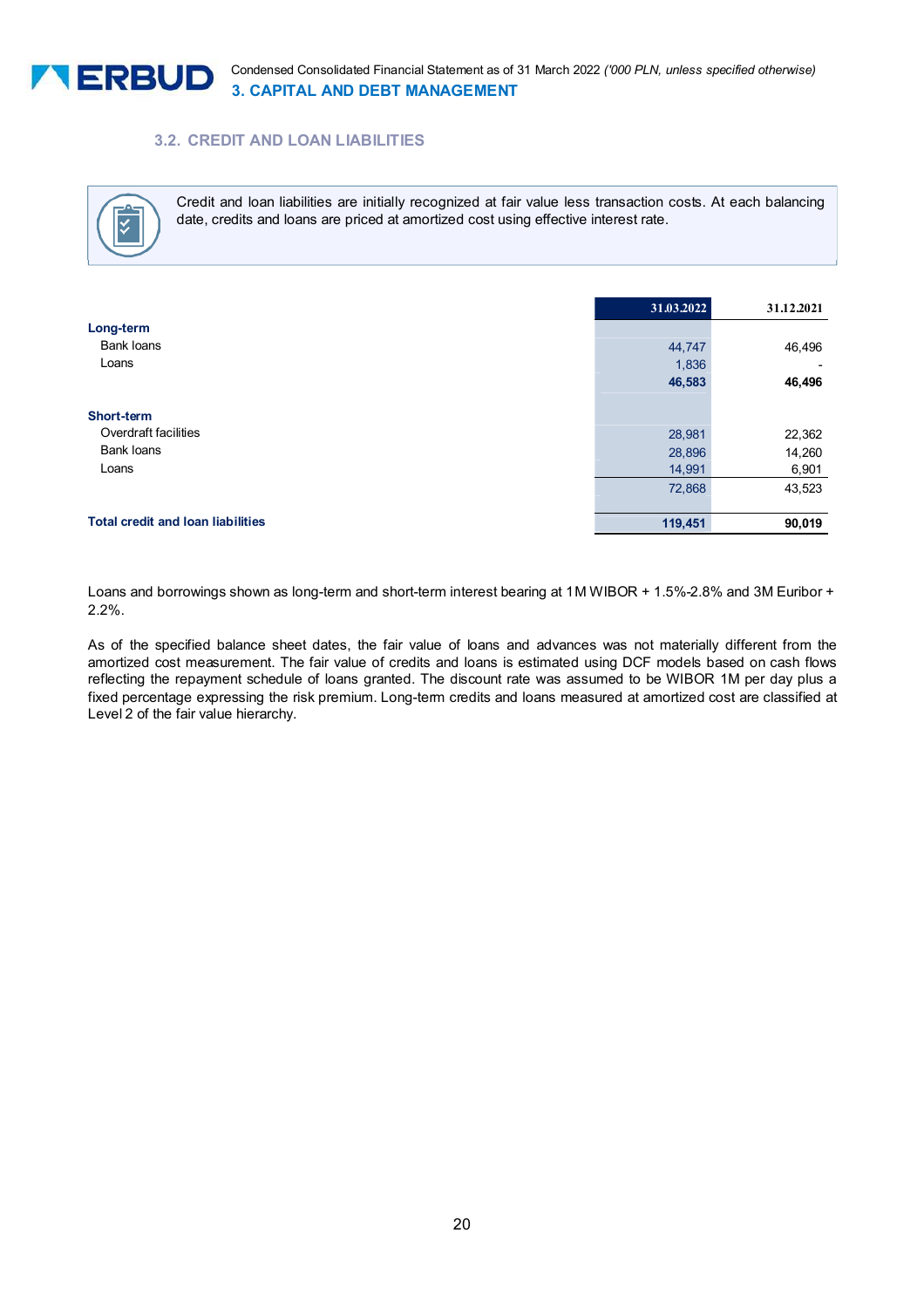

Condensed Consolidated Financial Statement as of 31 March 2022 *('000 PLN, unless specified otherwise)* **3. CAPITAL AND DEBT MANAGEMENT** 

# **3.3. DEBT RELATED TO ISSUED BONDS**



Liabilities related to issued bonds are initially recognized at fair value less transaction costs. At each balancing date, the issued bond liabilities are priced at amortized cost using effective interest rate.

As of balance sheet date, the Group had the following outstanding debt in relation to issued bonds posted into long-term liabilities:

| <b>Issue date</b> | Type of issued bonds                                    | Currency<br>(specify)<br>whether<br>functional or<br>foreign<br>currency) | Interest rate                      | Maturity<br>date        | <b>Purpose of</b><br>financing                                 | Par value<br>of shares |             |                    |
|-------------------|---------------------------------------------------------|---------------------------------------------------------------------------|------------------------------------|-------------------------|----------------------------------------------------------------|------------------------|-------------|--------------------|
|                   |                                                         |                                                                           |                                    |                         |                                                                |                        | 31-03-2022. | $31 - 12 - 2021$ . |
| 23-09-<br>2021.   | D-series bearer shares,<br>dematerialized,<br>unsecured | functional                                                                | WIBOR $6M +$<br>2.6%               | 23<br>September<br>2025 | financing of an<br>increased<br>working capital<br>requirement |                        | 75,586      | 75,586             |
|                   |                                                         |                                                                           | <b>Total long-term liabilities</b> |                         |                                                                |                        | 75,586      | 75,586             |

# **3.4. LEASE LIABILITIES**

|                                   |            | 31.03.2022                                     | 31.12.2021                              |
|-----------------------------------|------------|------------------------------------------------|-----------------------------------------|
| <b>Period</b>                     |            | Nominal value of<br>minimum<br><i>payments</i> | Nominal value of<br>minimum<br>payments |
| Below 1 year                      | Short-term | 20.641                                         | 16,502                                  |
| Above 1 year                      | Long-term  | 39,866                                         | 39,161                                  |
| Nominal value of minimum payments |            | 60,507                                         | 55,663                                  |
| Future lease costs                |            | 7,959                                          | 7,373                                   |
| Present value of minimum payments |            | 52,548                                         | 48,290                                  |
| Below 1 year                      | Short-term | 19,351                                         | 15,212                                  |
| Above 1 year                      | Long-term  | 33.197                                         | 33,078                                  |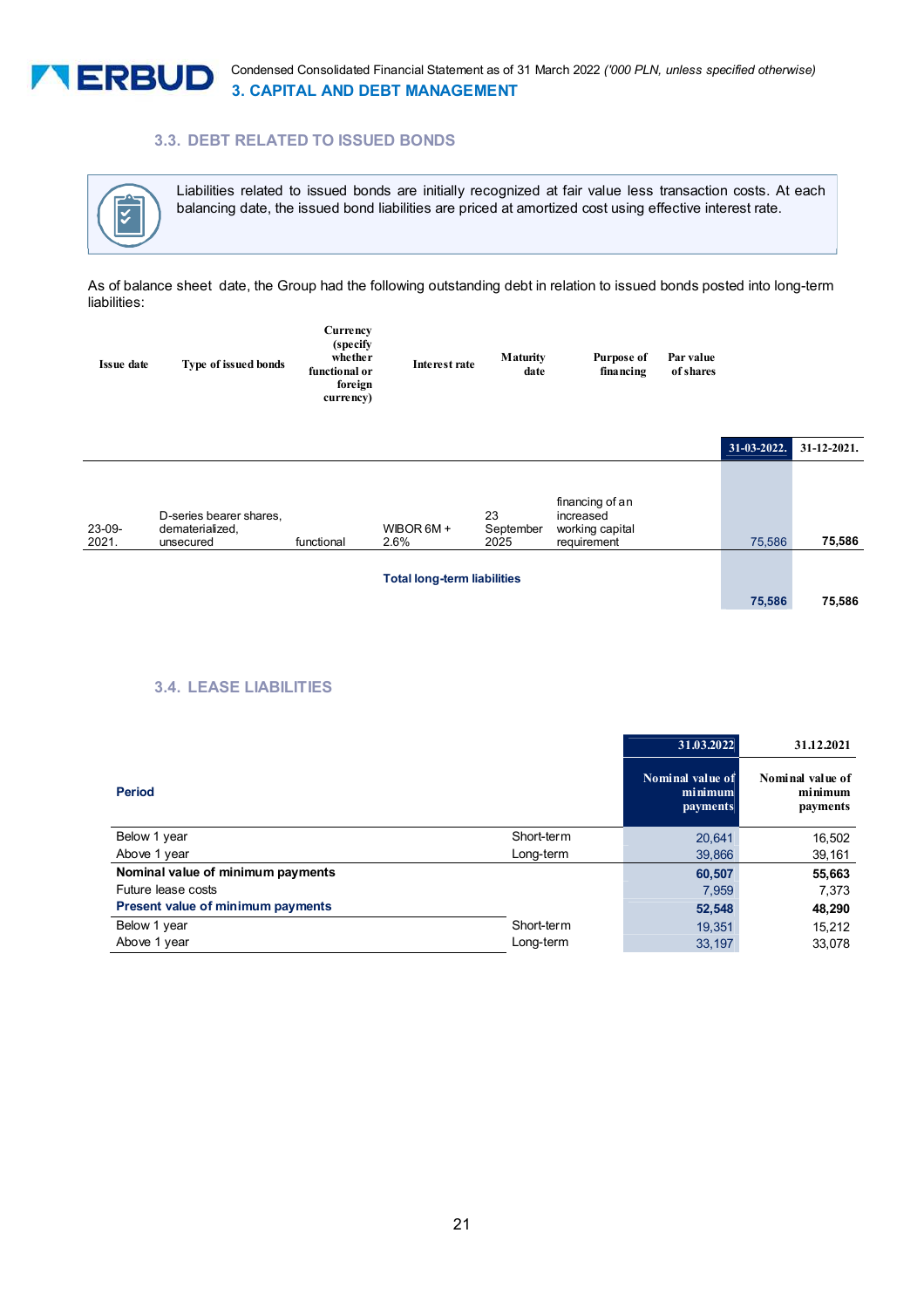

| "Consolidated Net Financial Debt Ratio" means the quotient of Consolidated Net Financial Debt<br>and Consolidated Equity as of 31.03.2022. | (0.10)  |
|--------------------------------------------------------------------------------------------------------------------------------------------|---------|
| Consolidated long-term and short-term debt                                                                                                 | 247,585 |
| <b>Cash assets</b>                                                                                                                         | 309,547 |
| Adjusted equity by goodwill and intangible assets                                                                                          | 633.769 |

The item Consolidated long-term and short-term debt represents the sum of debt due to loans, borrowings, leases and bonds issued.

Cash represents the sum of cash and cash equivalents, cash held in a VAT account and restricted cash.

The item Adjusted equity by goodwill and intangible assets represents the value of equity less goodwill and intangible assets.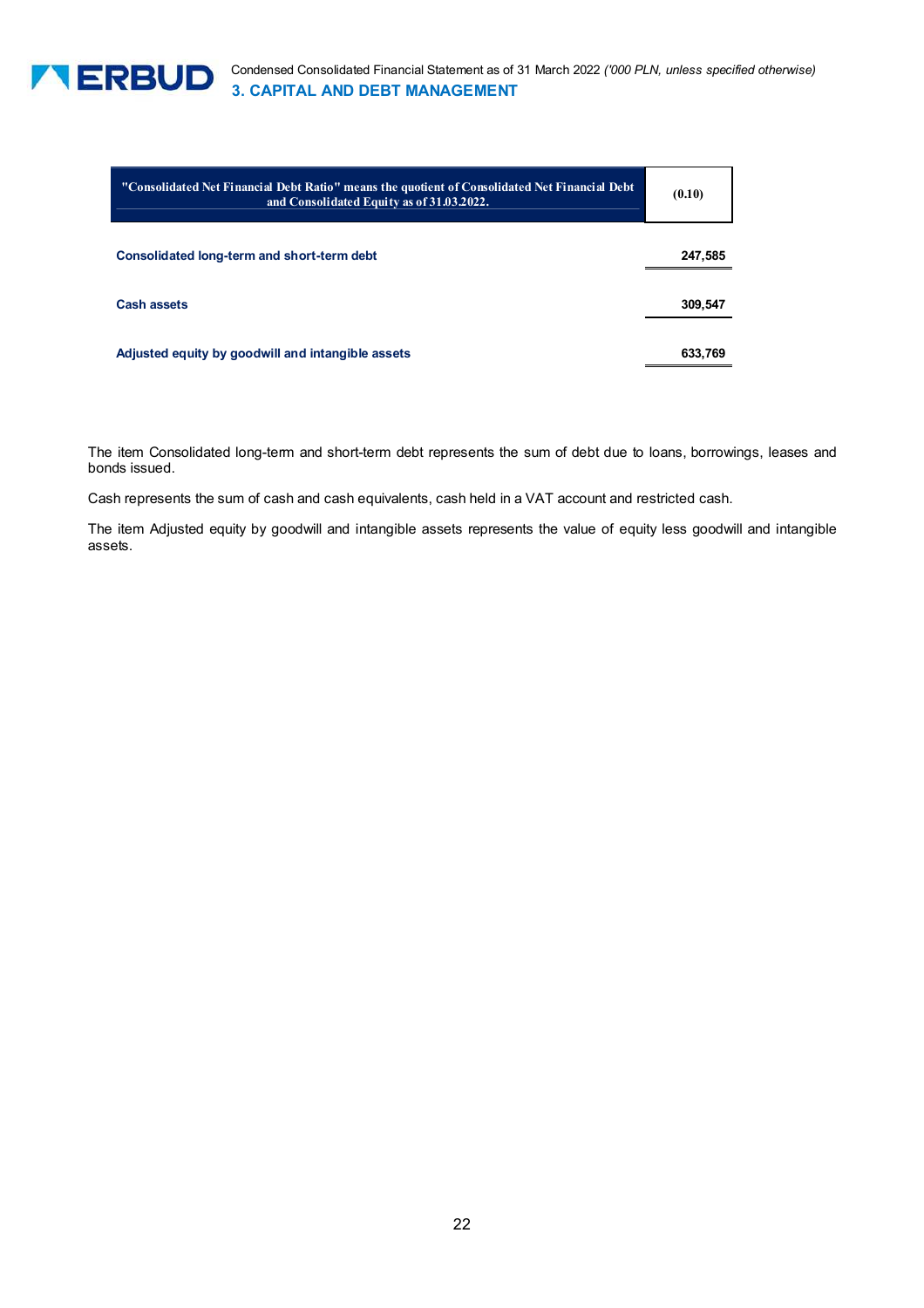

Condensed Consolidated Financial Statement as of 31 March 2022*(000 PLN, unless specified otherwise)* **4. EXPLANATORY NOTES TO THE STATEMENT OF COMPREHENSIVE INCOME** 

# **4. EXPLANATORY NOTES TO THE STATEMENT OF COMPREHENSIVE INCOME**

# **4.1. ALTERNATIVE PERFORMANCE MEASURES**

The Management Board analyses segment performance using Key Performance Indicators such as EBIT, adjusted EBIT, EBIT margin, adjusted EBIT margin and EBITDA and adjusted EBITDA. The Management Board of the Group considers the aforementioned measures as important additional performance measures and therefore presents them in the report next to the measures defined by IFRS. It should be borne in mind that EBIT, as well as EBIT and EBITDA margins these are not KPIs defined in IFRS and they do not represent standardized measures, therefore their calculation methods may differ from one entity to another in the market. Accordingly, these KPIs should not be analysed in isolation or as substitutes for measures defined by IFRS.



EBITDA and EBIT are measures showing the results achieved by the Group after eliminating the impact of income tax, financing costs and, in the case of EBITDA, depreciation and amortization.

EBITDA is defined as profit after tax (net income), plus income tax expense, finance costs and depreciation and amortization, less financial income. . The adjusted EBITDA is defined as EBITDA after taking out one-off events.

The Group defines EBIT as a profit after tax (net income), plus finance costs and minus finance income. The adjusted EBIT is defined as EBIT after taking out one-off events.

The EBIT margin is a measure that shows the Company's profitability ignoring the impact of income taxes and finance costs and revenues. The Group defines EBIT margin (adjusted EBIT margin) as EBIT (adjusted EBIT) divided by sales revenues from goods and services.

|                                                              | 31.03.2022 | 31.03.2021 |
|--------------------------------------------------------------|------------|------------|
| Net profit /(loss) for the accounting period                 | 108        | (5, 817)   |
| Income tax                                                   | 2,354      | 3,755      |
| <b>Gross profit</b>                                          | 2,462      | (2,062)    |
| Share in net profits/losses of equity-accounted subsidiaries | (115)      |            |
| Financial expenses                                           | 4,657      | 1,872      |
| Financial income                                             | 2,509      | 706        |
| <b>EBIT</b>                                                  | 4,725      | (896)      |
|                                                              |            |            |
| Amortization and depreciation                                | 7,506      | 5,260      |
| <b>EBITDA</b>                                                | 12,231     | 4,364      |
|                                                              |            |            |
| Revenues from sales of products and services                 | 763,949    | 536,650    |
| <b>EBIT margin</b>                                           | $1\%$      | 0%         |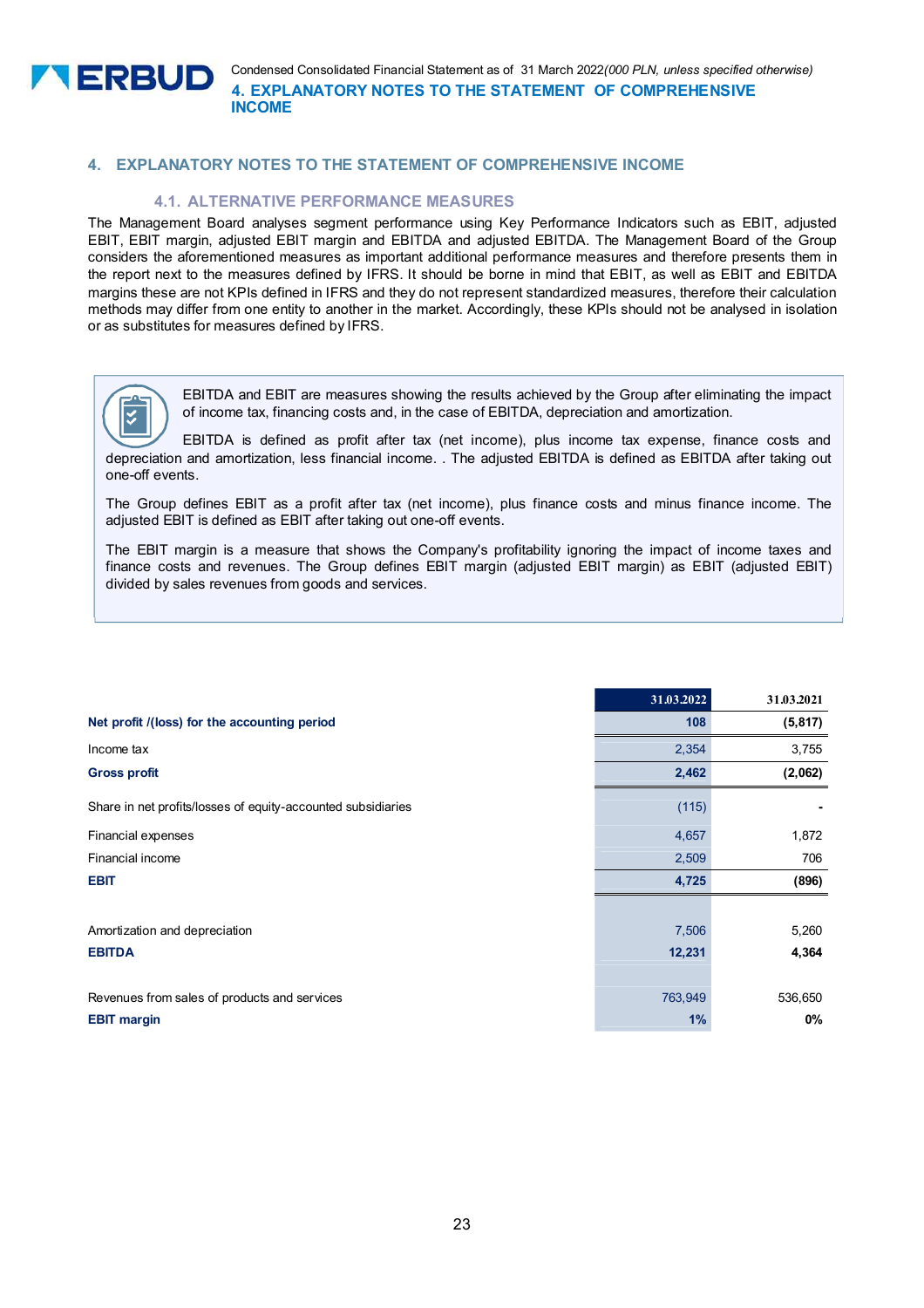

Condensed Consolidated Financial Statement as of 31 March 2022*(000 PLN, unless specified otherwise)* **4. EXPLANATORY NOTES TO THE STATEMENT OF COMPREHENSIVE INCOME** 

# **4.2. ACCOUNTING SEGMENTS**

Based on the management accounting presented to the main operational decision-maker (i.e. the Management Board of the Parent Company), the Company identified eight basic accounting segments:

- residential/commercial buildings at home,
- residential/commercial buildings in foreign countries,
- road engineering construction services,
- RES construction,
- industrial construction at home,
- industrial construction in foreign countries,
- hydro-engineering segment
- other segments.

The operations were broken down into individual segments by classifying the significance of operations into the segment. Such a breakdown corresponds to the distribution of the main risks and returns on expenses incurred.

The financial data prepared for the purposes of management reporting, which is the basis for data on reportable segments, follows the same accounting principles as those applied to the preparation of the Group's Separate Financial Statements.

Management analyses segment performance using key performance indicators such as EBIT, EBIT and EBITDA margins and the aforementioned measures adjusted appropriately for the effect of one-off events.

There are no non-recurring events through 31 March 2022 and through the date of approval of the condensed consolidated financial statements that would have a material impact on the reportable segments.

Estimates presented in prior periods have not materially changed from the historical information prepared as of 31 March 2021.

#### **Key information on segments in the accounting periods January 2022 - December 2022 and January 2021 - March 2021**

The Group operates in Poland and abroad (in Germany, Belgium, Norway, France, Sweden and Austria). Revenues from external customers and assets in any country other than Poland are not significant, therefore they were aggregated in the total line and disclosed as "Foreign operations".

|                                                                          | For the period of 3 months, ended on 31 Mar.<br>2022 |                             |              | For the period of 3 months, ended on 31 Mar. |                      | 2021         |
|--------------------------------------------------------------------------|------------------------------------------------------|-----------------------------|--------------|----------------------------------------------|----------------------|--------------|
|                                                                          | At home<br>(Poland)                                  | Foreign<br><b>countries</b> | <b>Total</b> | At home<br>(Poland)                          | Foreign<br>countries | <b>Total</b> |
| Sales to third party customers, of which:                                | 647.896                                              | 116.053                     | 763.949      | 474.173                                      | 62.477               | 536,650      |
| Accrued and deferred income                                              | 623.981                                              | 42.994                      | 666,975      | 456.165                                      | 38.568               | 494,733      |
| Income recognized at a certain point<br>in time                          | 23.915                                               | 73.059                      | 96,974       | 18.008                                       | 23.909               | 41,917       |
| Fixed assets other than financial<br>instruments and deferred tax assets | 246,448                                              | 52,377                      | 298,825      | 139.252                                      | 44.882               | 184,134      |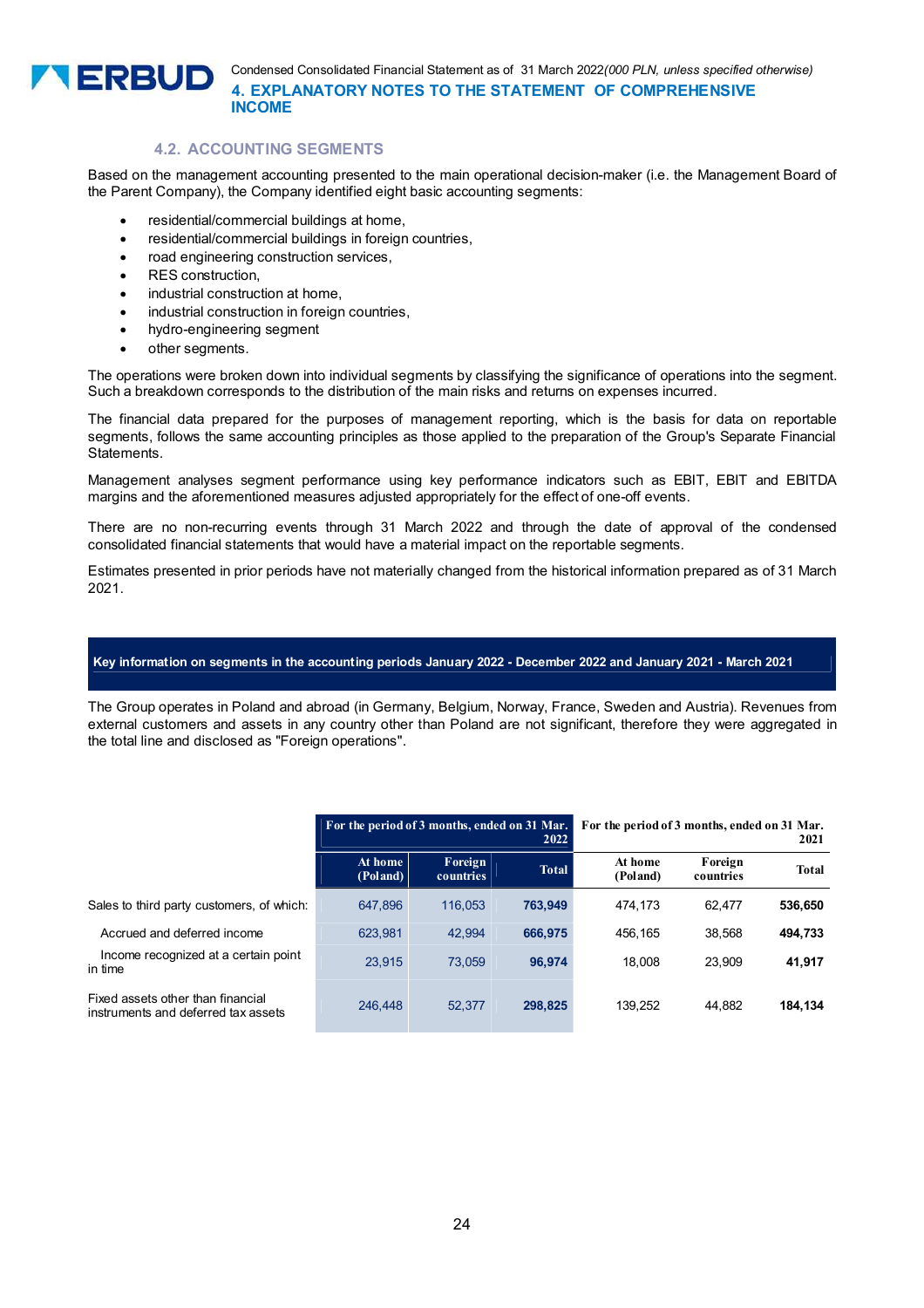#### **TERBUD** Condensed Consolidated Financial Statement as of 31 March 2022*(000 PLN, unless specified otherwise)***4. EXPLANATORY NOTES TO THE STATEMENT OF COMPREHENSIVE INCOME**

Data concerning revenues and results as well as assets and liabilities in individual accounting segments are presented in the table below.

For the purposes of financial data analysis in the accounting segments, the Group Management eliminates the impact of one-off events referred to in Note 4.1.

|                                                                                     |                                             |                                                                     |                                     |                                                  |                                                                  |                                  |                                        |                                          |                   | For the period<br>of 3 months,<br>ended on<br>31.03.2022 |
|-------------------------------------------------------------------------------------|---------------------------------------------|---------------------------------------------------------------------|-------------------------------------|--------------------------------------------------|------------------------------------------------------------------|----------------------------------|----------------------------------------|------------------------------------------|-------------------|----------------------------------------------------------|
|                                                                                     | <b>Domestic</b><br>building<br>construction | Residential/co<br>mmercial<br>buildings in<br>foreign<br>countries, | Road<br>engineering<br>construction | Industrial<br>construction<br>segment at<br>home | Industrial<br>construction<br>segment in<br>foreign<br>countries | Hydro-<br>engineering<br>segment | Renewable<br>energy sources<br>segment | <b>Modular</b><br>timber<br>construction | Other<br>segments | <b>Total continued</b><br>activities                     |
|                                                                                     |                                             |                                                                     |                                     |                                                  |                                                                  |                                  |                                        |                                          |                   |                                                          |
| Sales to third party customers                                                      | 412,699                                     | 39,464                                                              | 40,961                              | 55,333                                           | 76,589                                                           | 1,235                            | 137,424                                | 122                                      | $122$             | 763,949                                                  |
| <b>Total sales revenues</b>                                                         | 412,699                                     | 39,464                                                              | 40,961                              | 55,333                                           | 76,589                                                           | 1,235                            | 137,424                                | $\overline{122}$                         | $\overline{122}$  | 763,949                                                  |
| Segments' performance and reconciliation with gross profit of the Group             |                                             |                                                                     |                                     |                                                  |                                                                  |                                  |                                        |                                          |                   |                                                          |
| Cost of goods sold (COGS)                                                           | 395,295                                     | 38,615                                                              | 38,801                              | 51,698                                           | 61,717                                                           | 1,109                            | 127,201                                | ٠                                        | (140)             | 714,296                                                  |
| Sales margin                                                                        | 17,403                                      | 849                                                                 | 2,160                               | 3,636                                            | 14,872                                                           | 126                              | 10,223                                 | 122                                      | 262               | 49,653                                                   |
| Sales margin %                                                                      | 4%                                          | 2%                                                                  | 5%                                  | 7%                                               | 19%                                                              | ٠                                | 7%                                     | $\sim$                                   | 214%              | 6%                                                       |
| Other operating profit/loss                                                         | (15,986)                                    | (3,574)                                                             | (2,619)                             | (3,658)                                          | (6,900)                                                          | $\sim$                           | (8,681)                                | (2,870)                                  | (640)             | (44, 928)                                                |
| <b>Segment performance - EBIT</b>                                                   | 1,417                                       | (2, 725)                                                            | (459)                               | (22)                                             | 7,972                                                            | 126                              | 1,542                                  | (2,748)                                  | (378)             | 4,725                                                    |
| EBIT margin                                                                         | 0%                                          | (7%)                                                                | (1%)                                | (0%)                                             | (10%)                                                            | 10%                              | 1%                                     | (2252%)                                  | (310%)            | $1\%$                                                    |
| Share in net profits/losses of equity-accounted<br>subsidiaries                     |                                             |                                                                     |                                     |                                                  |                                                                  |                                  | (115)                                  |                                          |                   | (115)                                                    |
| Profit (loss) on financial activities (financial<br>income less financial expenses) |                                             |                                                                     |                                     |                                                  |                                                                  |                                  |                                        |                                          |                   | (2, 148)                                                 |
| <b>Gross profit/loss</b>                                                            |                                             |                                                                     |                                     |                                                  |                                                                  |                                  |                                        |                                          |                   | 2,462                                                    |
| Income tax                                                                          |                                             |                                                                     |                                     |                                                  |                                                                  |                                  |                                        |                                          |                   | 2,354                                                    |
| Net profit/loss                                                                     |                                             |                                                                     |                                     |                                                  |                                                                  |                                  |                                        |                                          |                   | 108                                                      |
| Amortization and depreciation                                                       | 2,964                                       | 360                                                                 | 971                                 | 812                                              | 1,149                                                            |                                  | 859                                    | 226                                      | 165               | 7,506                                                    |
| <b>Segment performance - EBITDA</b>                                                 | 4,381                                       | (2, 365)                                                            | 512                                 | 790                                              | 9,121                                                            | 126                              | 2,401                                  | (2, 522)                                 | (213)             | 12,231                                                   |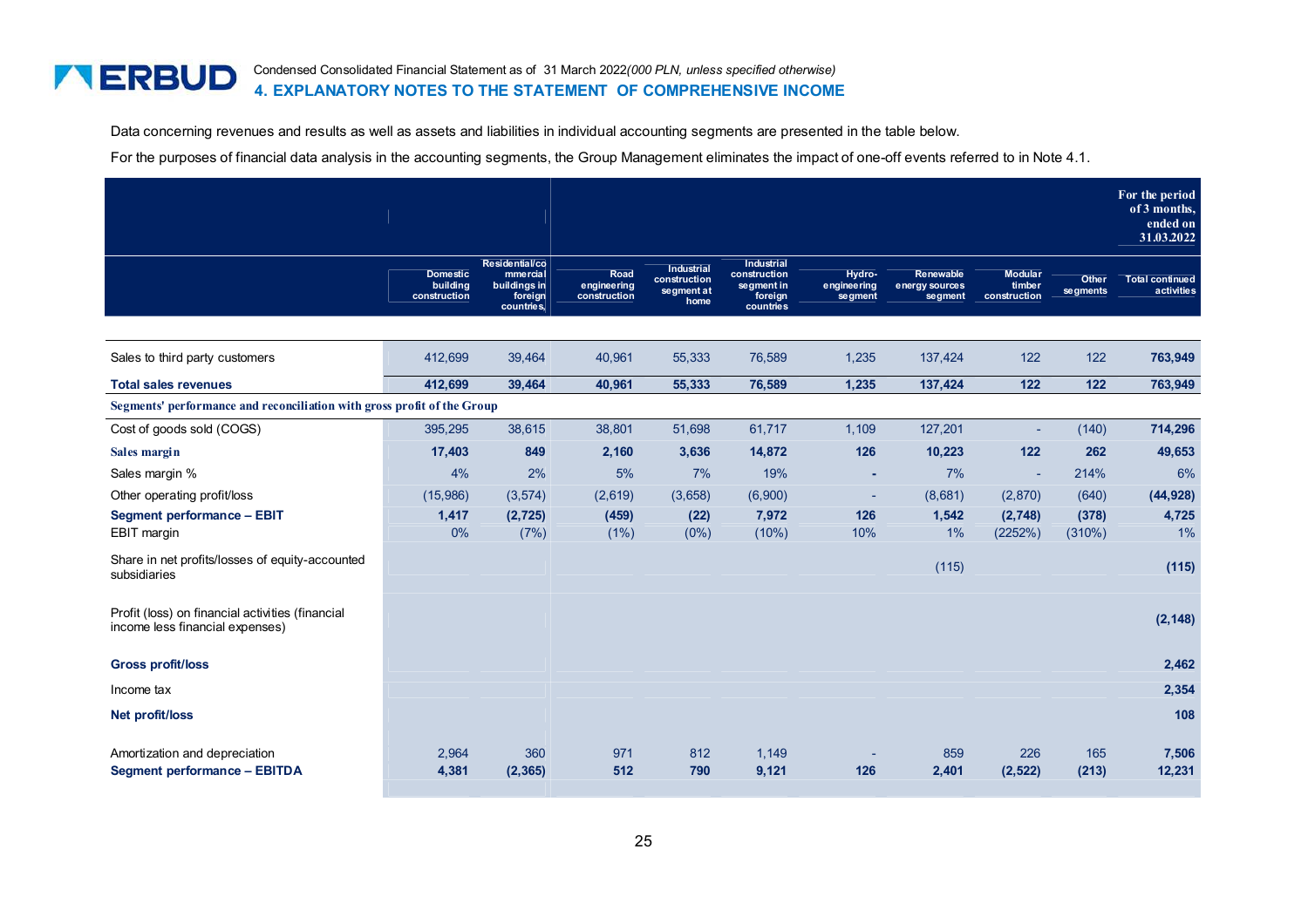

|                                                                                     |                                      |                                                                     |                                     |                                                  |                                                                  |                                  |                                        |                                   |                          | For the<br>period of 3<br>months.<br>ended on<br>31.03.2021 |
|-------------------------------------------------------------------------------------|--------------------------------------|---------------------------------------------------------------------|-------------------------------------|--------------------------------------------------|------------------------------------------------------------------|----------------------------------|----------------------------------------|-----------------------------------|--------------------------|-------------------------------------------------------------|
|                                                                                     | Domestic<br>building<br>construction | Residential/co<br>mmercial<br>buildings in<br>foreign<br>countries, | Road<br>engineering<br>construction | Industrial<br>construction<br>segment at<br>home | Industrial<br>construction<br>segment in<br>foreign<br>countries | Hydro-<br>engineering<br>segment | Renewable<br>energy sources<br>segment | Modular<br>timber<br>construction | Other<br>segments        | Total continued<br>activities                               |
| <b>Total income</b>                                                                 |                                      |                                                                     |                                     |                                                  |                                                                  |                                  |                                        |                                   |                          |                                                             |
| Cross segment sales                                                                 | 53,385                               |                                                                     |                                     |                                                  |                                                                  |                                  |                                        |                                   |                          | 53,385                                                      |
| Sales to third party customers                                                      | 149,687                              | 38,385                                                              | 25,434                              | 41,435                                           | 24,092                                                           | $\overline{\phantom{a}}$         | 203,537                                |                                   | 695                      | 483,265                                                     |
| <b>Total sales revenues</b>                                                         | 203,072                              | 38,385                                                              | 25,434                              | 41,435                                           | 24,092                                                           | $\blacksquare$                   | 203,537                                | $\sim$                            | 695                      | 536,650                                                     |
| Segments' performance and reconciliation with gross profit of the Group             |                                      |                                                                     |                                     |                                                  |                                                                  |                                  |                                        |                                   |                          |                                                             |
| Cost of goods sold (COGS)                                                           | 184,078                              | 35,704                                                              | 25,353                              | 37,997                                           | 19,079                                                           | $\overline{\phantom{a}}$         | 176,138                                |                                   | 579                      | 478,928                                                     |
| Sales margin                                                                        | 18,994                               | 2,681                                                               | 81                                  | 3,438                                            | 5,013                                                            | $\blacksquare$                   | 27,399                                 |                                   | 116                      | 57,722                                                      |
| Sales margin %                                                                      | 9%                                   | 7%                                                                  | 0%                                  | 8%                                               | 21%                                                              |                                  | 13%                                    |                                   |                          | 11%                                                         |
| Payment with shares                                                                 |                                      |                                                                     |                                     |                                                  |                                                                  |                                  |                                        |                                   | $\overline{\phantom{a}}$ | (28, 343)                                                   |
| Other operating profit/loss                                                         | (11, 916)                            | (4, 166)                                                            | (896)                               | (4, 335)                                         | (2, 412)                                                         | (311)                            | (6, 146)                               |                                   | (93)                     | (30, 275)                                                   |
| Segment performance - EBIT<br>EBIT margin                                           | 7,078<br>3%                          | (1,485)<br>(4% )                                                    | (815)<br>(3%)                       | (897)<br>(2%)                                    | 2,601<br>11%                                                     | (311)                            | 21,253<br>10%                          |                                   | 23<br>$\blacksquare$     | (896)<br>5%                                                 |
| Profit (loss) on financial activities (financial<br>income less financial expenses) |                                      |                                                                     |                                     |                                                  |                                                                  |                                  |                                        |                                   |                          | (1, 166)                                                    |
| <b>Gross profit/loss</b>                                                            |                                      |                                                                     |                                     |                                                  |                                                                  |                                  |                                        |                                   |                          | (2,062)                                                     |
| Income tax                                                                          |                                      |                                                                     |                                     |                                                  |                                                                  |                                  |                                        |                                   |                          | 3,755                                                       |
| Net profit/loss                                                                     |                                      |                                                                     |                                     |                                                  |                                                                  |                                  |                                        |                                   |                          | (5, 817)                                                    |
| Amortization and depreciation<br><b>Segment performance - EBITDA</b>                | 1,894<br>8,972                       | 285<br>(1, 200)                                                     | 510<br>(305)                        | 793<br>(104)                                     | 568<br>3,169                                                     | (311)                            | 639<br>21,892                          |                                   | 571<br>594               | 5,260<br>4,364                                              |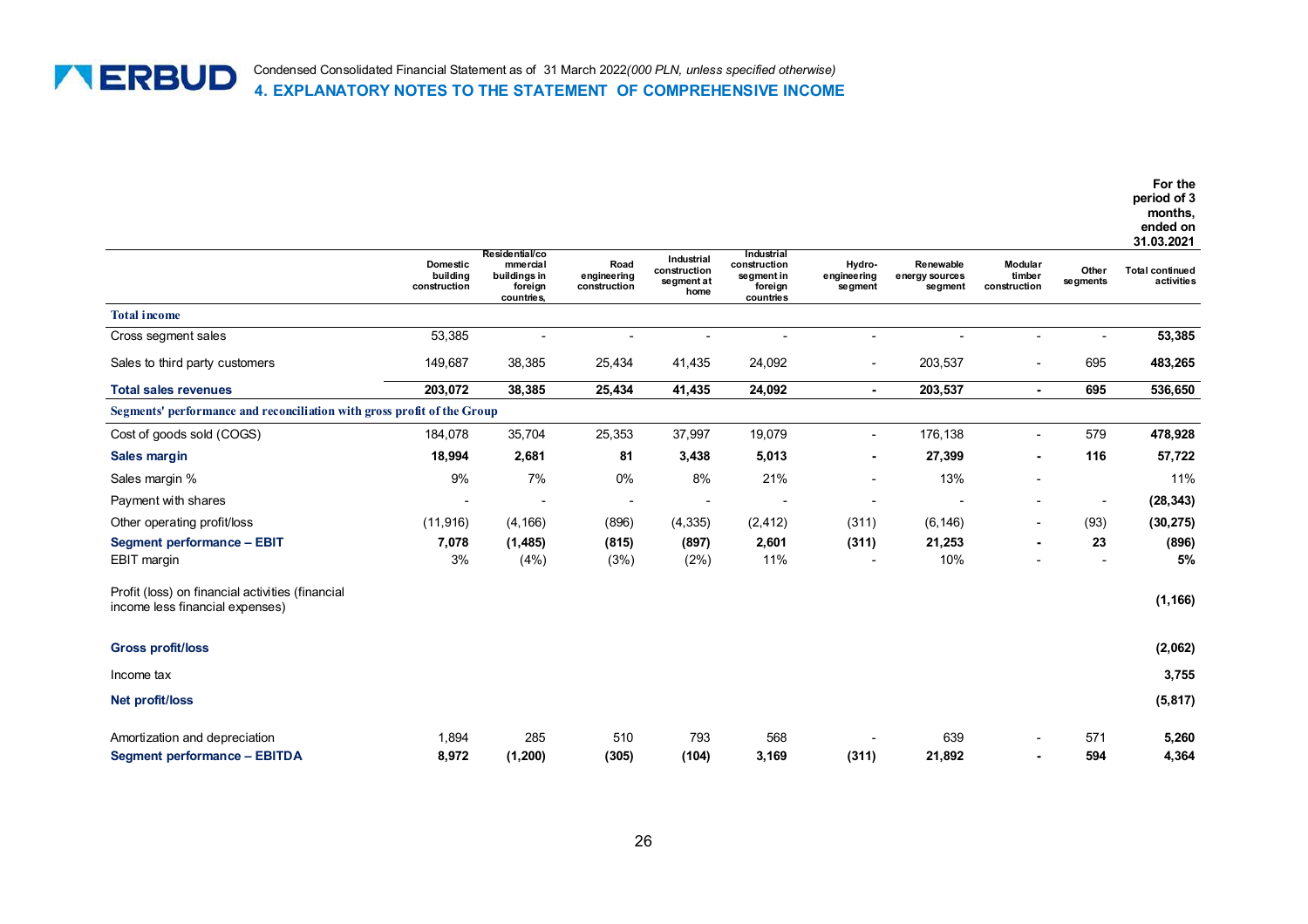

# **4.3. COST OF GOODS SOLD (COGS)**

|                                                                                                      | For the period<br>of 3 months,<br>ended on 31<br><b>Mar. 2022</b> | For the period<br>of 3 months,<br>ended on 31<br>Mar. 2021 |
|------------------------------------------------------------------------------------------------------|-------------------------------------------------------------------|------------------------------------------------------------|
| Third party services                                                                                 | 398,820                                                           | 301,297                                                    |
| including third party services from subcontractors                                                   | 298,566                                                           | 208,040                                                    |
| Material and energy consumption                                                                      | 211,866                                                           | 132,442                                                    |
| Employee benefit expenses                                                                            | 112,388                                                           | 80,402                                                     |
| Including remuneration consisting of shares                                                          |                                                                   | 28,343                                                     |
| Amortization and depreciation                                                                        | 7,506                                                             | 5,260                                                      |
| Taxes and charges                                                                                    | 4,976                                                             | 2,830                                                      |
| Other cost categories                                                                                | 6,961                                                             | 3,298                                                      |
| Value of merchandise and materials sold                                                              | 571                                                               | 19                                                         |
| Total costs by type                                                                                  | 743,088                                                           | 525,548                                                    |
| Change in the balance of products, work in progress and<br>accrued expenses under building contracts | 17,393                                                            | 15,256                                                     |
| Cost of sales (negative value)                                                                       | (2,764)                                                           | (2,687)                                                    |
| General management and administration costs (negative<br>value)                                      | (43, 421)                                                         | (59, 189)                                                  |
| Including remuneration consisting of shares                                                          |                                                                   | 28,343                                                     |
| Manufacturing costs of products sold                                                                 | 714,296                                                           | 478,928                                                    |

# **4.4. TAXATION**



The burdening of net financial income with income tax is recognized based on management's estimate of the weighted average effective annual income tax rate expected for the full accounting year. The estimated average annual tax rate for the period ended on 31 March 2022 is 95.62% compared to 15.21% for the 3 months ended on 31 March 2021.

The Company generates vast majority of its taxable income in Poland and is therefore subject to taxation under the Corporate Income Tax ("CIT") Act. The standard corporate income tax rate is 19%. In the areas where tax regulations are subject to interpretation, the Management Board reviews occasionally its approach to drawing up tax returns. In justified cases, provisions are set up for expected tax liabilities.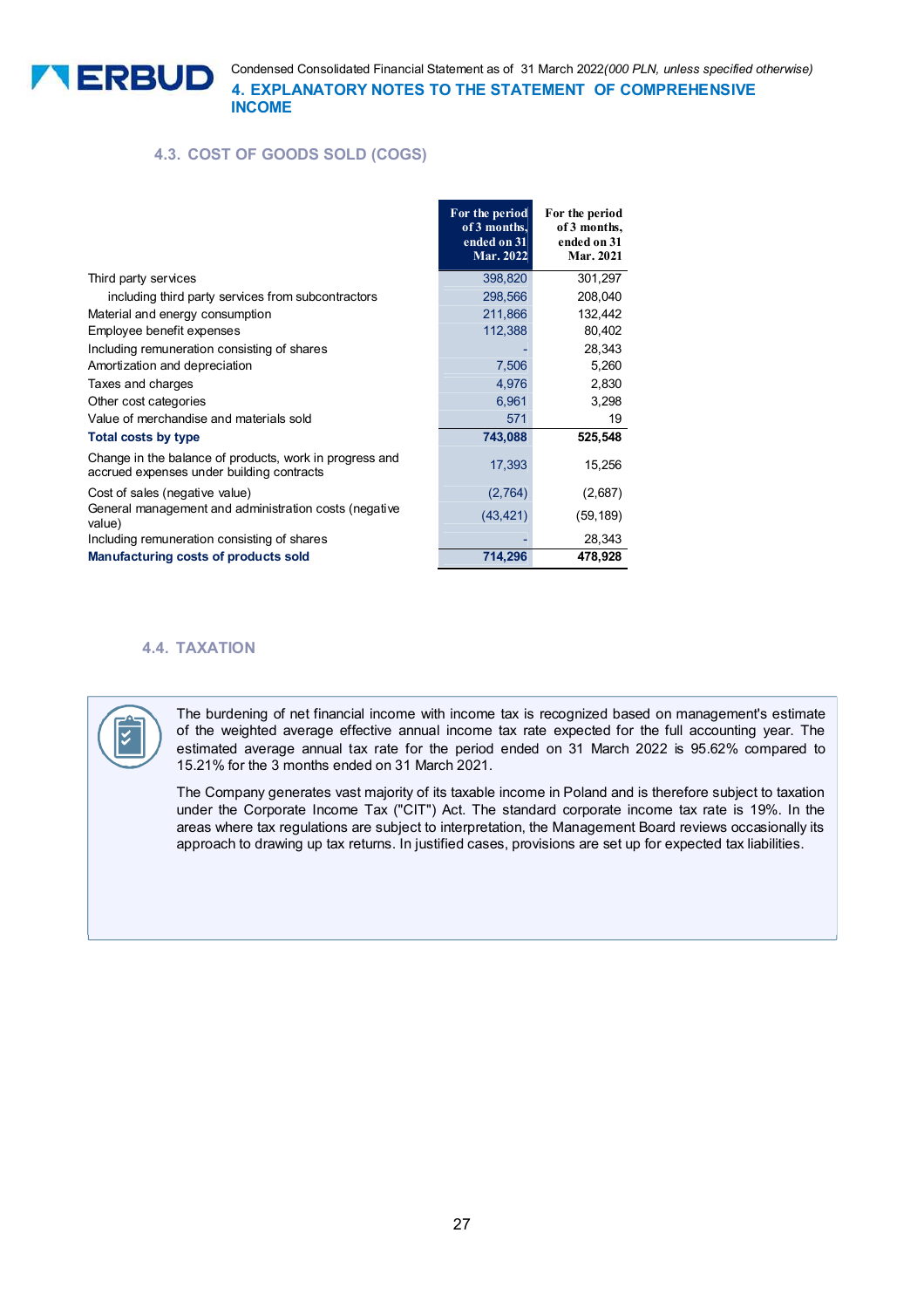

# Condensed Consolidated Financial Statement as of 31 March 2022*(000 PLN, unless specified otherwise)* **4. EXPLANATORY NOTES TO THE STATEMENT OF COMPREHENSIVE INCOME**

The determination of the effective income tax rate is presented in the table below:

|                                                                         | For the period of 3<br>months, ended on<br>31 Mar. 2022 | For the period of 3<br>months, ended on<br>31 Mar. 2021 |
|-------------------------------------------------------------------------|---------------------------------------------------------|---------------------------------------------------------|
| <b>Gross profit before taxation</b>                                     | 2,462                                                   | (2,062)                                                 |
| Tax according to the statutory tax rate applicable in Poland - 19%      | 468                                                     | 4,686                                                   |
| Additional tax burden being a result of a rate exceeding 19% in Germany | 2.279                                                   | 1.013                                                   |
| Excess of non-taxable income over non-deductible expenses               | (393)                                                   | (1,944)                                                 |
| Tax recognized in the financial net profit/loss                         | 2,354                                                   | 3,755                                                   |
| Current tax                                                             | 11.091                                                  | 4.710                                                   |
| Deferred tax                                                            | (8,737)                                                 | (955)                                                   |
| <b>Effective tax rate</b>                                               | 95.62%                                                  | 15.21%                                                  |

|                                                                             |                   | Impact as of                         |                                              |                  | <b>Impact as of</b>                  |                             |                  |
|-----------------------------------------------------------------------------|-------------------|--------------------------------------|----------------------------------------------|------------------|--------------------------------------|-----------------------------|------------------|
|                                                                             | 1 January<br>2021 | <b>Net</b><br>profit/lo<br><b>SS</b> | Other<br>comprehe<br><i>nsi</i> ve<br>income | 31.12.2021       | <b>Net</b><br>profit/lo<br><b>SS</b> | <b>Retained</b><br>earnings | 31.03.202<br>2   |
| <b>Deferred tax assets</b>                                                  |                   |                                      |                                              |                  |                                      |                             |                  |
| Pricing of building contracts - liabilities<br>and taxable work in progress | 55,919            | 14,811                               | $\overline{\phantom{0}}$                     | 70,730           | 17,371                               |                             | 88,101           |
| Provisions                                                                  | 11,351            | 333                                  | $\overline{a}$                               | 11,684           | 1,519                                | ۳                           | 13,203           |
| Tax loss                                                                    | 4,189             | (1,050)                              | $\overline{\phantom{a}}$                     | 3,139            | 3,414                                |                             | 6,553            |
| Accrued wages and salaries, and<br>charges                                  | 715               | 1,884                                | ٠                                            | 2,599            | (266)                                |                             | 2,333            |
| Receivables revaluation write-downs                                         | 6,237             | (258)                                |                                              | 5,979            | (1,863)                              |                             | 4,116            |
| Other financial liabilities                                                 | 2,349             | 1,214                                | $\blacksquare$                               | 3,563            | (72)                                 |                             | 3,491            |
| Deferred expenses                                                           | 693               |                                      |                                              | 693              | (660)                                |                             | 33               |
| Other                                                                       | 2,700<br>84,153   | (441)<br>16,493                      | (25)<br>(25)                                 | 2,234<br>100,621 | 329<br>19,772                        | 53<br>53                    | 2,616<br>120,446 |
| Deferred tax liabilities                                                    |                   |                                      |                                              |                  |                                      |                             |                  |
| Pricing of building contracts - assets                                      | 31,419            | 14,732                               |                                              | 46,151           | 10,729                               |                             | 56,880           |
| Conversion of assets into fair value                                        | 4,923             | (1,099)                              | 7,303                                        | 11,127           | (15)                                 | ä,                          | 11,112           |
| Balance sheet pricing and liabilities<br>discount                           | 809               | 179                                  | $\overline{\phantom{a}}$                     | 988              | 196                                  |                             | 1,184            |
| Accrued interest on debt                                                    | 292               | 462                                  | $\overline{a}$                               | 754              | 17                                   | ÷                           | 771              |
| Accrued revenues                                                            | 579               | (92)                                 |                                              | 487              | 62                                   |                             | 549              |
| Other                                                                       | 1,486             | 734                                  | (5)                                          | 2,215            | 46                                   | 56                          | 2,317            |
| <b>Total</b>                                                                | 39,508            | 14,916                               | 7,298                                        | 61,722           | 11,035                               | 56                          | 72,813           |
| Assets and liabilities set off                                              | 38,775            |                                      |                                              | 51,125           |                                      |                             | 72,813           |
| Post set-off balance                                                        | 46,911            |                                      |                                              | 60,093           |                                      |                             | 73,451           |
| Assets                                                                      | 45,778            |                                      |                                              | 49,496           |                                      |                             | 60,542           |
| Liabilities                                                                 | 1,133             |                                      |                                              | 10,597           |                                      |                             | 12,909           |
| Net impact of changes in the period                                         |                   | 1,577                                | (7, 323)                                     |                  | 8,737                                | (3)                         |                  |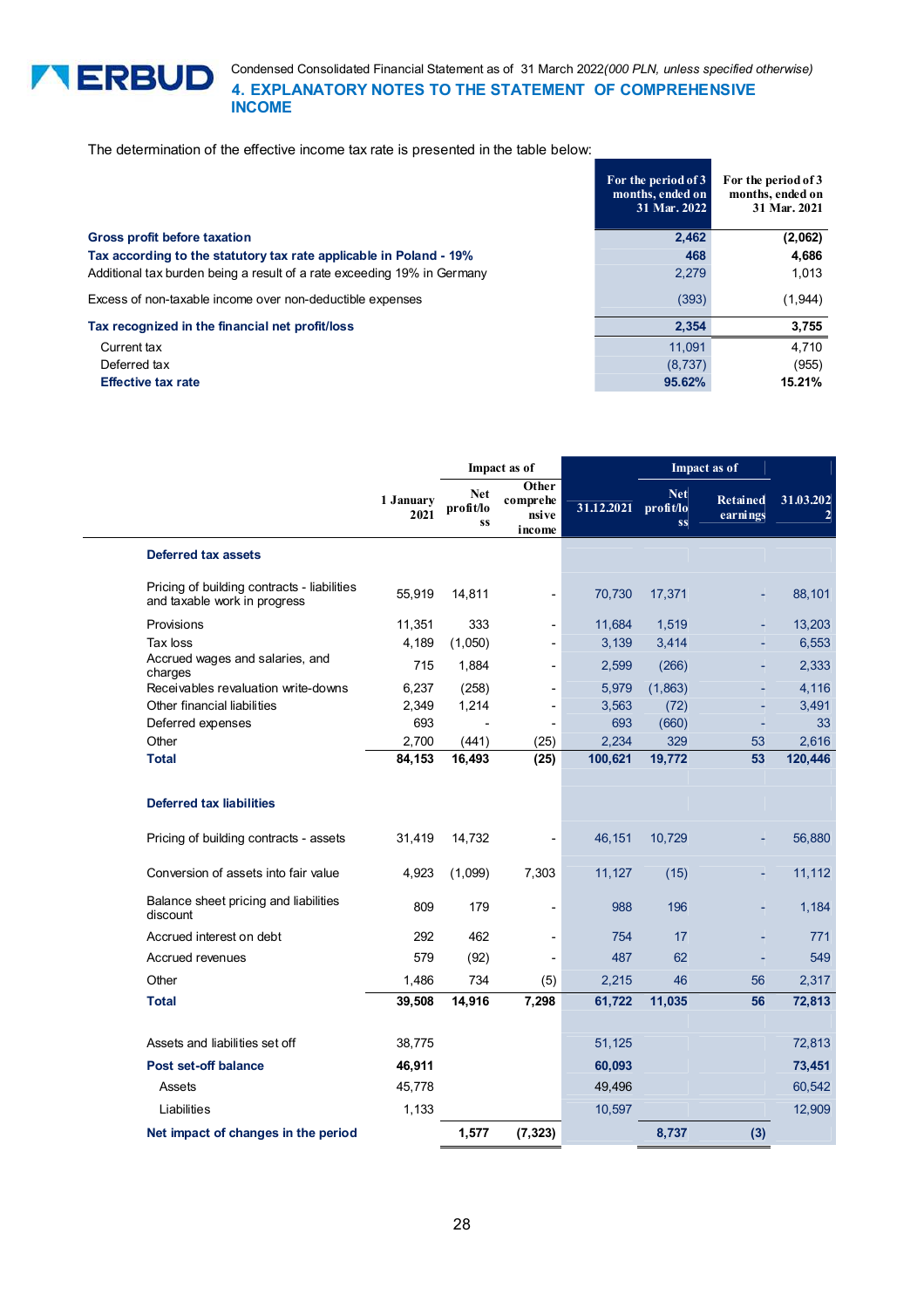

Condensed Consolidated Financial Statement as of 31 March 2022*(000 PLN, unless specified otherwise)* **4. EXPLANATORY NOTES TO THE STATEMENT OF COMPREHENSIVE INCOME** 

# **4.5. FINANCIAL RISK MANAGEMENT PRINCIPLES**

While running its operations, the Group is exposed to the following significant types of financial risk: market risk (including currency risk, interest rate risk), credit risk and liquidity risk. The ERBUD S.A.'s Management Board is responsible for determining the rules for the management of such risks and for verifying them.

# **4.5.1. MARKET RISK – CURRENCY RISK**

While performing its core operations, the Group does not enter into building contracts that are denominated in EUR.

With regard to receivables and liabilities arising from material purchase contracts concluded under which payments will be made in EUR and with respect to EUR-denominated loans granted, the Group has determined that risk is immaterial.

#### **4.5.2.MARKET RISK – INTEREST RATE RISK**

The interest rate risk occurs mainly in connection with debt financing, i.e. bank credits and loans (Note 3.2), issued bonds (Note 3.4) and financial lease products (Note 3.4), used by the Group.

In addition, the Group invests idle cash partly into variable interest rate deposits and extends mainly variable interest rate loans.

Assets and liabilities bearing interest at variable interest rates expose the Group to the risk of cash flow volatility. Meanwhile assets and liabilities bearing fixed rate exposes ERBUD to the risk of fair value volatility, however, owing to the fact that the Company does not measure these items at fair value, this impact is not reflected in the financial statements.

The Company monitors the exposure to interest rate risk and develops interest rate forecasts.

# **Trade receivables and building contract assets**

To protect against credit risk resulting from receivables under construction contracts (i.e. trade receivables, receivables under construction contracts - bid bonds and valuation of construction contracts), the Group has in place a policy of assessing and verifying credit risk related to all contracts, both at the offering phase and during contract execution. Before signing a contract, each counterparty is evaluated in terms of its ability to meet its financial obligations. In the event of a negative assessment of the counterparty's payment capability, entering into the contract depends on the establishment of adequate financial or asset collaterals. Moreover, contracts with investors contain clauses providing for the right to suspend the execution of works, if there is a delay in the transfer of payments for services rendered. If possible contractual clauses are also developed to condition payments to subcontractors on the receipt of funds from the investor.

The Group has no credit risk concentration in relation to trade receivables and receivables under construction contracts in relation to bid bonds and valuation of construction contracts.

Changes in the write-down of receivables are presented in the Note 5.1.

# **4.5.3. LIQUIDITY RISK**

In order to reduce the risk of liquidity loss, the Group maintains an appropriate amount of cash and transferable securities as well as enters into credit line agreements, which serve as additional liquidity security. To finance investment purchases, the Group uses own funds or long-term financial lease contracts, ensuring adequate sustainability of the financing structure for this type of assets.

The Group pursues a policy limiting credit exposures to individual financial institutions and issuers of debt securities, which are acquired as part of periodic investments of surplus cash.

Liquidity management is supported by the existing liquidity forecast reporting system by the Group.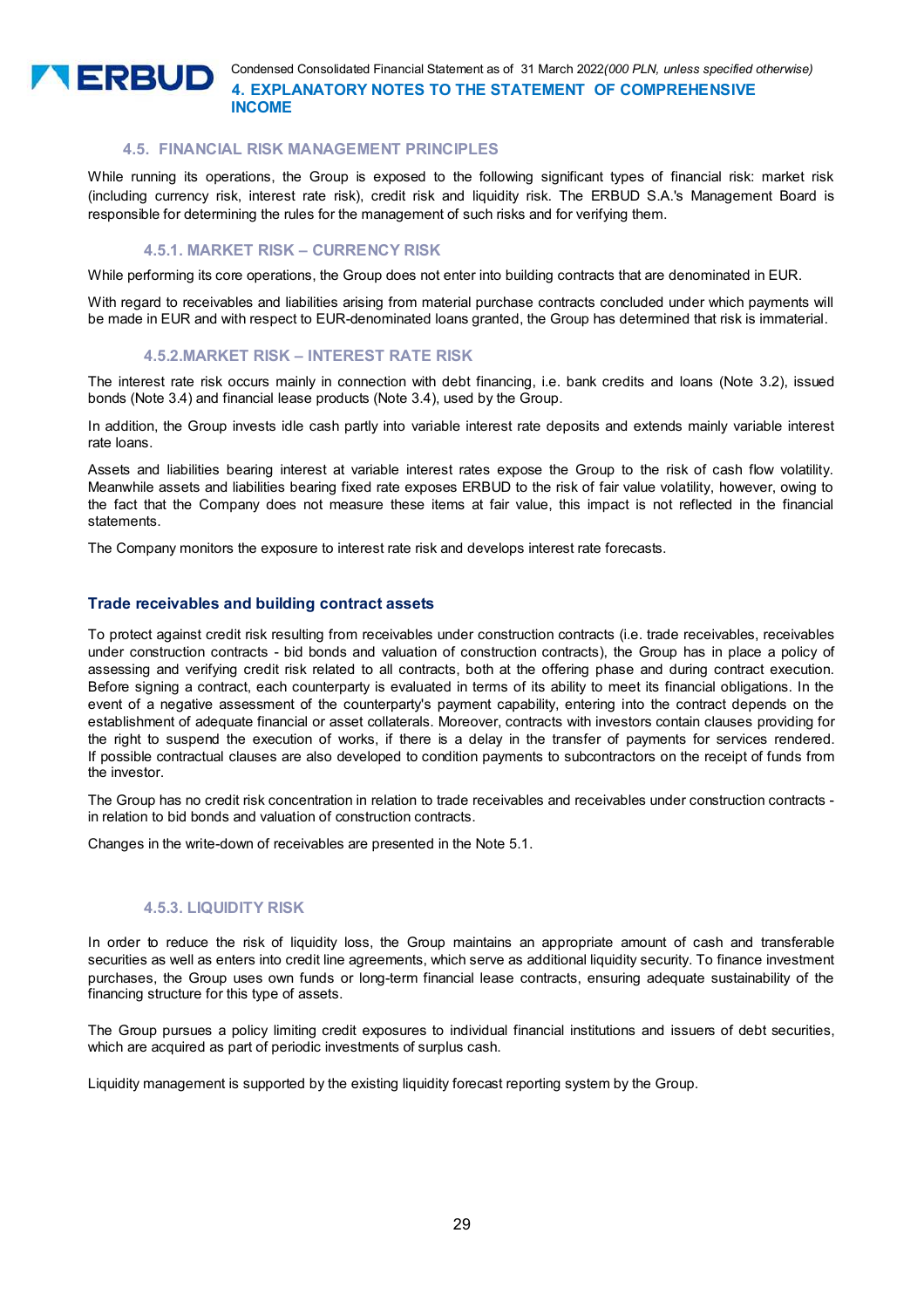

# **5. OTHER NOTES**

# **5.1. TRADE RECEIVABLES AND OTHER RECEIVABLES**



In the trade receivables as well as other receivables category the ERBUD Group recognised mainly trade receivables from non-related entities (mainly due to issued invoices in relation to the construction contracts executed by the Group) and budget receivables, including corporate income tax receivables and tax on goods and services receivables.

**Trade receivables** , with maturity typically from 30 to 180 days, are recognized at their nominal value, i.e. according to the amounts originally invoiced. Trade receivables are held for collection and meet the SPPI test, therefore, as of the balance sheet date, these items are measured at amortized cost, including any write-off.



IFRS 9 requires the estimation of expected loss for trade receivables, regardless of whether there was any indication of impairment or not. For trade receivables, the Group uses the simplified approach and measures impairment losses at the amount of credit losses expected over the life of the receivable from moment the contract of the contract of the initial recognition. For trade receivables that have been assessed as not impaired based on the portfolio analysis performed, the estimation of impairment losses, if any, is based on the use of an write-off matrix where write-offs are calculated for trade receivables classified into different aging categories (past due periods) using a default rate. The default rate is determined based on historical data (calculated on the basis of the last 5 years) adjusted for the impact of future factors.

In the same manner the Group calculates the allowance for expected credit losses for deposit receivables and construction contract assets in an analogous manner; balances that are not past due are included in the "not past due" category in the write-off matrix, and the write-off is calculated taking into account the default rate for not past due receivables.

For trade receivables with indications of impairment (e.g. disputed receivables), specific additional write-offs were set up depending on the assessment of their recoverability.

If the value of money in time is material (applies to the bid bonds receivables) the value of receivables is determined through discounting projected future cash flows to the present value, using a gross discount rate reflecting current market-based appraisals of time value of money. If the discounting method has been applied, the increase of receivables caused by time elapse is posted as financial gains.

|                                       |                    |            | 31.03.2022 |             |            | 31.12.2021 |  |
|---------------------------------------|--------------------|------------|------------|-------------|------------|------------|--|
|                                       | <b>Gross value</b> | Write-down | Net value  | Gross value | Write-down | Net value  |  |
| Trade receivables                     | 641.788            | 46.177     | 595.611    | 640.580     | 45.933     | 594.647    |  |
| Receivables from corporate income tax | 4,566              |            | 4,566      | 3,207       | ۰          | 3,207      |  |
| Other budget receivables              | 24.496             |            | 24.496     | 23,037      | ٠          | 23,037     |  |
| Other receivables                     | 34,430             | 1,210      | 33,220     | 32,002      | 1,210      | 30,792     |  |
| <b>Total</b>                          | 705.280            | 47,387     | 657,893    | 698.826     | 47.143     | 651,683    |  |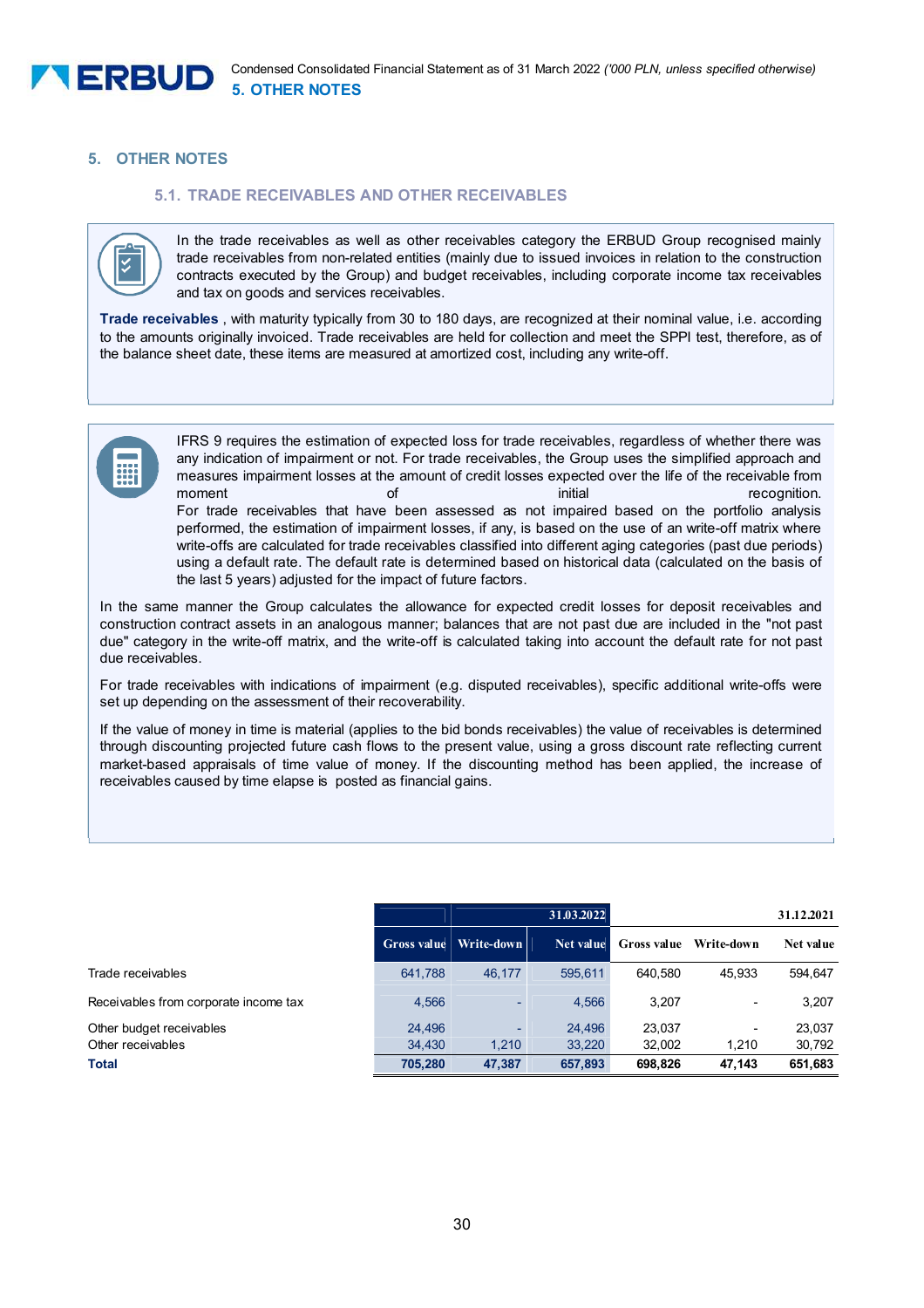

Modifications of the write-off for trade receivables are presented in the table below.

|                                                                    | For the period of 3<br>months, ended on<br>31.03.2022 | For the period of 12<br>months, ended on<br>31 Dec. 2021 |
|--------------------------------------------------------------------|-------------------------------------------------------|----------------------------------------------------------|
| Opening balance of write-downs                                     | 47.143                                                | 37,352                                                   |
| Setting up/(reversal) of individual write-offs                     | 54                                                    | 10,982                                                   |
| Setting up /(reversal) of write-offs according to write-off matrix |                                                       | 651                                                      |
| Use of individual write-offs                                       |                                                       | (2,019)                                                  |
| Other                                                              | 84                                                    | 156                                                      |
| FX gains and losses from translation                               | 106                                                   | 21                                                       |
| Closing write-offs, of which:                                      | 47,387                                                | 47,143                                                   |
| Matrix-based calculated write-off                                  | 3,862                                                 | 3,862                                                    |
| Individual write-off                                               | 43.525                                                | 43.281                                                   |

The Group is exposed to credit risk and foreign currency risk arising from trade receivables. However, there is no concentration of credit risk related to trade receivables since the Group has a large number of domestic customers. All receivables, except for those individually written off, are rated by the Group as having the highest internal credit rating. For all receivables except those written-off individually, the Group estimates a write off for expected credit losses in an amount equal to 12 months expected credit losses.

# **5.2. TRADE PAYABLES, OTHER LIABILITIES**



.

Trade payables and other liabilities include primarily trade payables to non-related parties, advances received, payroll liabilities and tax liabilities.

**Trade payables** are initially carried at fair value (corresponding to the nominal value) and as of the balance sheet date they are priced at amortized cost.

**The received advance payments** refer mainly to payments from contractors for the performance of construction contracts and are recognized at the nominal value of the payment received.

**Wage and salary payables** are recognized at the value due for the work performed, accrued in accordance with the concluded contracts.

**Tax liabilities** (including tax on goods and services, corporate income tax, personal income tax) are recognized at the amount requiring payment by the Group in compliance with the effective and applicable legislation.

#### **Short-term employee benefit liabilities**

This category comprises provisions for non-utilized holidays. The basis for calculation of provision for non-utilized leave is the specification of non-utilized leave days at a certain balancing date broken down by employees and their daily gross salary plus social contribution surcharges paid by the Employer.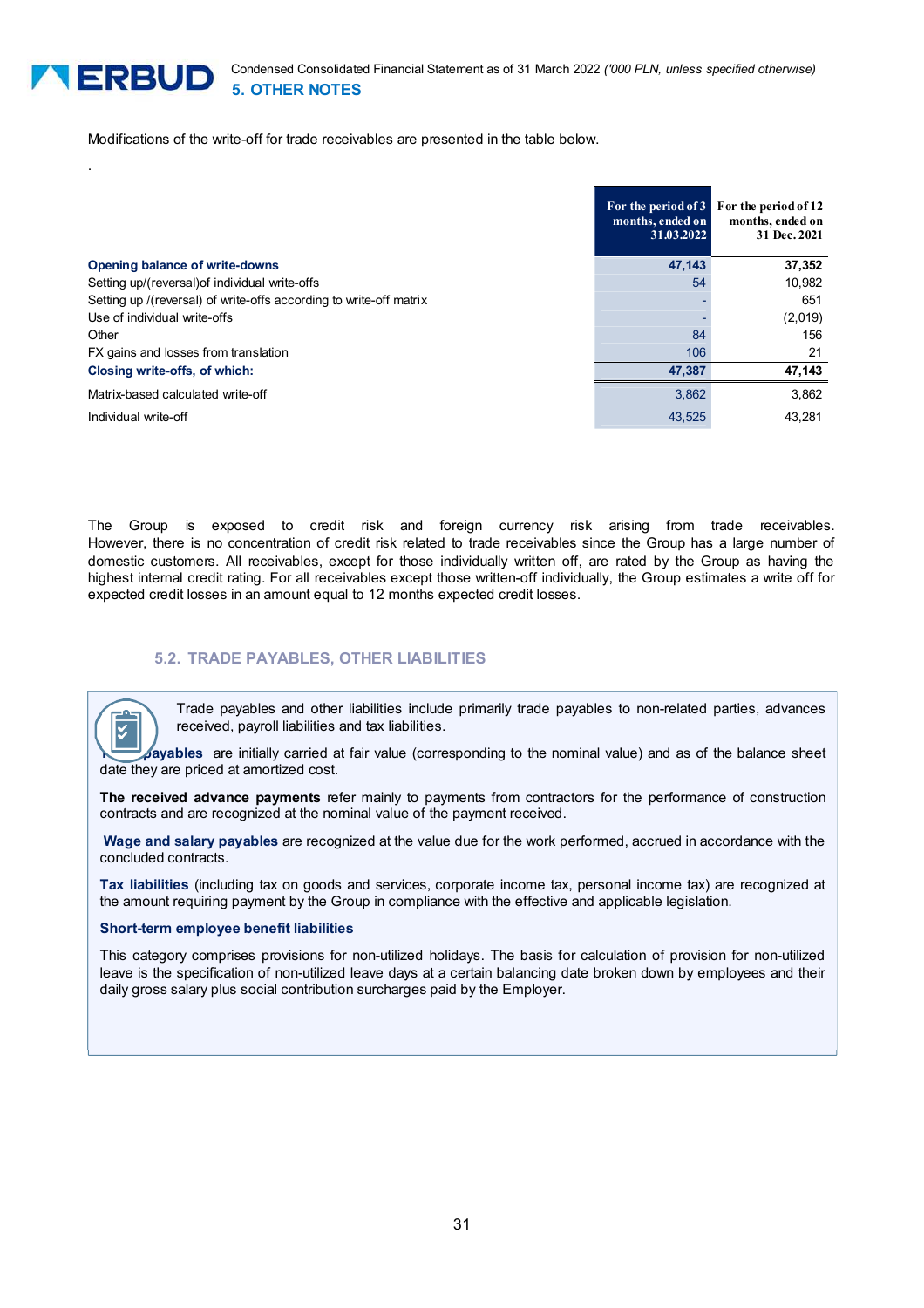

.

|                                                   | 31.03.2022 | 31.12.2021 |
|---------------------------------------------------|------------|------------|
| Trade payables                                    | 347,207    | 363,131    |
| including to related entities                     | 2          | 103        |
| Liabilities vis-à-vis budget in relation to:      | 40,517     | 52,132     |
| VAT tax                                           | 5,724      | 20,716     |
| corporate income tax                              | 16,029     | 9,798      |
| personal income tax                               | 5,471      | 6,642      |
| Social insurance contribution                     | 11,389     | 10,613     |
| real estate tax                                   | 476        |            |
| tax on civil law transactions                     | 97         |            |
| State Fund for the Rehabilitation of the Disabled | 221        | 194        |
| holiday accrual (Belgium tax)                     | 978        | 945        |
| other                                             | 132        | 3,224      |
| Other liabilities                                 | 115,917    | 60,738     |
| wages and salaries                                | 15,381     | 14,605     |
| accruals                                          | 65,219     | 835        |
| short-term employee benefit liabilities           | 27,014     | 36,947     |
| other                                             | 8,303      | 8,351      |
| <b>Total</b>                                      | 503,641    | 476,001    |

# **5.3. EXPLANATORY NOTES TO THE CASH FLOW STATEMENT**

Reconciliation of the change in working capital balance for the period from 1 January to 31 March 2022 and for the period from 1 January to 31 March 2021.

|                                                                           | Change in balance<br>of Cash Flow<br><b>Statement in the</b><br>period from<br>January 2022 to<br>December 2022 | Change in balance<br>of Cash Flow<br><b>Statement in the</b><br>period from<br>January 2021 to<br><b>March 2021</b> |
|---------------------------------------------------------------------------|-----------------------------------------------------------------------------------------------------------------|---------------------------------------------------------------------------------------------------------------------|
| Change in provision balance                                               | 7,824                                                                                                           | (1,260)                                                                                                             |
| Change in inventory balance                                               | (125, 132)                                                                                                      | 10,511                                                                                                              |
| Change of receivables balance                                             | (6, 210)                                                                                                        | (28, 324)                                                                                                           |
| Change in balances of short-term liabilities, excluding credits and loans | 47,629                                                                                                          | (923)                                                                                                               |
| Change in settlement of assets and liabilities under building contracts   | (20, 461)                                                                                                       | (34, 207)                                                                                                           |
| Change of balance of the remaining assets                                 | 3,770                                                                                                           | (8,863)                                                                                                             |
| Change in balance of working capital                                      | (92, 580)                                                                                                       | (63,066)                                                                                                            |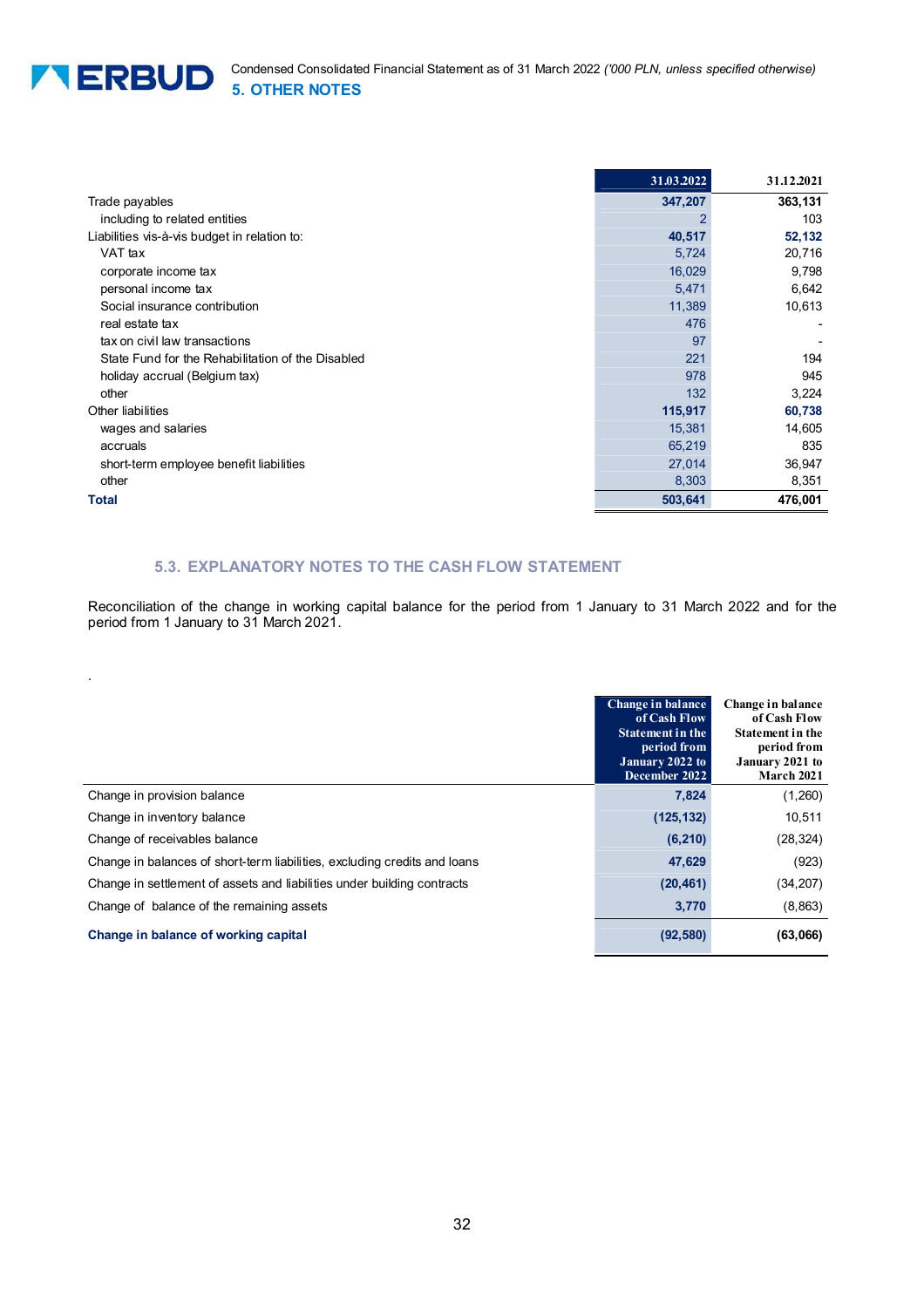# **5.4. GROUP STRUCTURE**

# **Group Structure**

As of 31 March 2022, the Group consists of the Parent Company Erbud S.A. along with its subsidiaries, consolidated using the full method, and entities not controlled by Erbud S.A., consolidated using the equity method.



**Related entities and consolidation rules:** The consolidated financial statements comprise data of the Parent Entity and its subsidiaries.

Subsidiaries are consolidated using the full method from the date of control acquisition to the date of control loss. The control is exercised when the Parent Company is exposed to variable financial results due to its involvement in the entity in which it made investment, or when it has the right to changing financial results and is capable of influencing the level of these financial results by exercising its control over the entity. The financial statements of subsidiaries are drawn up for the same accounting period as the financial statement of the Parent Company using consistent accounting principles. If control is lost over a subsidiary, the profit or loss on the transaction resulting in the control loss is recognized in the income statement.

Settlements, income, expenses and unrealized gains recognised in the assets, arising out of transactions between Group member companies are taken out.

As of the date of control acquisition, the Group determines whether the controlled entity is a business as defined in IFRS 3 or a group of assets not representing a business.

Settlement of acquisition of ventures is made using the acquisition method. Under this method the identifiable assets and liabilities acquired are carried at fair value as of the acquisition date**.** The payment made under business acquisition transaction is priced using fair value, calculated as collective sum of fair values as the date of acquisition of assets submitted by the Group, liabilities taken by the Group against previous owners of the acquired entity and equity instruments issued by the Group in exchange for taking over control over acquired entity. Acquisition-related costs are recognized in income statement as incurred. The excess of the acquisition price, fair value of previously held interests and non-controlling interests over the fair value of the net assets acquired, subject to the exceptions referred to in IFRS 3, is goodwill.

For asset acquisitions that are not business acquisitions, the purchase price is allocated to the individual assets acquired based on their relative fair values. Transaction costs are included in the initial value of the acquired fixed assets. No goodwill is generated through an asset acquisition transaction.



**Investments in associates** are accounted for in the consolidated financial statements using the equity method. In compliance with the equity method, an investment in an associate is initially recognized in the consolidated statement of financial position at cost, and then adjusted to reflect the Group's contribution to the financial result and to other comprehensive income of the associate. An investment in an associate is accounted for using the equity method from the date on which the entity becomes an associate.

While evaluating a need to recognise impairment of the Group's investment in an associate, the requirements of IAS 28 are applied.If necessary, the entire carrying amount of the investment is tested for impairment in accordance with IAS 36, Impairment of Assets, as a single asset by comparing its recoverable amount with its carrying amount. The impairment recognized represents a portion of the carried value of the investment. The reversal of this impairment is recognised in accordance with IAS 36 to the extent of any subsequent increase in the recoverable amount of the investment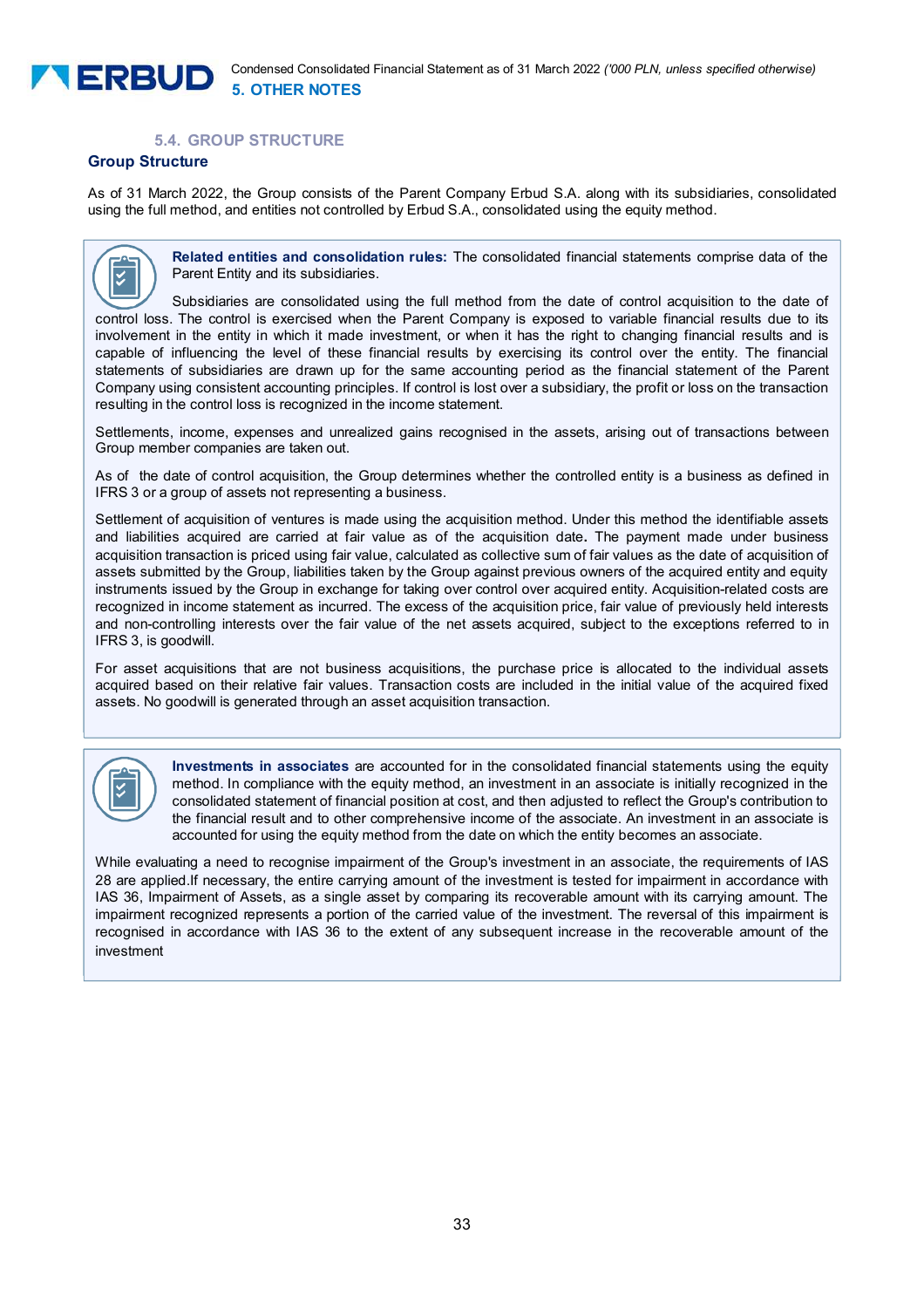

|                 |                                                                                                                                 | $\cdots$ $\cdots$ $\cdots$ $\cdots$ $\cdots$ $\cdots$ $\cdots$ $\cdots$ $\cdots$ $\cdots$ $\cdots$ $\cdots$ $\cdots$ $\cdots$ $\cdots$ $\cdots$ $\cdots$ |                                                     |            |            |  |
|-----------------|---------------------------------------------------------------------------------------------------------------------------------|----------------------------------------------------------------------------------------------------------------------------------------------------------|-----------------------------------------------------|------------|------------|--|
| #               | Name of entity                                                                                                                  | Registered office                                                                                                                                        | Scope of activities                                 | 31.03.2022 | 31.12.2021 |  |
|                 | <b>Shares held directly</b>                                                                                                     |                                                                                                                                                          |                                                     |            |            |  |
|                 | ONDE S.A. (former Przedsiębiorstwo<br>Budownictwa Drogowo - Inżynieryjnego S.A.)                                                | Toruń                                                                                                                                                    | Road engineering and<br>renewable energy<br>sources | 60.70%     | 60.70%     |  |
| 2               | Erbud Operations Sp. z o.o. (acquired Erbud<br>International Sp. z o.o. and was renamed into<br>Erbud International Sp. z o.o.) | Rzeszów                                                                                                                                                  | Construction services                               | 100.00%    | 100.00%    |  |
| 3               | ERBUD Construction Sp. z o.o.                                                                                                   | Toruń                                                                                                                                                    | Construction services                               | 100.00%    | 100.00%    |  |
| 4               | Erbud Industry Sp. z o.o.                                                                                                       | Toruń                                                                                                                                                    | Engineering services                                | 100.00%    | 100.00%    |  |
| 5               | MOD21 GmbH (former GWI GmbH)                                                                                                    | Düsseldorf,<br>Germany                                                                                                                                   | Construction services                               | 100.00%    | 100.00%    |  |
| 6               | Erbud Shared Services Sp. z o.o.                                                                                                | Warsaw                                                                                                                                                   | Support services                                    | 100.00%    | 100.00%    |  |
| 7               | Erbud Holding GmbH                                                                                                              | Düsseldorf,<br>Germany                                                                                                                                   | Management services                                 | 100.00%    | 100.00%    |  |
| 8               | Hebud Sp. z o.o. in liquidation                                                                                                 | Minsk,<br>Belorussia                                                                                                                                     | Construction services                               | 100.00%    | 100.00%    |  |
| 9               | Toruńska Sportowa in liquidation Sp. z o.o.                                                                                     | Toruń                                                                                                                                                    | Sports, entertainment<br>and leisure services       | 39.00%     | 39.00%     |  |
| 10 <sup>°</sup> | JV WMER Matoc Poland Sp.z o.o                                                                                                   | Warsaw                                                                                                                                                   | Construction services                               | 50.00%     | 50.00%     |  |
| 11              | JV PABC Sp. z o.o.                                                                                                              | Warsaw                                                                                                                                                   | Construction services                               | 100.00%    | 100.00%    |  |
| 12              | MOD21 Sp.z o.o.                                                                                                                 | Ostaszewo                                                                                                                                                | Modular timber<br>construction                      | 100.00%    | 100.00%    |  |
| 13              | Sanssouci Karpacz Sp. z o.o.                                                                                                    | Warsaw                                                                                                                                                   | Construction services                               | 43.00%     | 43.00%     |  |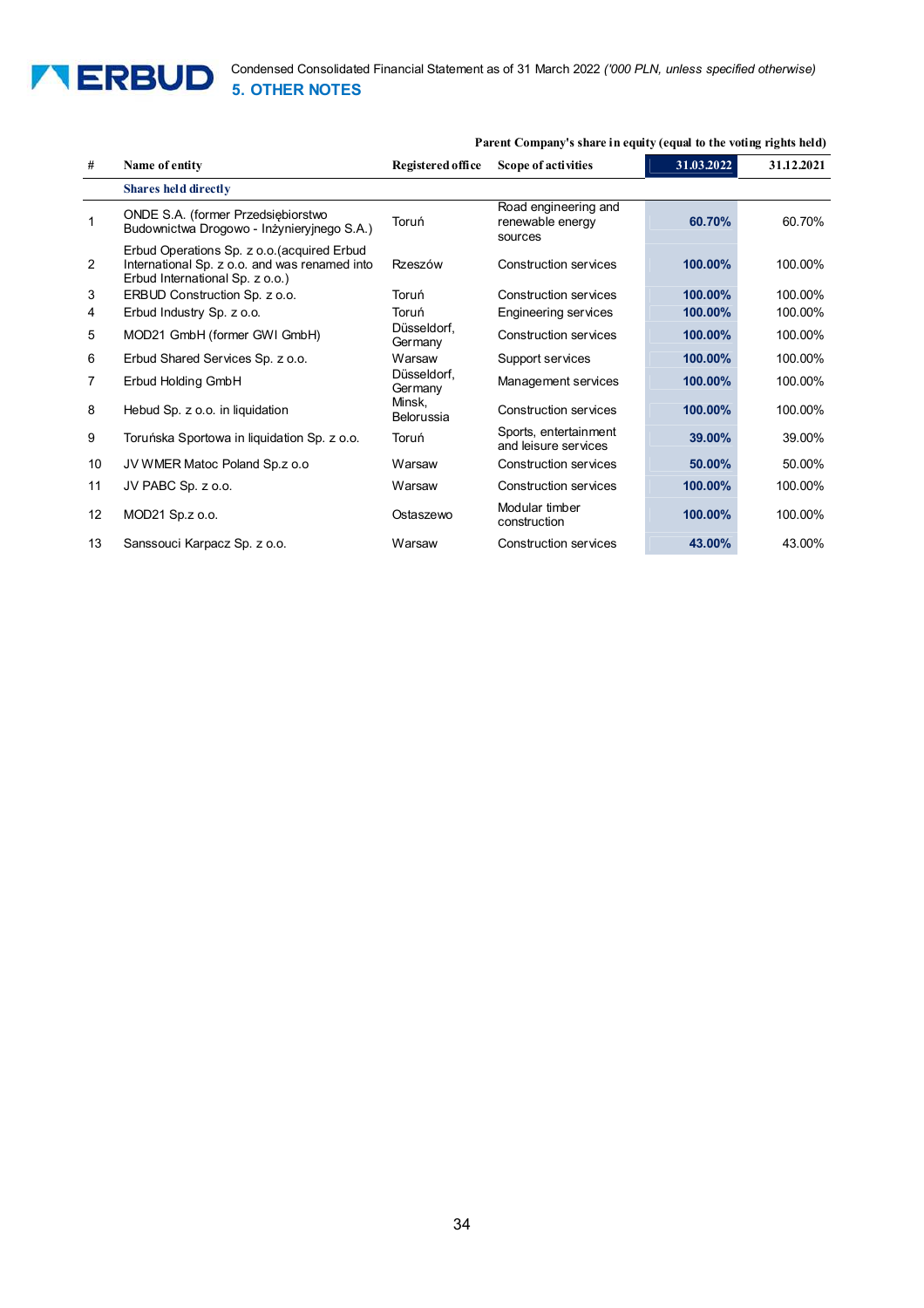

# **Shares of Parent Company held indirectly (corresponding to the voting rights held)**

| #              | Name of entity                                                                                     | <b>Registered</b><br>office | <b>Scope of activities</b>                        | 31.03.2022 | 31.12.2021 |
|----------------|----------------------------------------------------------------------------------------------------|-----------------------------|---------------------------------------------------|------------|------------|
|                | <b>Shares held indirectly</b>                                                                      |                             |                                                   |            |            |
| 1              | Erbud Industry Centrum Sp. z o.o. (following the<br>merger with Erbud Industry Pomorze Sp. z o.o.) | The City of<br>Łódź         | Maintenance services in the<br>industrial segment | 99.01%     | 99.01%     |
| $\overline{c}$ | ERBUD Industry Południe Sp. z o.o.                                                                 | The City of<br>Będzin       | Maintenance services in the<br>industrial segment | 99.29%     | 99.29%     |
| 3              | PDI Dusseldorf Malmedyerstrasse Ost GmbH                                                           | Düsseldorf,<br>Germany      | <b>Construction services</b>                      | 43.35%     | 43.35%     |
| 4              | PDI Dusseldorf Malmedyerstrasse West GmbH                                                          | Düsseldorf,<br>Germany      | <b>Construction services</b>                      | 43.35%     | 43.35%     |
| 5              | Erbud Beteiligungs GmbH                                                                            | Düsseldorf.<br>Germany      | SPV                                               | 100.00%    | 100.00%    |
| 6              | IVT Weiner + Reimann GmbH                                                                          | Oberhausen,<br>Germany      | Maintenance services in the<br>industrial segment | 100.00%    | 100.00%    |
| 7              | <b>IVT Menzenbach GmbH</b>                                                                         | Oberhausen,<br>Germany      | Maintenance services in the<br>industrial segment | 100.00%    | 100.00%    |
| 8              | PflegeQuatier Düren GmbH                                                                           | Düsseldorf,<br>Germany      | Construction services                             | 43.35%     | 43.35%     |
| 9              | WTL20 Sp. z o.o.                                                                                   | Warsaw                      | Renewable energy sources                          | 100.00%    | 100.00%    |
| 10             | WTL40 Sp. z o.o.                                                                                   | Warsaw                      | Renewable energy sources                          | 100.00%    | 100.00%    |
| 11             | WTL80 Sp. z o.o.                                                                                   | Warsaw                      | Renewable energy sources                          | 100.00%    | 100.00%    |
| 12             | WTL100 Sp. z o.o.                                                                                  | Warsaw                      | Renewable energy sources                          | 100.00%    | 100.00%    |
| 13             | WTL120 Sp. z o.o.                                                                                  | Warsaw                      | Renewable energy sources                          | 100.00%    | 100.00%    |
| 14             | WTL130 Sp. z o.o.                                                                                  | Warsaw                      | Renewable energy sources                          | 100.00%    | 100.00%    |
| 15             | WTL140 Sp. z o.o.                                                                                  | Warsaw                      | Renewable energy sources                          | 100.00%    | 100.00%    |
| 16             | WTL150 Sp. z o.o.                                                                                  | Warsaw                      | Renewable energy sources                          | 100.00%    | 100.00%    |
| 17             | WTL160 Sp. z o.o.                                                                                  | Warsaw                      | Renewable energy sources                          | 100.00%    | 100.00%    |
| 18             | WTL170 Sp. z o.o.                                                                                  | Warsaw                      | Renewable energy sources                          | 100.00%    | 100.00%    |
| 19             | IDE Projekt Sp. z o.o.                                                                             | Toruń                       | Design services in the RES<br>segment             | 100.00%    | 100.00%    |
| 20             | Satchwell Polska Toruń Sp. z o.o.                                                                  | Toruń                       | Maintenance services in the<br>industrial segment | 100.00%    | 100.00%    |
| 21             | Azuryt 6 Investments Sp. z o.o.                                                                    | The City of<br>Łódź         | Renewable energy sources                          | 50.00%     | 50.00%     |
| 22             | Cyranka Sp. z o.o.                                                                                 | Warsaw                      | Renewable energy sources                          | 100.00%    | 100.00%    |
| 23             | DEPVPL sp. z o.o. power plant                                                                      | The City of<br>Szczecin     | Renewable energy sources                          | 50.00%     | 50.00%     |
| 24             | KWE Sp. z o.o.                                                                                     | The City of<br>Szczecin     | Renewable energy sources                          | 50.00%     | 50.00%     |
| 25             | <b>IKR GmbH</b>                                                                                    | Bitterfeld -<br>Wolfen      | Maintenance services in the<br>industrial segment | 100.00%    | 100.00%    |
| 26             | WTL50 Sp. z o.o.                                                                                   | Warsaw                      | Renewable energy sources                          | 100.00%    | 100.00%    |
| 27             | WTL210 Sp. z o.o.                                                                                  | Warsaw                      | Renewable energy sources                          | 100.00%    | 100.00%    |
| 28             | WTL270 Sp. z o.o.                                                                                  | Toruń                       | Renewable energy sources                          | 100.00%    | 100.00%    |
| 29             | Park Słoneczny Ciechanów Sp. z o.o.                                                                | Toruń                       | Renewable energy sources                          | 100.00%    | 100.00%    |
| 30             | Park Lewald Sp. z o.o.                                                                             | Toruń                       | Renewable energy sources                          | 100.00%    | 100.00%    |
| 31             | FW Gumienice Sp. z o.o. (wind farm)                                                                | Toruń                       | Renewable energy sources                          | 100.00%    | 100.00%    |
| 32             | Farma Wiatrowa Szybowice Sp. z o.o. (Wind<br>Farm)                                                 | Warsaw                      | Renewable energy sources                          | 50.00%     | 50.00%     |
| 33             | DEVOZE Sp. z o.o.                                                                                  | Toruń                       | Renewable energy sources                          | 100.00%    | 100.00%    |
| 34             | Neo Solar Kazimierz Biskupi Sp. z o.o.                                                             | Warsaw                      | Renewable energy sources                          | 50.00%     | 0.00%      |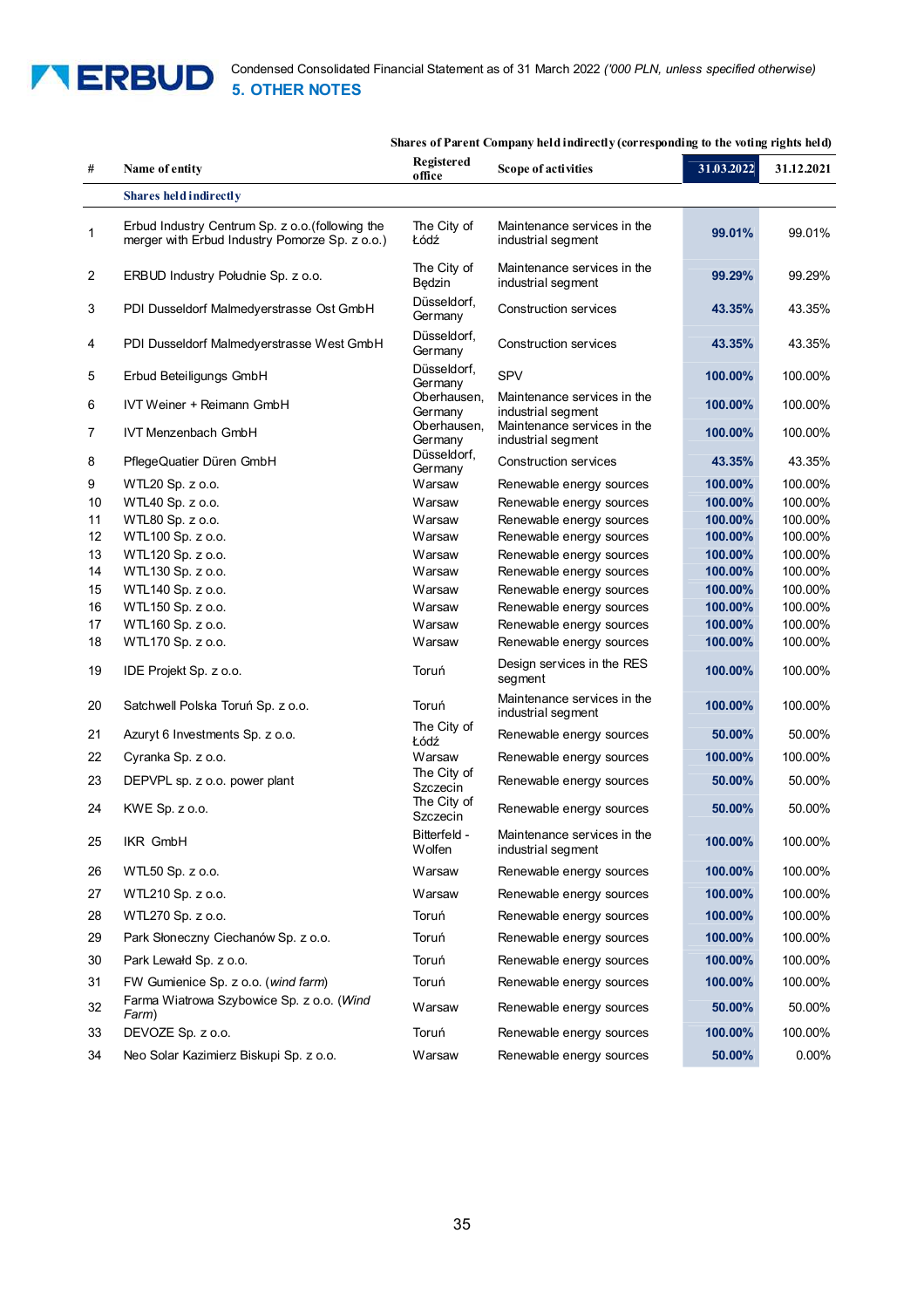

Condensed Consolidated Financial Statement as of 31 March 2022 *('000 PLN, unless specified otherwise)* **5. OTHER NOTES** 

In the financial statements, the Group presented acquisitions of entities comprising a group of assets not representing a business, acquisitions of stakes in jointly controlled entities and acquisitions of entities representing a business.

#### **Acquisition of entities comprising a group of assets not representing a business**

By 31 March 2022 the Erbud Group had not acquired such entities.

#### **Acquisition of entities that represent a business**

By 31 March 2022 the Erbud Group had not acquired such entities.

# **Acquisition of shares in jointly controlled entities**

On 2 February 2022 ONDE SA entered into an agreement to purchase 50% of shares in a company (NEO SOLAR KAZIMIERZ BISKUPI Sp. z o.o.) which owns a photovoltaic farm project from a non-related party. The acquisition price of company totalled EUR 4.950 thousand and was settled partly in cash and partly by settlement and set-off of mutual financial liabilities.

 The acquisition may be conditionally increased to EUR 8,250 thousand. Transaction costs related to this transaction were immaterial.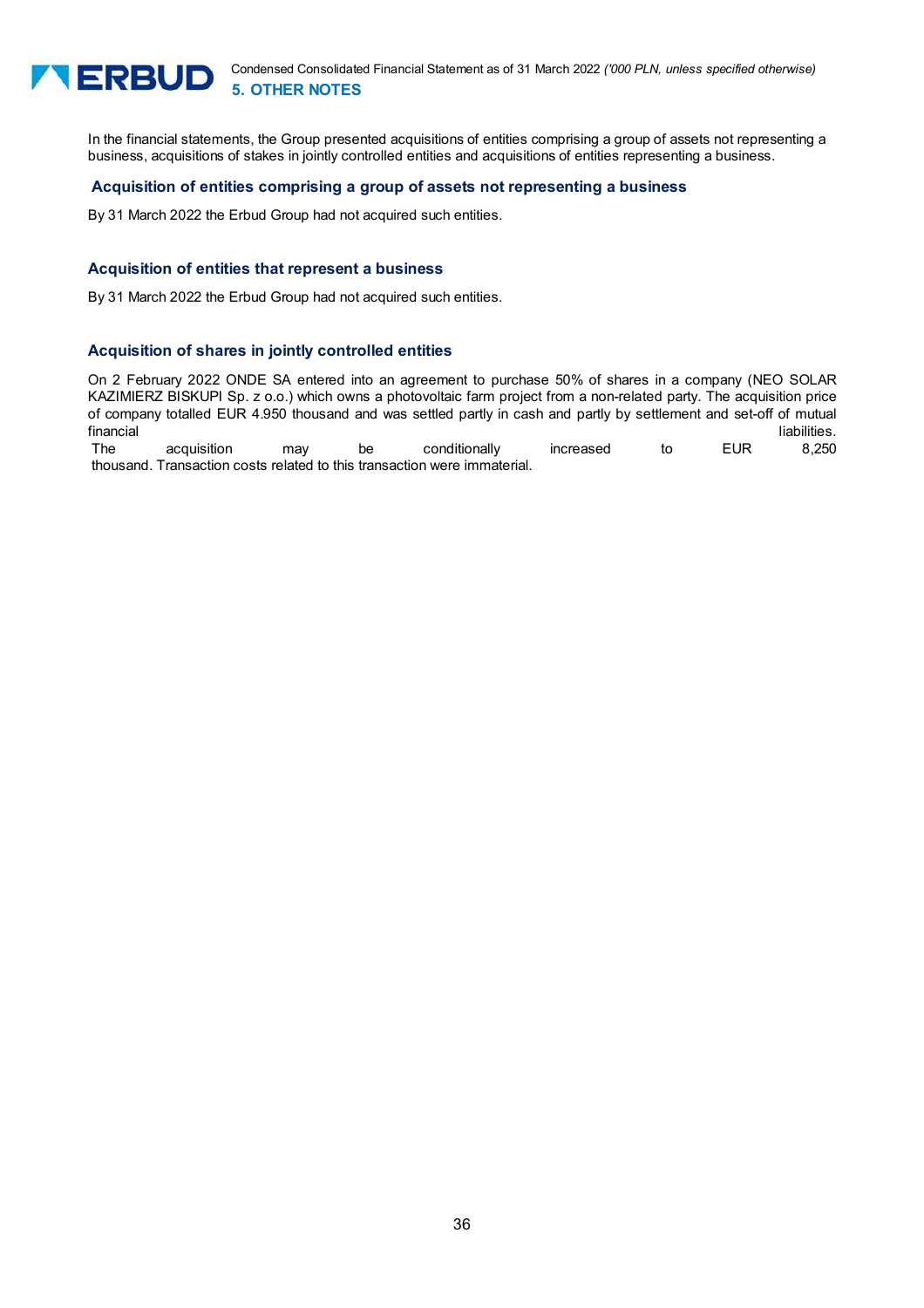

# **POST-ACCOUNTING PERIOD EVENTS**

On 28 April 2022, ONDE S.A. entered into a promised contract to acquire 50% shareholding from non-related entity in a Special Purpose Vehicle (SPV) that owns a 40 MW photovoltaic power plant project located in the Lublin Province. As a result of entering into the promised contract, ONDE S.A. holds a total of 100% shareholding in the SPV. The transaction price totalled PLN 8,579,985.00 and was settled in cash. Transaction costs related to this transaction were immaterial. The company's assets include a concluded land lease agreement defining the construction site for a photovoltaic farm, an environmental decision with a final binding clause, connection conditions and a signed connection agreement and cash in the amount of PLN 3,064.00. As of the acquisition date, the Company does not generate revenues and do not have certain processes in place, nor workforce; therefore, the transaction was initially classified as an asset acquisition rather than business acquisition.

On 9 May 2022 the Ordinary General Meeting of Shareholders of ONDE S.A. decided to allocate reserve capital in the amount of PLN 30 million to finance the acquisition of the Company's own shares for redemption purposes, to authorize the Company's Management Board to acquire the Company's own shares for cancellation and to appoint a commercial proxy authorized to represent the Company in transactions of acquisition of the Company's own shares from shareholders who are also members of the Company's Management Board.